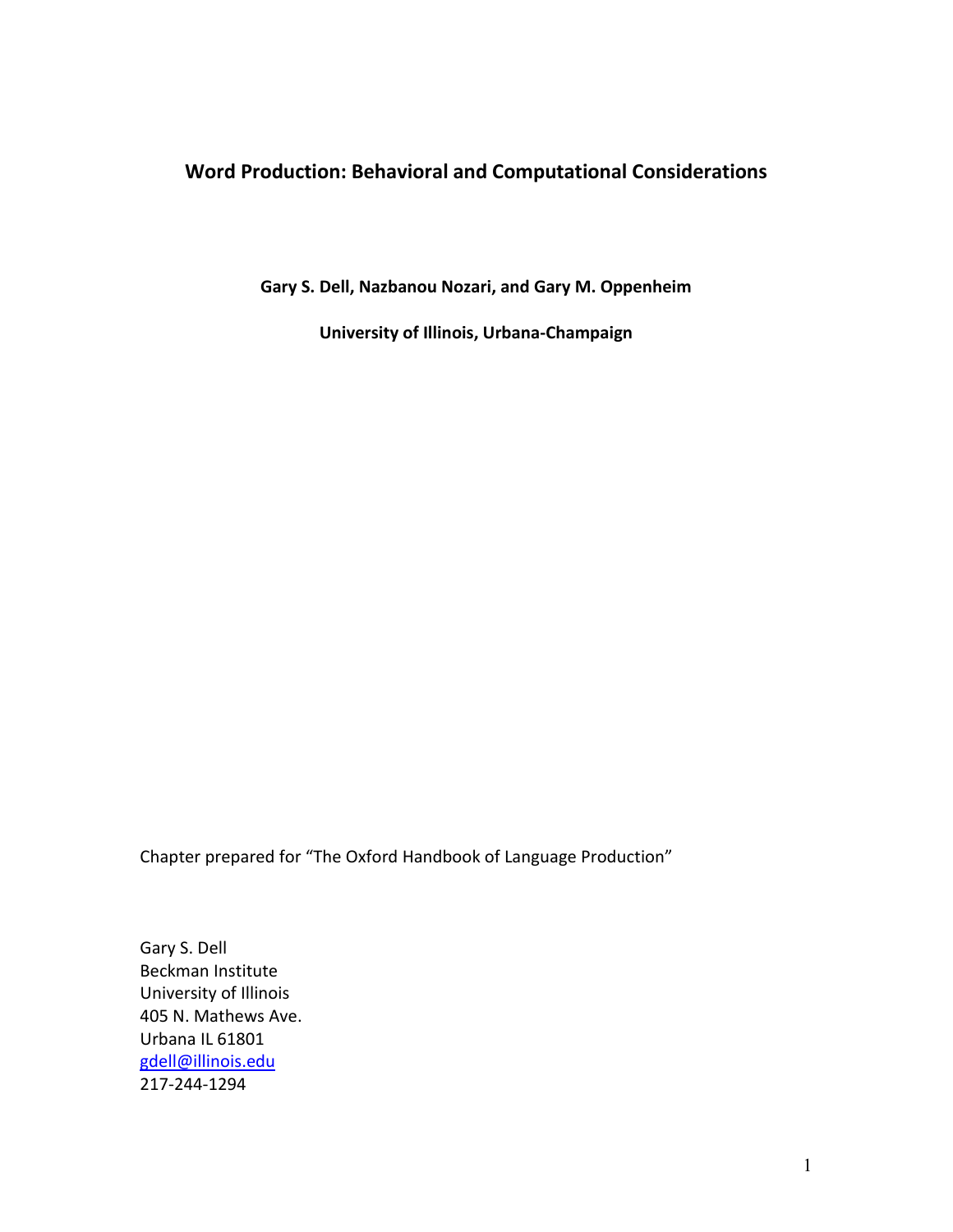What happens when a person names a picture? To a first approximation, the answer to this question is uncontroversial. The speaker must identify the pictured object, determine that object's name, and say it. Putting it more formally, the production of a word in a task such as picture naming involves conceptualization, linguistic formulation, and articulation (Levelt, 1989). The controversy begins when we try to spell out these components in any detail. In this chapter, we discuss data that are informative about the linguistic formulation of single-word utterances, and focus on attempts to simulate its inner workings with computational models.

### **Behavioral data for word production models**

*Errors or response time?* For many production researchers, that is the question. Is word production best illuminated by the errors that the process generates, or by careful measurement of the time that it takes to correctly retrieve words while speaking? The field's Hamlet-like indecision on this issue reflects its history. The first analyses of production from a psycholinguistic perspective were based on naturally occurring speech errors (e.g. MacKay, 1970; Nooteboom, 1969). Slips were viewed as a "window into linguistic processes [that] provides…the laboratory data needed in linguistics" (Fromkin, 1973, pp. 43-44). Natural errors can be divided into those in which whole meaningful units, such as words or morphemes, slip, and those in which the phonological parts of those units slip, thus echoing the fundamental duality of linguistic patterns: Phonological units combine to make words and morphemes, and these then combine to make sentences. Slips can involve substitution ("knee" for "elbow", a word substitution), exchange ("lork yibrary" for "York library", a phonological exchange), shift, addition, or deletion of a linguistic unit or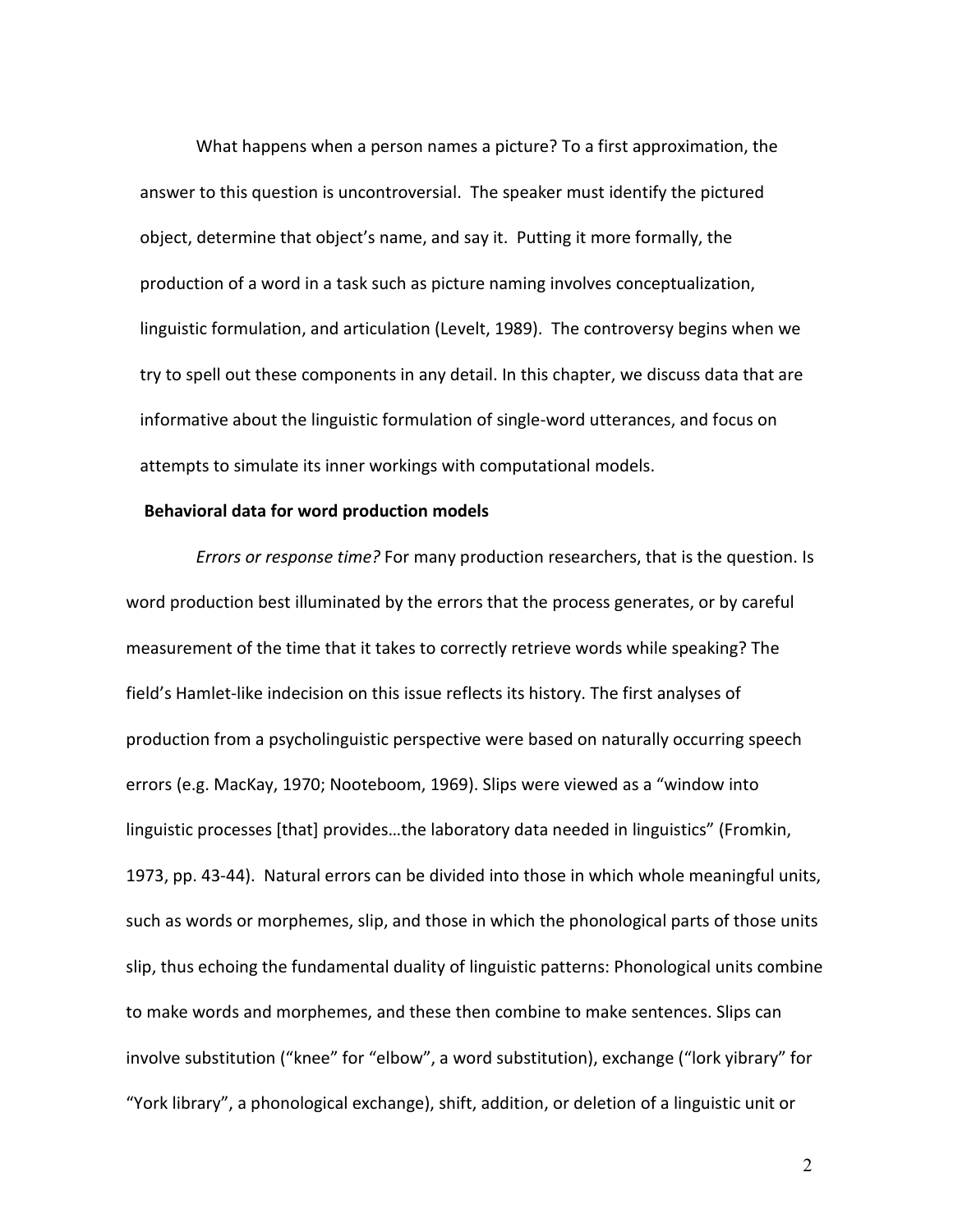sequence of units. Moreover, errors are influenced by numerous linguistic, contextual, and psychological factors, even leaving aside potential "Freudian" influences on errors. The systematicity of the slip data provided the field with its first good look at the production process, and inspired its first true theory, that of Garrett (1975). Moreover, error analyses led to the development of methods for generating slips in the laboratory (e.g. Baars, Motley, & MacKay, 1975), thus providing a degree of experimental control that was lacking in the natural error collections.

Speech errors show how the production process breaks down. But such data are limited by the tautological fact that a slip is the product of a system that, at that time, did *not* work correctly. Given this, perhaps normal production is better studied by measuring the properties of error-free, rather than erroneous, production. As Levelt, Roelofs, and Meyer (1999, p. 2) put it, "the ultimate test [of production models] cannot lie in how they account for infrequent derailments of the process but rather must lie in how they deal with the normal process itself." This perspective has led to many studies in which the response time to generate single-word utterances is measured. For example, picture naming times can be measured as a function of lexical variables such as frequency (e.g. Oldfield & Wingfield, 1965). To fractionate the lexical-access process, though, researchers have enhanced naming tasks in several ways. An enhancement that is widely studied is the *picture-word interference paradigm* (Glaser & Düngelhoff, 1984; Schriefers, Meyer, & Levelt, 1990), in which a distractor word (either spoken or printed) is presented along with a target picture. The participant must name the picture as quickly as possible while ignoring the distractor. The distractor, which can be related in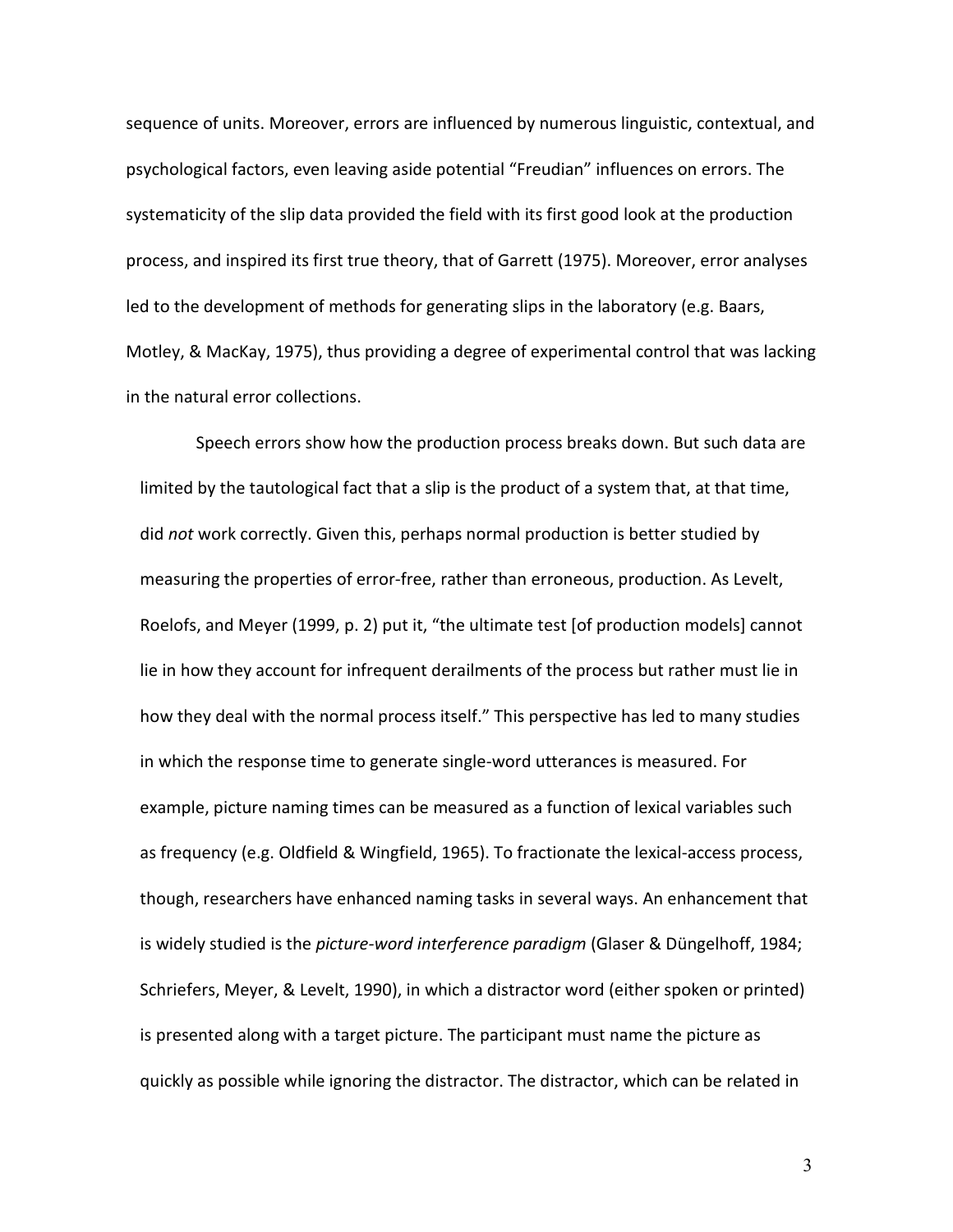meaning or form to the picture's name and can be presented at different times before or after the picture, affects the naming time. For example, a semantically related distractor presented closely before or at the same time as the picture will slow naming more than an unrelated distractor will. There are several other response-time paradigms for studying single-word production, including *implicit priming* (e.g. Meyer, 1990), *blocked-cyclic naming* (e.g. Damian et al., 2001), *symbol-cued naming* (e.g. Cholin, Levelt, & Schiller, 2006), *translation* (e.g. Jescheniak & Levelt, 1994), *repetitive recirculation* (e.g. O'Seaghdha, & Marin, 2000) and *multi-task paradigms* in which the participant must do some other task in addition to naming a picture (e.g. Ferreira & Pashler, 2002). In all of these methods, the participant retrieves a target word from a cue that points to that word so effectively that error is unlikely, and the time to begin speaking is influenced by manipulation of the target's properties or the task context. The experimental procedures can get pretty complicated, but the payoff is that one can measure systematic differences in the time it takes to successfully produce the target.

*Pathological language production*. The error- vs. RT-data debate becomes more pointed when language pathology is considered. Single-word production tasks, such as picture naming or auditory word repetition, are common clinical and research tools for aphasia. Moreover, some of the most important theories of single-word production rely on data from speakers with production deficits (e.g. Caramazza, 1997; Rapp & Goldrick, 2000). These theories, like the speech-error based theories of production, are based on the probability and the form of production errors, that is, they are based on episodes in which production failed in some way. On top of this, though, the production systems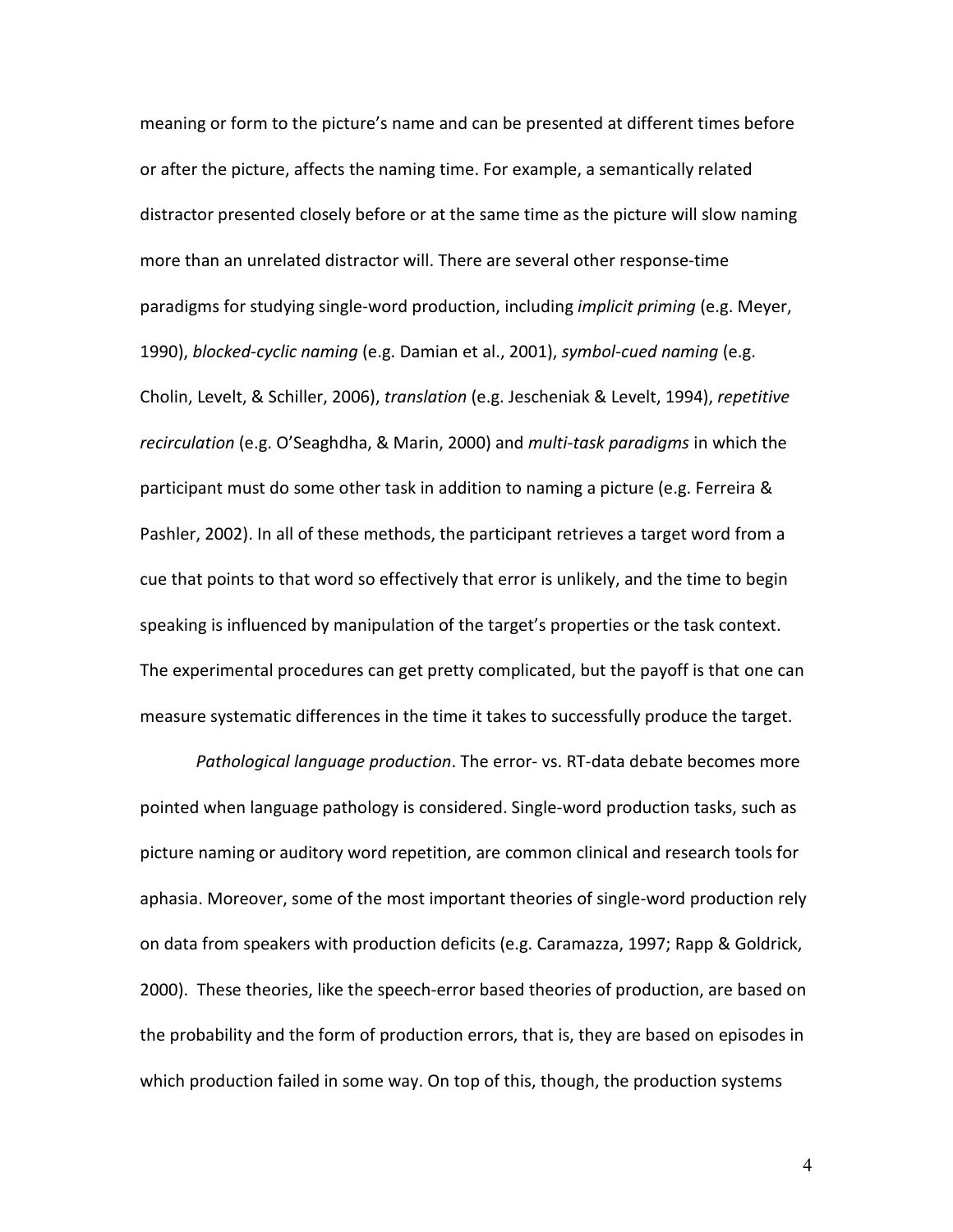that generated these errors are themselves impaired. So, if the goal is to understand successful production, then the data from aphasic speakers suffer from a double whammy, at least from the perspective of researchers who focus on response times for correct productions.

The neuropsychological community has long been concerned by the fact that their data consist of erroneous responses generated by damaged brains. Consequently, theorists in this area have developed guidelines for inference from impairment patterns to conclusions about the unimpaired system, guidelines that they continue to debate and refine (e.g. Caramazza, 1984; Harley, 2004). Nonetheless, those who question the empirical value of slips made by unimpaired speakers have even more reason to be skeptical about aphasic data. One of our goals for this chapter is to show how computational models can allay this concern. Models can make error mechanisms concrete thus showing how errors reflect the structure of the normal system. Furthermore, models can reveal the relationship between errors generated by a normal system and those that arise from a damaged one. If a model can simulate both the normal and the abnormal, that is, if it can explain the properties of erroneous and correct utterances *and* damaged and intact production systems, then error data can usefully add to the picture.

## **Theoretical issues in word production models**

*Representational levels and production steps.* We have introduced the conceptualization, linguistic formulation, and articulation components of production and said that our focus is on single-word lexical access within the formulation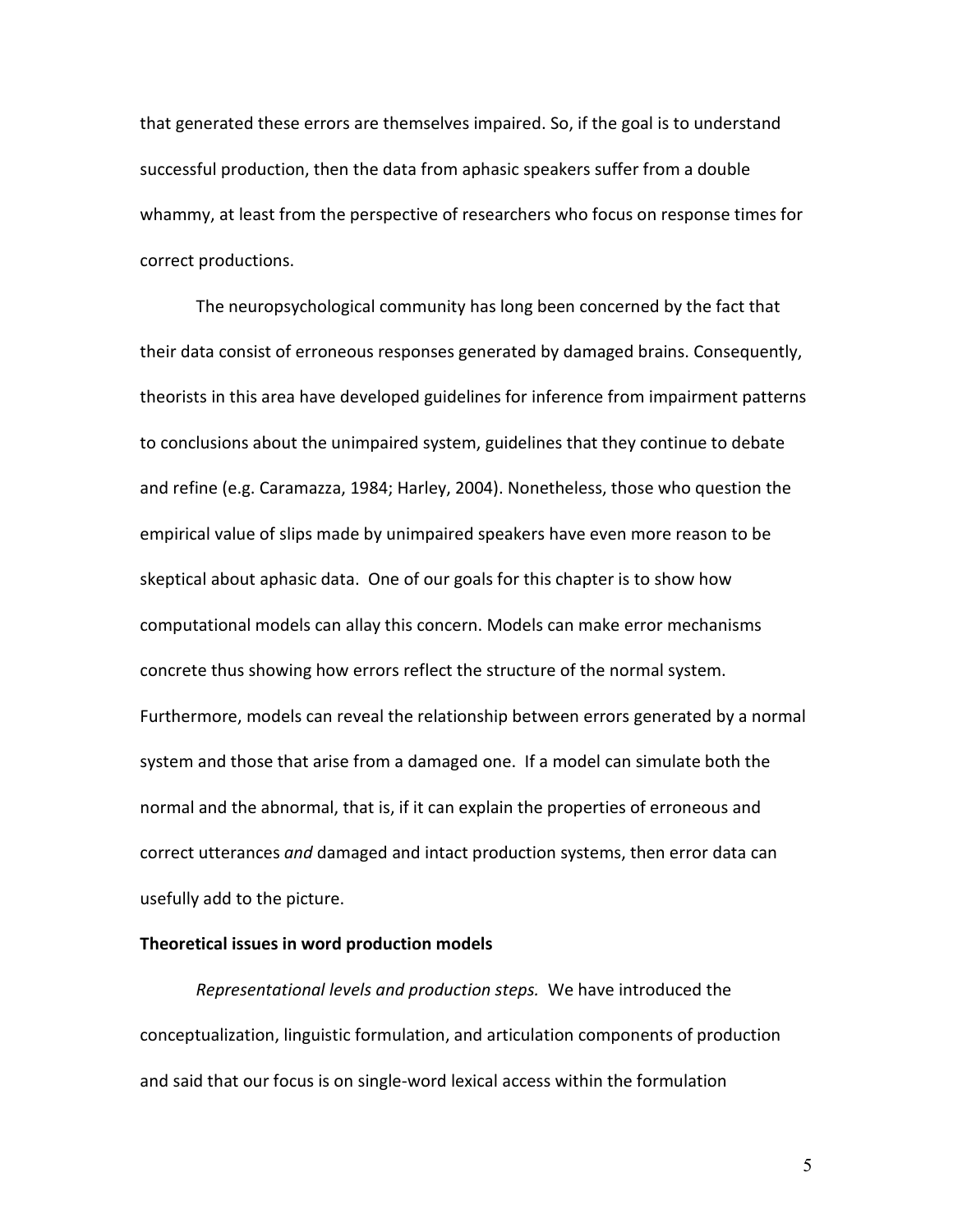component. Can we further subdivide lexical access? All researchers agree that lexical access involves multiple levels of representation, including representations of word meaning or semantics, and representations of word form, or phonology. A stronger claim, which is accepted by most researchers, is that lexical access has steps, specifically two of them (Dell & Reich, 1981; Garrett, 1975; Levelt, 1989; Rapp & Goldrick, 2000). The first step (lemma access, word-access, L-access) consists of mapping a semantic representation onto an abstract lexical unit (*lemma* or *word node*), and the second of mapping that abstract unit onto a representation of the lexical unit's pronunciation (word-form access, phonological access).

Evidence for two steps comes from several sources. First, slips can profitably be divided into those that might have arisen during the first step (e.g. semantic errors such as "dog" for "cat") and those that could have happened in the second step (e.g. "cap" for "cat"). Later, we shall see how the two steps achieve this division using a model. Furthermore, the tip-of-the-tongue (TOT) state that speakers experience when they cannot retrieve a word's phonology can be characterized as getting stuck between the steps. When speakers are stuck in this way, they can retrieve lexical properties that are associated with the first step—grammatical features such as gender for nouns providing support for the view that the first step has been taken (Badecker, Miozzo, & Zanuttini, 1995; Miozzo & Caramazza, 1997; Vigliocco, Antonini, & Garrett, 1997). Response-time data can also be interpreted within the two-step framework. For example, in the picture-word interference paradigm, both semantically related and phonologically related distractors affect the time to name a target picture. But the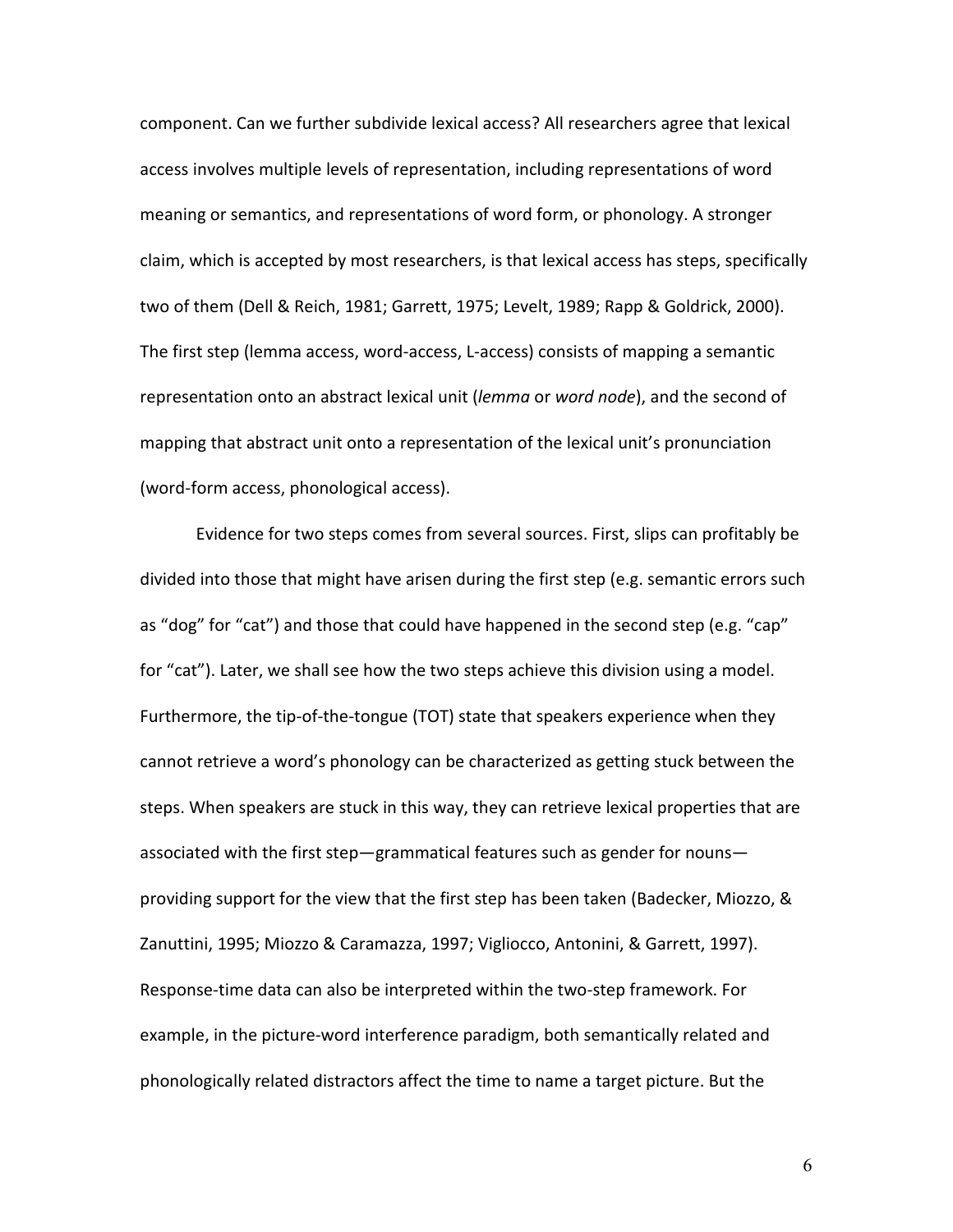strongest influences of these two distractor types occur at different stimulus-onsetasynchronies (SOAs) relative to the picture onset; the semantic effect is earlier than the phonological effect (e.g. Schriefers et al., 1990). Thus, the time course of the influence is consistent with an earlier semantic step and a later phonological step (Levelt et al., 1991; Peterson & Savoy, 1998).

*Stages, cascading, and interaction*. The two-step idea implies discreteness—step one, *then* step two—rather than a continuous evolution from semantics to phonology. There is, however, an even stricter form of discreteness, *modular stages*. If the two steps are modular stages, the information that is accessed during each step is restricted to that which is appropriate for the step. Specifically, in the *WEAVER++ model* of Levelt et al. (1999; Roelofs, 1997; 1992) described below, while lemma access is occurring, there is no activation of word-form information, and during word-form access, no semantic information is activated. We can relax this modularity by allowing for *cascading*. In a cascaded lexical access system, activation can flow to word-form information before lemma access finishes. To make this concrete, imagine that in an attempt to access the lemma CAT, there is also activation of the lemma DOG from either shared semantic features or other connections between their concepts. If lemma access is a modular stage, there would be no activation of word-form information until the stage is finished. But, if cascading happens, phonological properties of both CAT and DOG could become active before lemma-access completion. We can relax modularity even more by admitting a bottom-up flow of activation (feedback) from phonological information to words and from words to semantics. If bottom-up feedback and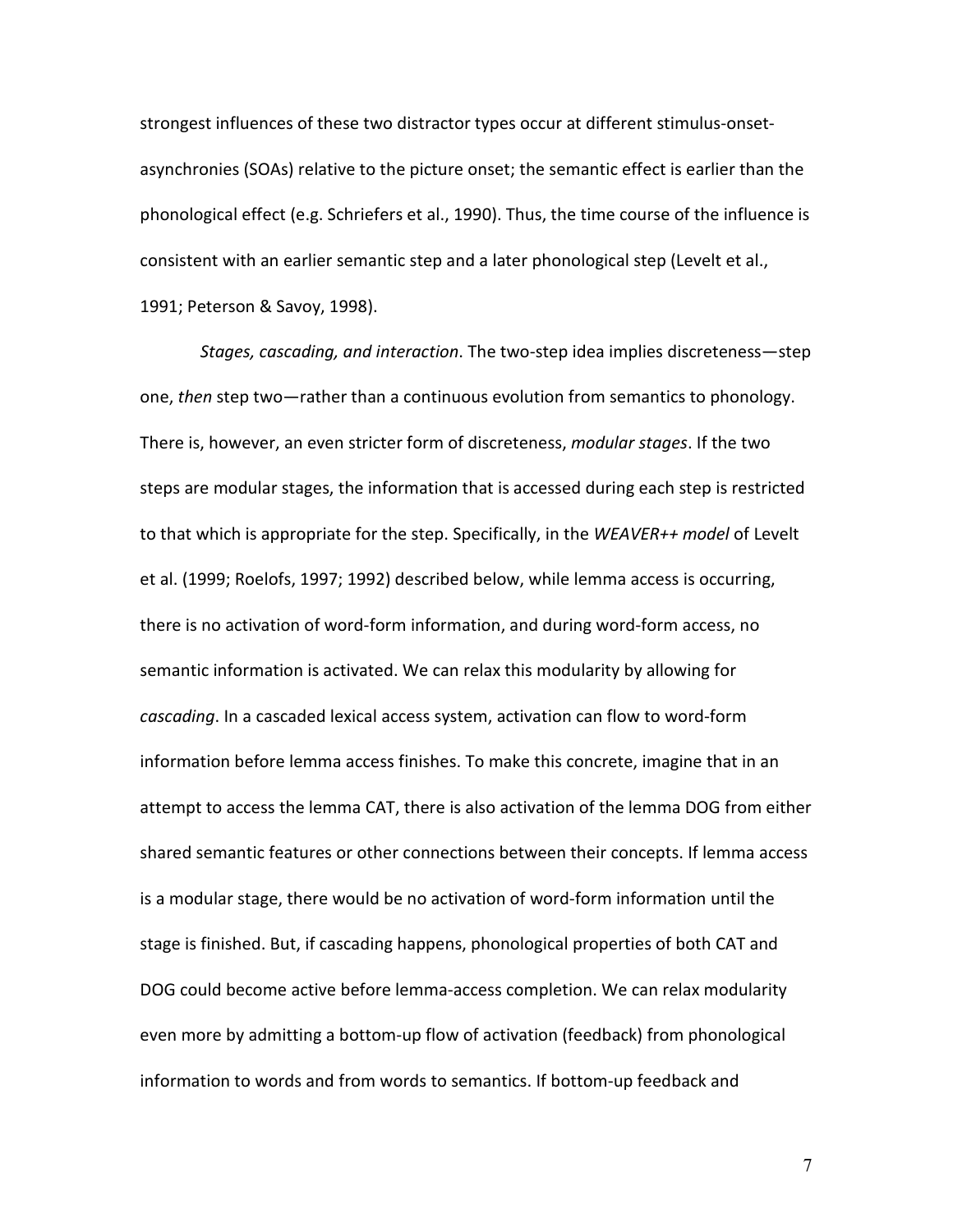cascading are present, the system is said to be *interactive*: Activation flows in both directions during both steps. The *interactive two-step model* described below (Dell, Schwartz, Martin, Saffran, & Gagnon, 1997) is interactive in this sense. During lemma access, phonological information becomes active (cascading) and can influence lemma selection (through feedback). During phonological access, activated phonological units can feed back to the lexical level, which in turn can affect which phonological units are chosen.

The question of the discreteness of lexical access thus boils down to whether the access steps are modular, cascading, or interactive. Support for cascading has largely come from response-time studies (but see Ferreira & Griffin, 2003). Peterson and Savoy (1998) asked participants to name pictures and, on some trials, interrupted the naming process by presenting printed probe words that the participant must read aloud as quickly as possible. They found that probes that were phonologically related to an alternate name of the picture, such as the probe "soda" related to the alternative name SOFA for a picture of a COUCH, were read faster than when the picture name was unrelated. Furthermore, when "count" (related to COUCH) was a probe, it was also associated with a comparable speed up. The facilitation for both "soda" and "count" occurred with a picture-probe SOA of 150 ms, but not with an SOA of 50 ms. These findings suggest that, during the first step of lexical access, the lemmas for both COUCH and SOFA were activated. Critically, the phonological properties of both words were also activated, even though for these participants, the pictured piece of furniture is nearly always referred to as a couch. If lexical access were modular, only the phonology of the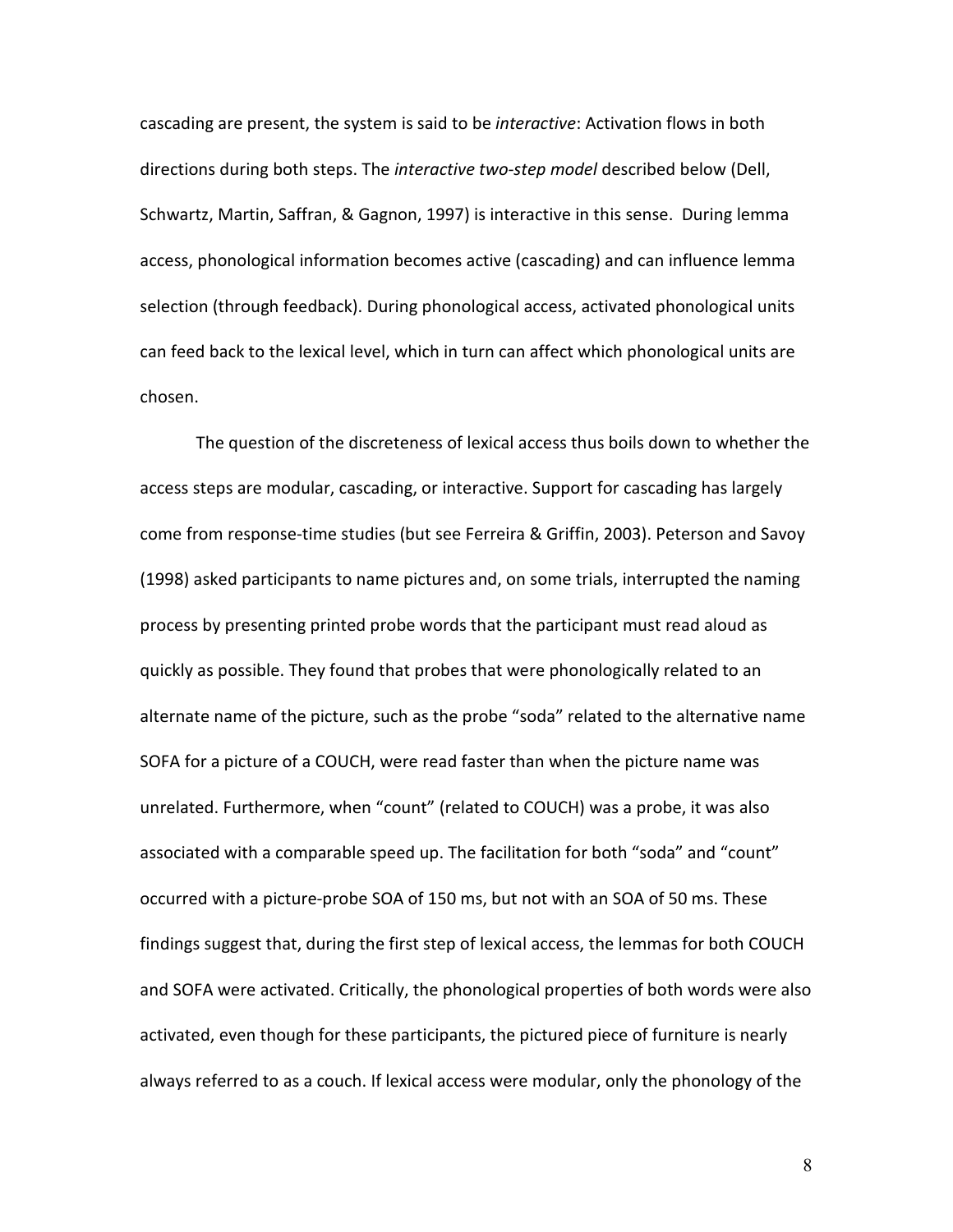selected item (couch) would be active. Consequently, the data indicate cascading from step one to step two. Step two information becomes active before step one has made its selection. Since the Peterson and Savoy study, several other response-time experiments have obtained findings consistent with cascading and it is now generally agreed that there is some degree of cascading during lexical access (e.g. Costa, Caramazza, & Sebastian-Galles, 2000; Cutting & Ferreira, 1999; Jescheniak & Schriefers, 1998) and in later phonetic processes (Goldrick & Blumstein, 2006).

What about interaction? Some speech-error findings have been interpreted as evidence for a bottom-up flow of activation during lexical access. The *mixed-error effect* is the tendency for semantic word substitutions to share phonological information. For example, U.S. Vice President Joe Biden once referred to the pope as the "president." Both *pope* and *president* designate powerful offices and so clearly the slip is semantic. But it is tempting to conclude that both words beginning with /p/ helped the error happen. In fact, analyses of natural slips (e.g. Dell & Reich, 1981; Harley, 1984) and picture-naming errors from both control and aphasic speakers (e.g. Martin et al., 1996; Rapp & Goldrick, 2000) show that semantic word substitutions exhibit phonological effects in excess of what would be expected by chance. The mixed-error effect is a natural consequence of interaction. During the first step of access, activation cascades to phonological units (e.g. to /p/ for the target POPE). This activation then feeds back to all /p/-initial word units including those that were already activated by virtue of their semantic relations to the target (e.g. PRESIDENT). This extra phonological activation gives these mixed semantic-phonological neighbors a boost over purely semantic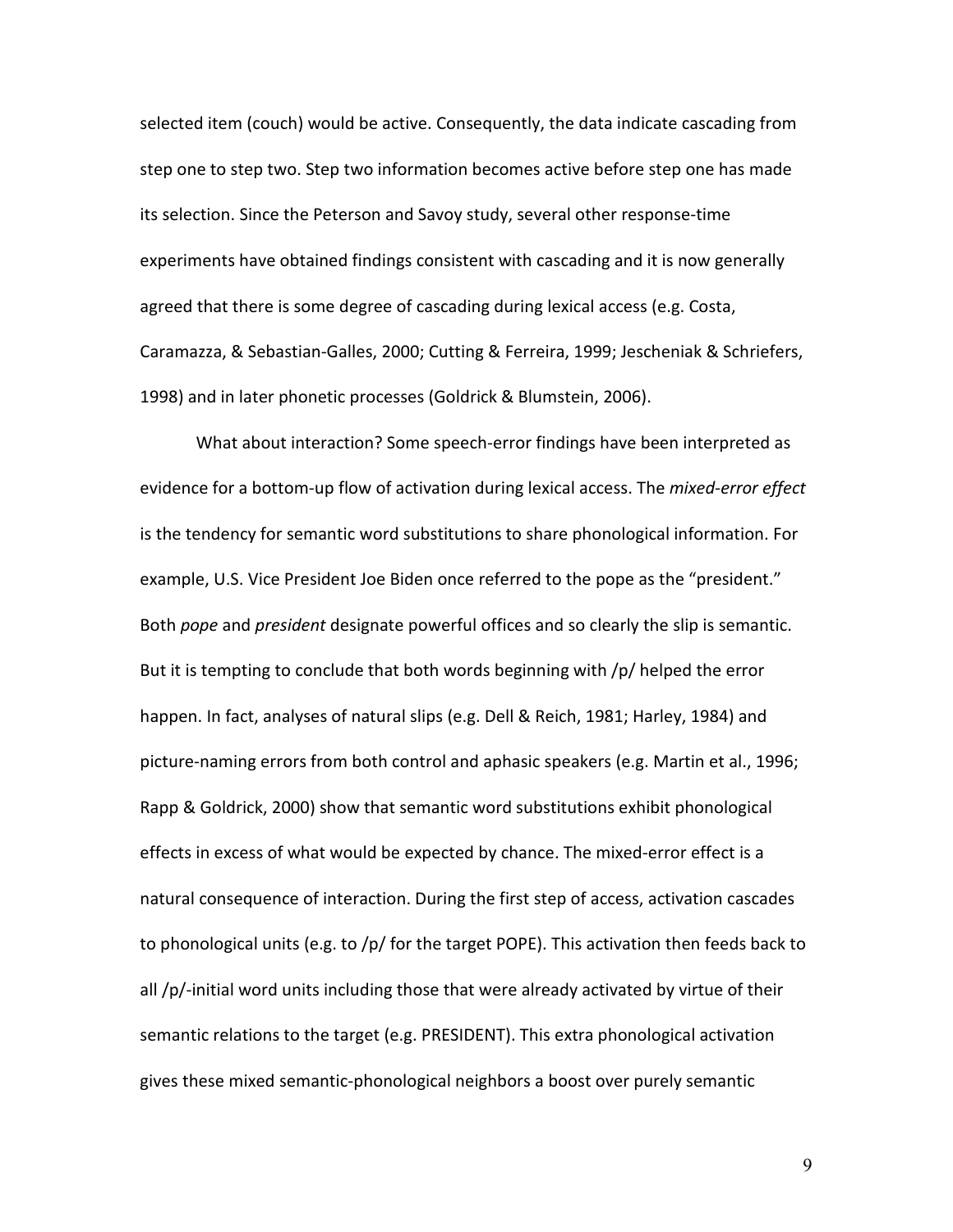neighbors, thus increasing the chance of the slip. Another speech-error phenomenon that can be explained by interaction is the *lexical-bias effect*—the tendency for phonological errors to create words, and particularly words related to the context, over nonwords (Baars et al., 1975; Motley & Baars, 1976). For example, saying "darn bore" instead of "barn door" would be more likely because "darn" and "bore" are words. An interactive (two-way) flow of activation between word and phonological units can increase the activation of phonological units that correspond to words, thus creating lexical bias.

Although the mixed-error and the lexical-bias effects suggest some kind of interaction between processing levels, whether these effects are achieved by an automatic bottom-up spread of activation is controversial. Both the lexical bias and mixed-error effects can, instead, be explained by postulating that the lexical access system also includes a pre-articulatory editor—a system whose function is to detect and weed out errors before they are spoken (Baars et al., 1975). The lexical bias effect would require an editor that detects that the speaker is about to say a nonword and prevents articulation. Hence, errors that are nonwords become less likely. The mixed-error effect requires that the editor preferentially weed out semantic errors that are phonologically dissimilar to the target (Levelt et al, 1999). For example, when trying to say "cat", the editor can detect that "dog" is not "cat", better than it can tell that "rat" is not "cat". Hence, the mixed error, "rat," is more likely to be spoken. Although pre-articulatory editing may require time and effort (e.g. Nozari & Dell, 2009) and existing theories of editing are poorly specified, there is little doubt that speakers monitor planned speech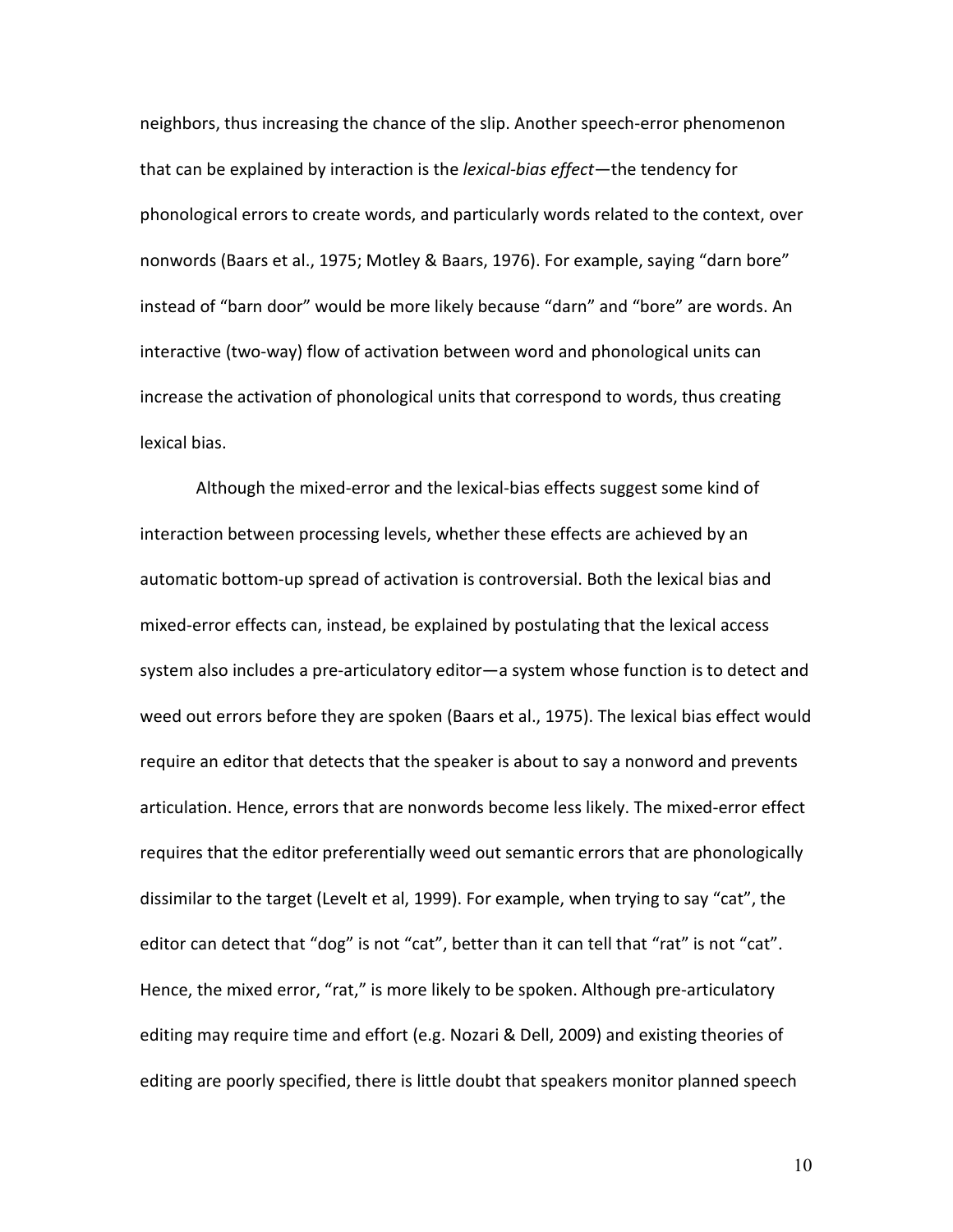for purposes of error detection (Levelt, 1983; Hartsuiker & Kolk, 2001) and that at least some of the lexical bias effect can be attributed to this process (Hartsuiker et al., 2005; Nooteboom & Quene, 2008; Oppenheim & Dell, 2010). Note, however, that editorial explanations of these error effects do, in fact, involve bottom-up processing. Representations at a lower level (e.g. phonological level) are evaluated for their higher level (e.g. lexical) properties before articulation. In this way, the editorial explanations and the bottom-up feedback explanations are similar, with both asserting that production is not strictly top down (Dell & Reich, 1980; Rapp & Goldrick, 2004).

*Competition in lexical selection*. The first lexical-access step culminates in the selection of an abstract lexical item. In all of the models that we review below, the activation levels of the word or lemma units are the basis for selection. The interactive two-step model simply selects the most active word unit which, as explained below, could be the wrong one thus creating a lexical error. Since this model is concerned with explaining errors rather than lexical selection time, the time at which the selection happens is a fixed parameter of the model. In contrast, the WEAVER++ model directly explains response times through its selection mechanism. The key property of this mechanism is that it is *competitive*. Not only does a more active target decrease selection time, but more active competitors have the opposite effect. So, if CAT is highly active and nothing else is, selection is rapid. But if DOG is activated, even if less so than CAT, CAT's selection time increases with DOG's activation level.

Competitive lexical selection is both intuitive and consistent with general cognitive theory (e.g. Miller & Cohen, 2001). Moreover, competition is a natural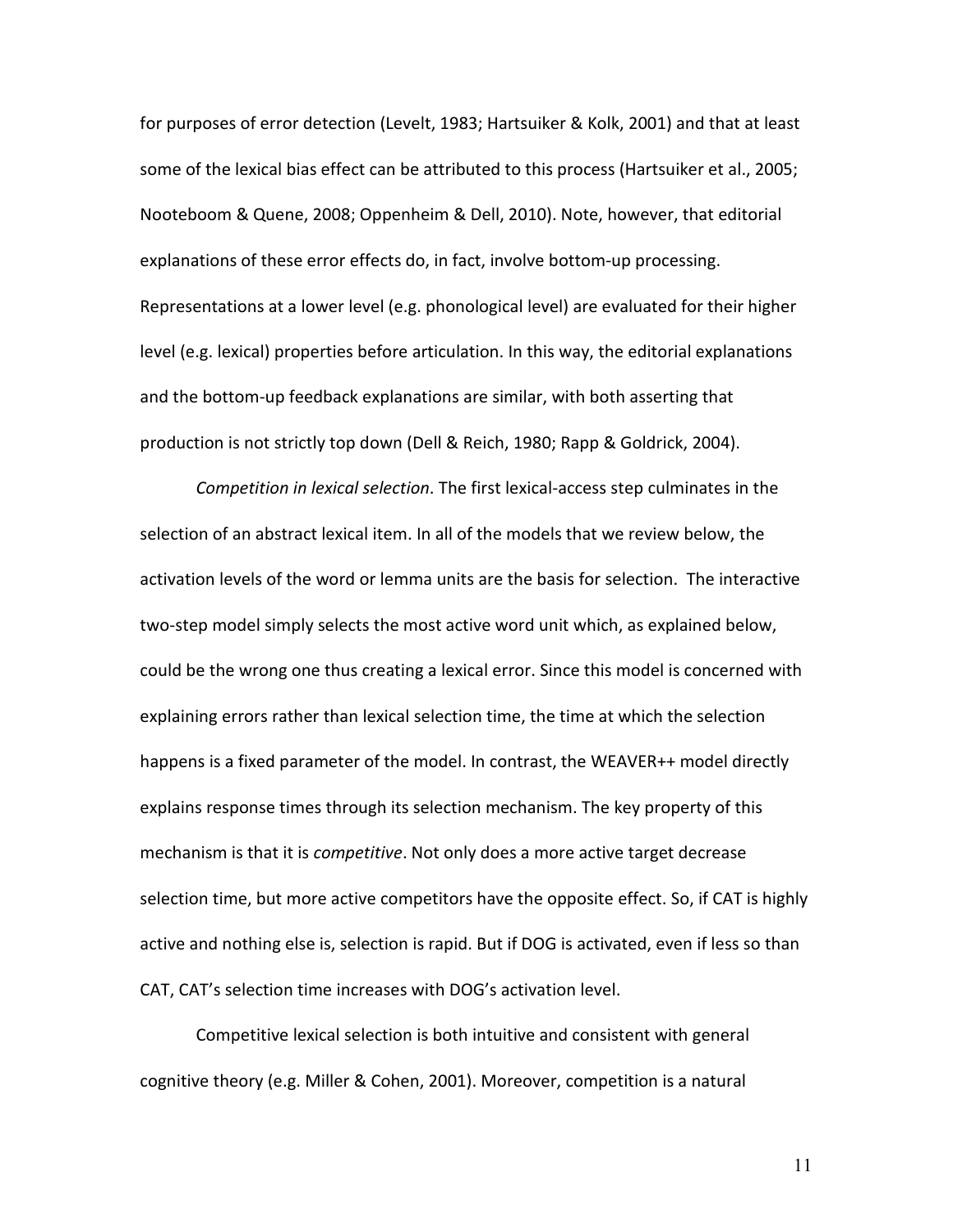explanation for why a semantically related distractor word slows naming times in the picture-word interference paradigm (Schriefers et al., 1990). It nicely explains other phenomena such as the fact that naming pictures from the same semantic category gets progressively slower (Damian, Vigliocco, & Levelt, 2001; Howard et al., 2006): The activation of the semantic competitor(s) increases the time taken to settle on the correct lexical item during the first access step, because it is harder to "see" the right answer when there are activated wrong answers in front of you. What could be simpler? In the last several years, though, some anomalous findings have surfaced. For example, Miozzo and Caramazza (2003) varied the frequency of an unrelated distractor word in the picture-word interference paradigm and found that low-frequency distractors retarded naming more than high-frequency ones. If selection were competitive, one would expect that the more active distractors, presumably the high-frequency ones, would be more potent. Instead, Miozzo and Caramazza suggested that the distractor's power to slow naming arises because it blocks the naming process at some point and that this block must be removed. Presumably, it is easier to latch onto a high-frequency distractor during this disposal process. Later on, other findings contrary to the competitive hypothesis emerged, such as instances in which related distractors actually speeded naming (e.g. Costa, Alario, & Caramazza, 2005). These findings have inspired alternative accounts of interference in the picture-word interference paradigm accounts that deny that the first step of lexical access is competitive (e.g. Mahon et al., 2007).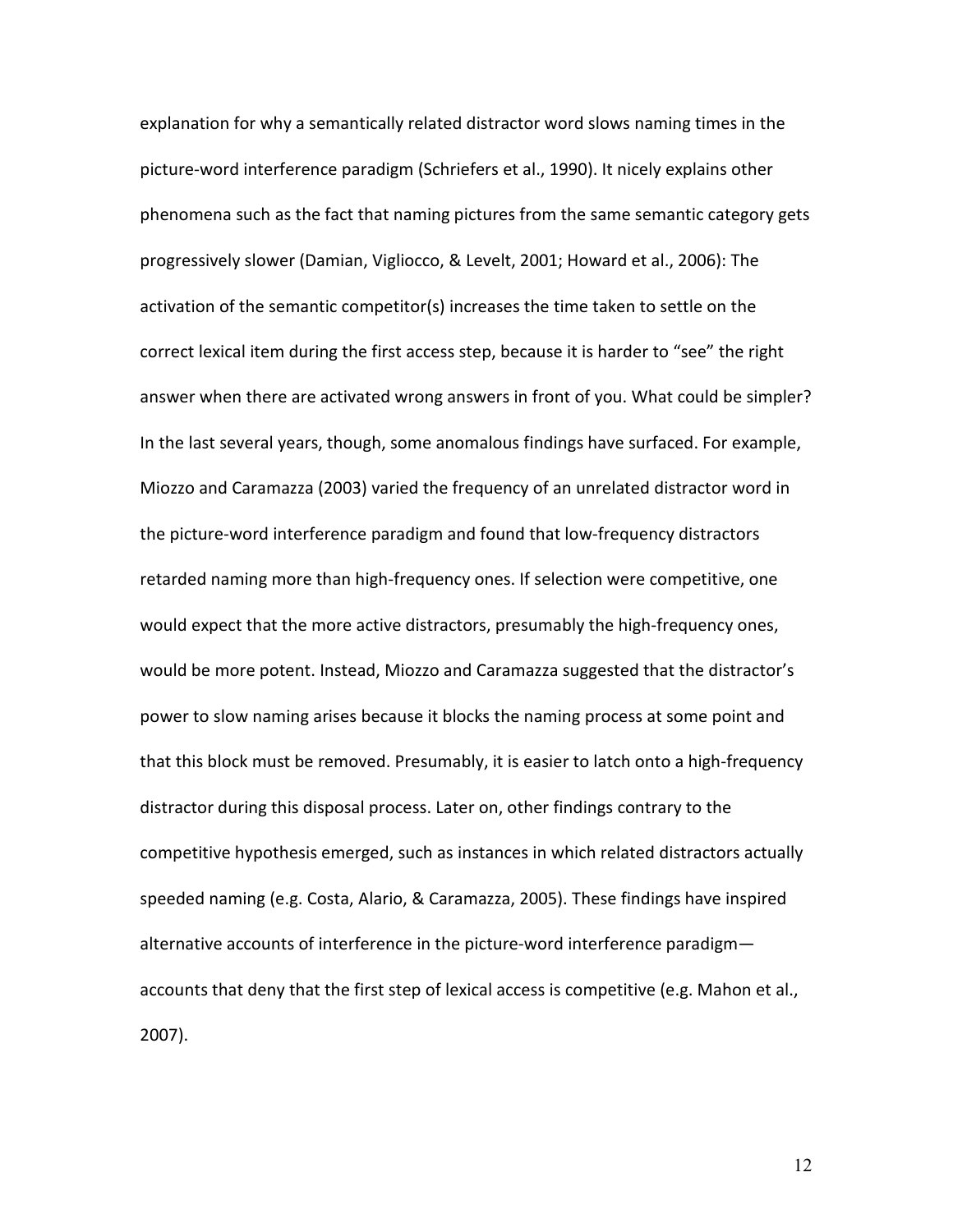Whether lexical selection is competitive thus remains controversial. And resolving the issue is turning out to be more difficult than expected. As a case in point, we will later present a model of semantic interference, a model that simulates response time effects in picture naming by using competitive selection. However, we will then show that the assumption of competitive selection is not necessary to explain the data.

# **Connectionism and word production**

Before we turn to specific models, it is useful to review the principles that are common to those models. In general, the influential computational models of lexical selection in production are *connectionist* or at least have many connectionist properties. In fact, word production—like word recognition (e.g. McClelland & Rumelhart, 1981)- was one of the first domains to be simulated through connectionist modeling.

A connectionist model contains a network of units. Like neurons, these units or "nodes" possess an *activation* value (often a real number between -1 or 0, and 1), and this value changes as activation passes from unit to unit through weighted links or *connections*. Processing in a connectionist model is carried out by *spreading activation*. The model is given an input by setting the activation levels of its *input units* to particular values. The input for a word production model might consist in setting the activations of units representing the word's concept to positive values. Then the activation spreads throughout the network via the connections. This spread is governed by the *activation rule*, which specifies how each unit's activation changes when it receives activation from its neighboring units. Finally, the output of the model is determined by examining the activation levels of a set of *output units*. In a model with two clear steps, there would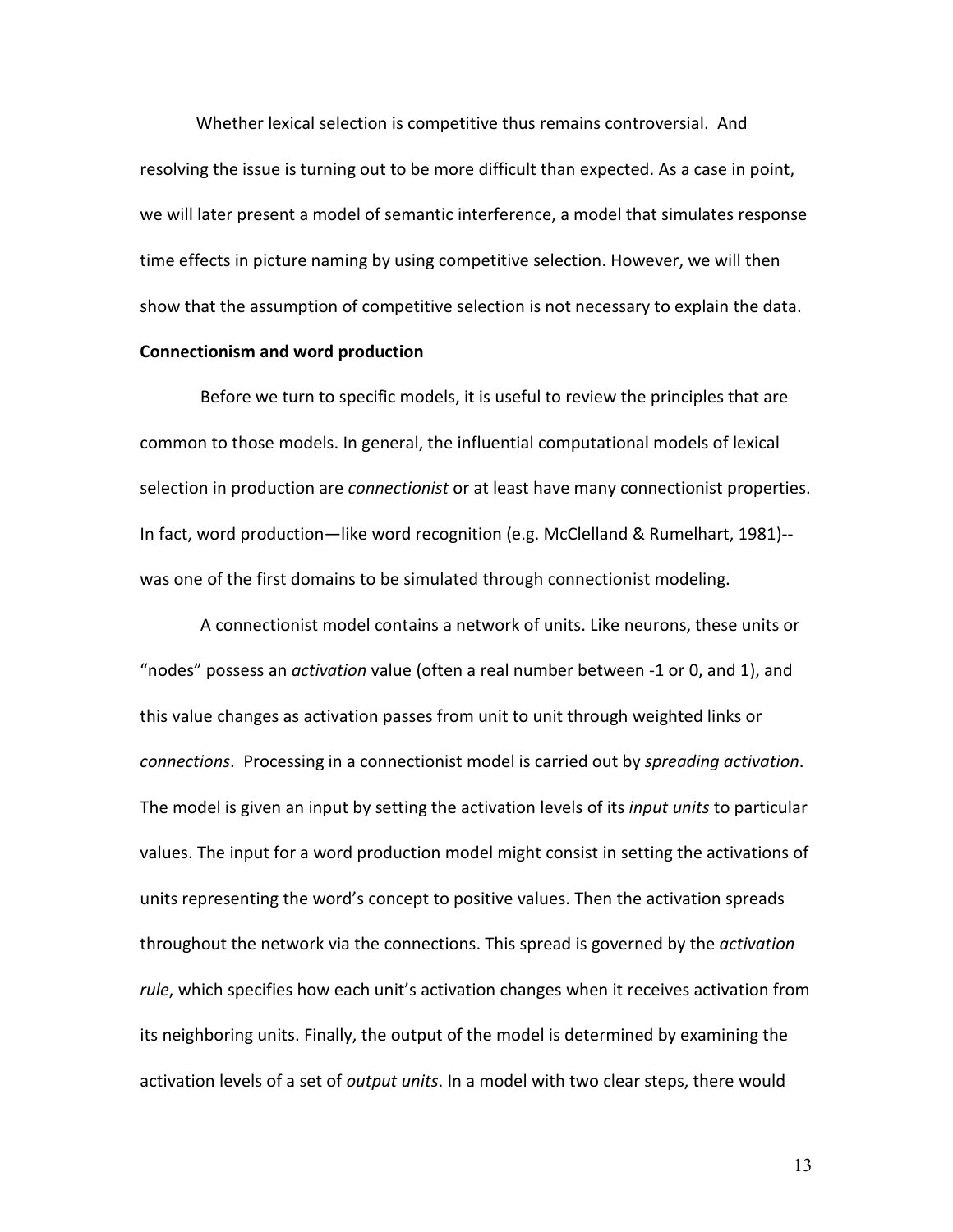first be a determination of the output for the first step, and the relevant output units would correspond to the selected lexical item. This selection would then affect the input to the next step, the output of which would be units representing that lexical item's phonological or phonetic form.

Many connectionist models, such as the model of cumulative semantic interference reviewed later on, include a learning component that determines the weights of the connections. Such a model is trained by giving it many trials, each of which consists of an input activation pattern and (typically) a desired output activation pattern. After the activation has spread on a trial, each connection's weight may be changed by the model's *learning rule*, an equation that computes the weight change as a function of the activation and/or feedback associated with the units on the ends of the connection. For example, a model of word production might receive an input suitable for the CAT concept. But if the model has not yet been well trained, the activation might spread to the output units for RAT instead of CAT, resulting in an error. The learning rule might then change the connection weights so that the retrieval of /k/ is favored over the retrieval of /r/, when the CAT concept is input, thus decreasing the chance of this error in the future. If the model's learning rule is doing its job and the training regimen is a good one, then the network's weights will eventually become well adapted to its task, and its words will be accurately retrieved.

The next two sections summarize two models of lexical access in production, the interactive two-step model of Dell et al. (1997; Dell & O'Seaghdha, 1992), and the WEAVER++ model of Levelt et al. (1999). These models are over 10 years old, but are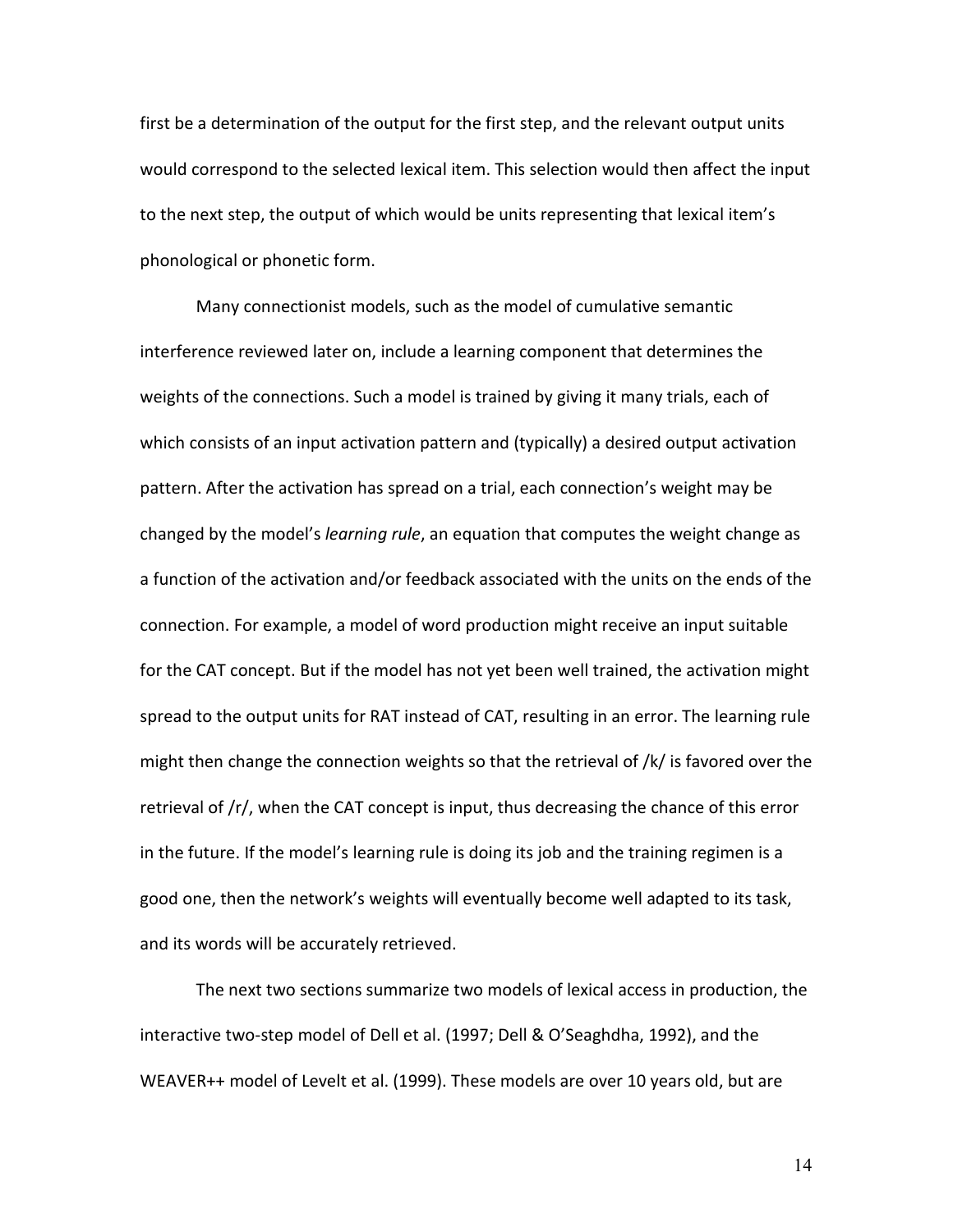still influential. Together, they embody the two empirical traditions of the field; the interactive two-step model simulates speech errors, while WEAVER++ accounts for unimpaired speakers' response times in experimental studies. Then, we present two newer computational models: an application of the interactive two-step model to aphasia, and a learning-based model of semantic interference during lexical access.

#### **Interactive two-step model**

The interactive two-step model is succinctly described by its name. It has two clear steps, *word retrieval* and then *phonological retrieval*, but the interactive spread of activation allows for phonological information to influence the first step, and lexicalsemantic information to affect the second one.

Both steps of lexical retrieval are carried out by the spread of activation through a network of semantic, word, and phonological units (See Figure 1). Each network connection conveys activation between two units, according to a noisy linear activation rule. The activation sent to a unit is directly proportional to the sending unit's activation and the connection's weight, and the sent activation is just added to that of the receiving unit. Also, every unit's activation decays exponentially toward zero. In this model, all of the connection weights are positive and so decay is the only means by which activation levels are reduced. Importantly, every connection from one unit to another is associated with a connection that runs in the reverse direction. For example, there is a top-down connection from the word unit CAT to the phoneme /k/, and a bottom-up connection from /k/ to CAT. The influence of the bottom-up connections makes the model's retrieval process interactive.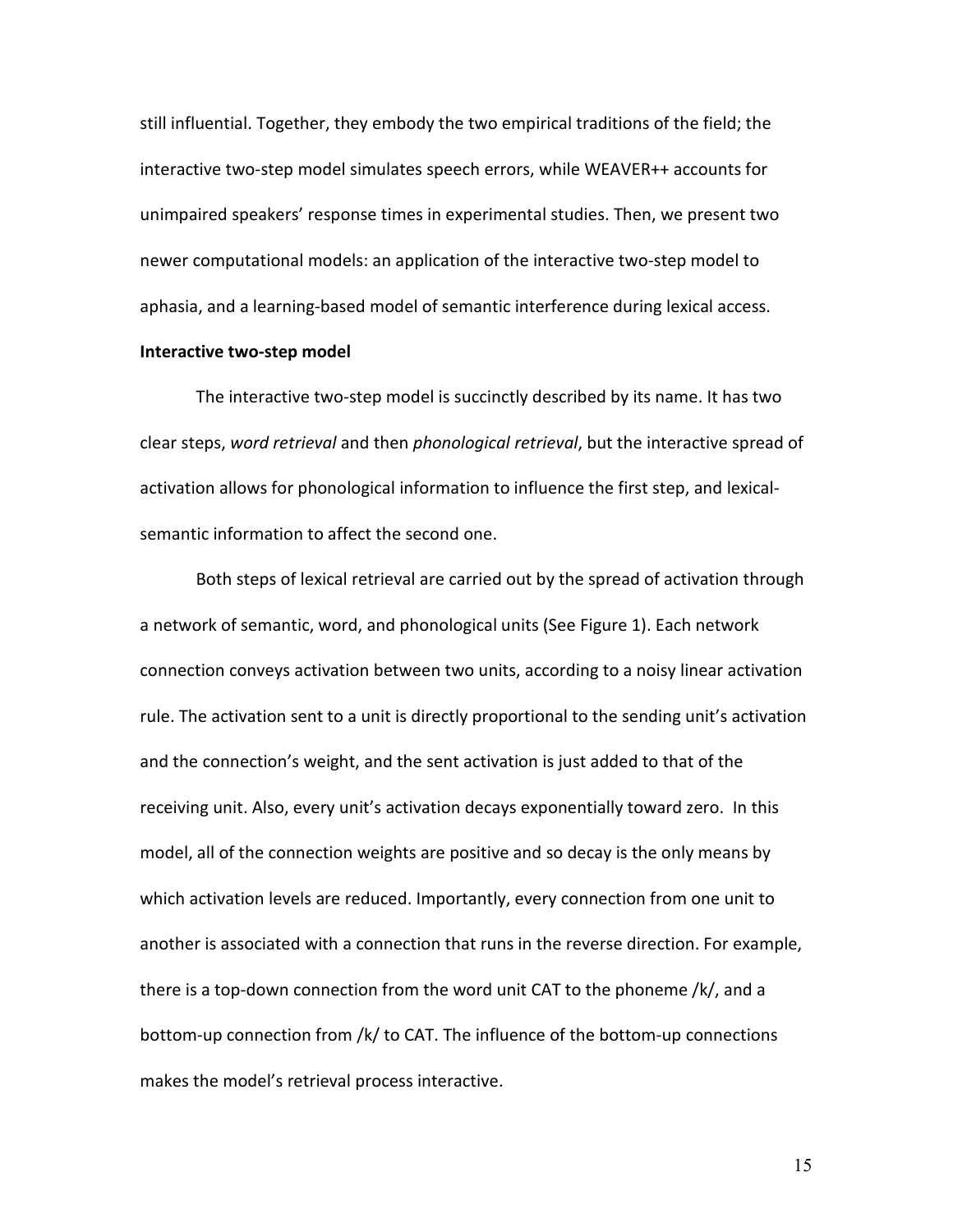During word retrieval, the semantic units of the target, say, CAT, are given a jolt of activation and this activation spreads through the network for a fixed period of time. This activates the word unit for CAT and potential error units as well. Semantically related word units such as DOG or RAT also get activation from semantic units shared with CAT, and phonologically related words such as MAT or RAT gain activation as well from the bottom-up spread of activation from shared phonemes (e.g. the /ae/ and /t/ units.). Word retrieval is concluded by the selection of the most activated word node of the proper grammatical category. Thus, the model assumes that the selection system 'knows' that the system is looking for, for example, a noun. In this way, the selection process is affected by the anticipated syntactic structure of the sentence. For a task in which pictured objects are named, singular nouns are selected. Because of the noise in the activations, there is some chance that a semantic (DOG), mixed (RAT), formal (MAT), or in extreme cases, an unrelated word may be selected instead of the target. Thus, the model provides a simple mechanism for these lexical level errors.

Phonological retrieval begins by giving an activation jolt to the selected word (e.g. CAT), with all other nodes retaining their residual activation from the first step. The size of the jolt is large relative to the residual activation, thus providing a degree of discreteness to this interactive model. After the jolt is provided, activation spreads again through the network in both directions—up toward semantics and down toward the phonemes—for a fixed period of time. After that, the most activated phonemes are selected. Errors in this step would most likely create nonwords (CAG) or phonologically related words (MAT).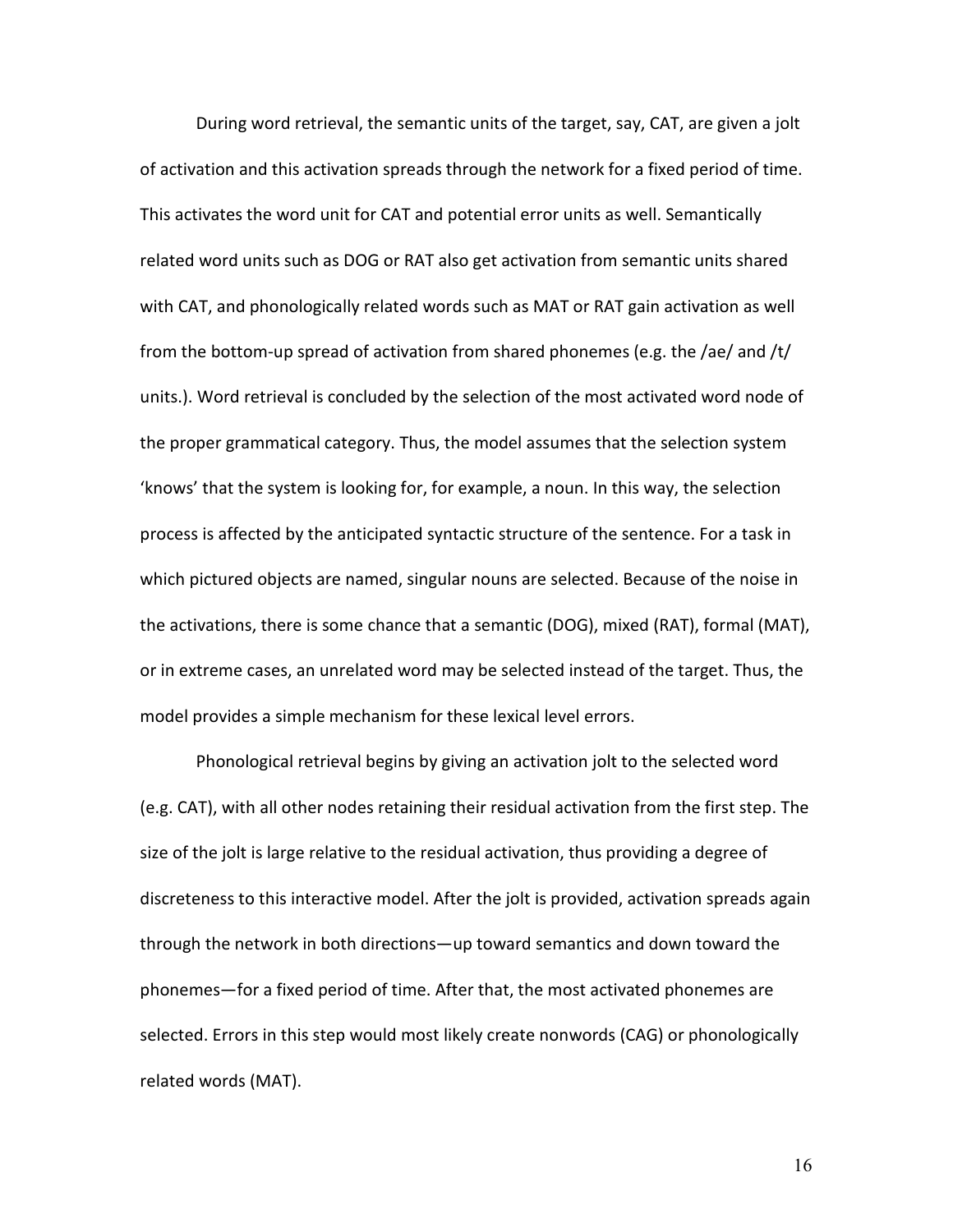The interactive two-step model accounts for the kinds of errors that occur during lexical retrieval and particularly effects that suggest interaction between representational levels. For example, the model explains the mixed error effect, the tendency for semantic substitution slips to also exhibit phonological similarity. During the model's first step, word nodes for potential mixed errors such as RAT (for CAT) gain activation from shared phonemes via bottom-up spreading activation as well as shared semantic features. Thus, mixed errors are especially likely in the model, as they are in the data. The tendency for phonological errors to create words, or lexical bias, is also due to activation feeding back from phonemes to words. During the second step, an activation pattern that corresponds to a word error (e.g. MAT for CAT) has an advantage over one that corresponds to a nonword (e.g. CAG for CAT). If the phonemes /m/, /ae/, and /t/ are highly activated, they will activate the word node for MAT, which will, in turn, further activate the phonemes, making the error even more likely. Patterns that correspond to nonwords do not have a corresponding word node and hence do not get this extra boost. Thus, slips tend to make words over nonwords. The model also explains other error phenomena through interaction including the repeated phoneme effect (Dell, 1984), the error-proneness of words with few phonological neighbors (Vitevitch, 2002), and the tendency for phonological slips to be semantically related to their contexts (Motley & Baars, 1976). Furthermore, as we show below, the model can account for aphasic error patterns.

To summarize, the interactive two-step model has two clear steps. But its assumption of bi-directional spreading activation makes its retrieval processes both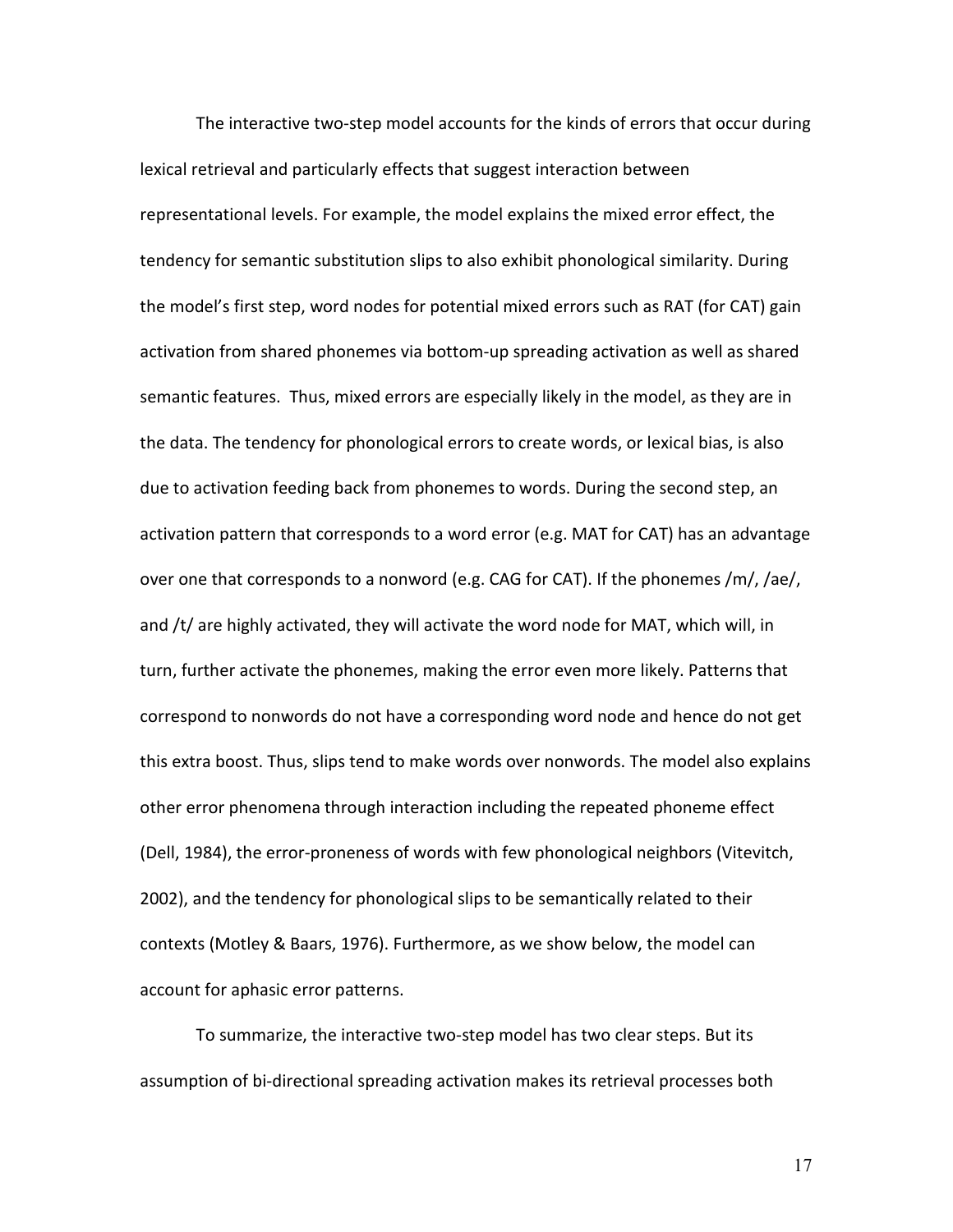cascaded and interactive. Because the model assumes a fixed period of time for activation to spread, it does not simulate any response-time phenomena. Moreover, given its lack of sensitivity to time, the model does not take a stand on the question of whether lexical selection is competitive. In one sense, selection is competitive in that the most active word node is always chosen. But the time that passes before such selection is possible is not a factor in the currently implemented model.

#### **WEAVER++**

The WEAVER++ model of lexical access was based on Levelt's (1989) general theory of production and was formally developed in Roelofs (1992; 1997) and Levelt et al. (1999). It is similar to the interactive two-step model in that it, too, has a clear distinction between a lemma-access step and subsequent word-form encoding steps, and it retrieves lexical information through a linear spreading activation process that includes decay. In other respects, though, it differs, sometimes fundamentally.

The nodes in WEAVER++'s lexical network (Figure 2) represent lexical concepts (as single nodes, not collections of features), lemmas, morphemes, segments (analogous to phoneme nodes), and syllable programs. The connections between the nodes convey activation, but also represent information about the relation between the connected nodes. For example, the connection between the lexical concept **CAT** (lexical concepts are in bold) and the lemma for CAT indicates that the latter is the name of the former. So, it is not just a conduit for activation; it has a symbolic function as well.

During lemma access, the lexical concept (**CAT**) is flagged as the goal concept and activation spreads from this concept to related concepts (e.g. **DOG**) and lemma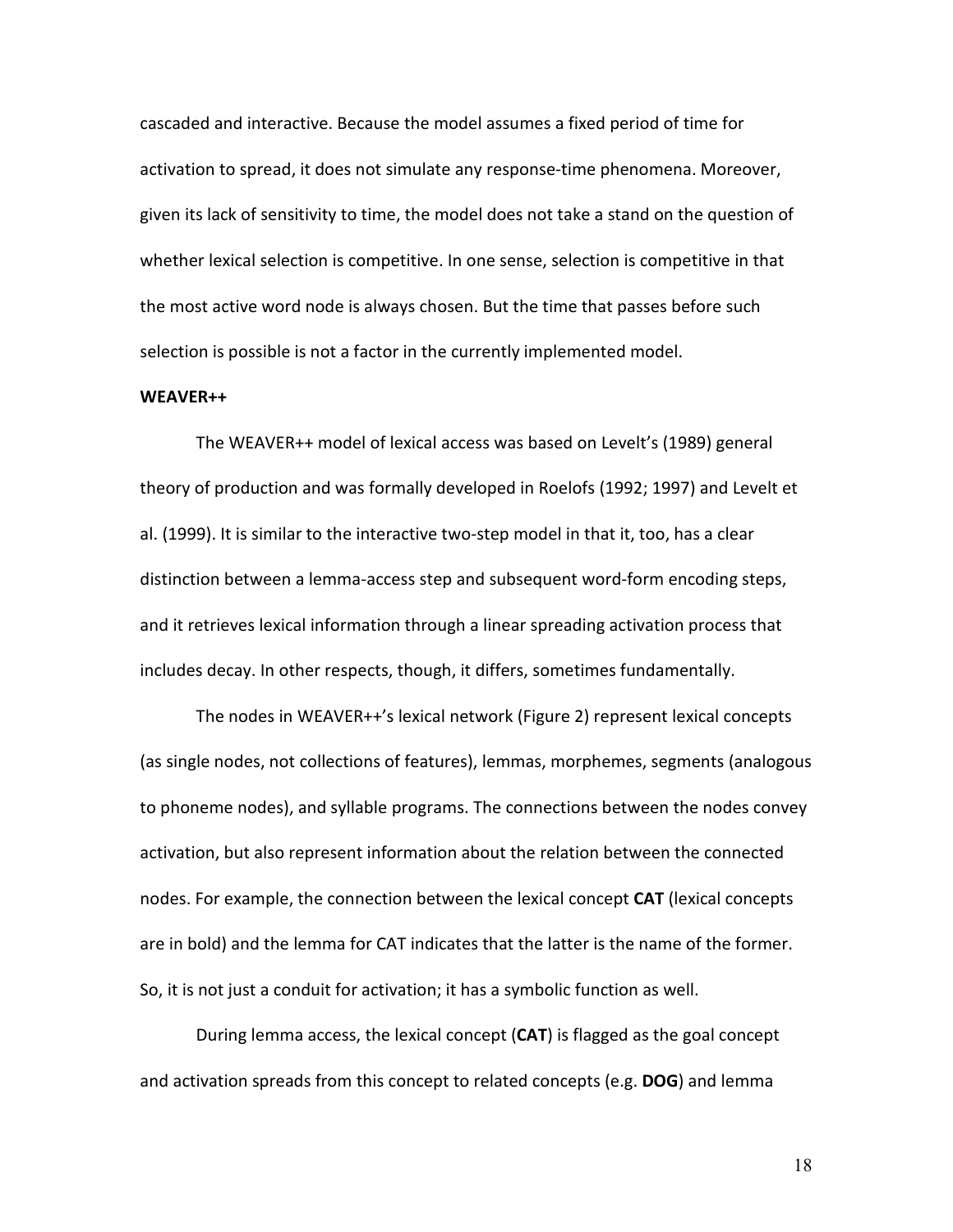nodes (CAT and DOG). Because the lexical access steps in WEAVER++ are discrete, it does not allow cascading to word form levels during lemma access. Spreading continues until lemma selection is achieved, subject to two requirements. The first is that the lemma-to-be-selected realize the goal concept (e.g. that the selected lemma CAT is the *name* of **CAT** and that **CAT** is the *goal* concept). The second is that the lemma's activation be sufficiently greater than the activation of all the other lemma nodes. This latter requirement makes selection competitive because selection time will increase if other lemma nodes are active for whatever reason.

The semantic relations among the lexical concepts and the assumption of competitive selection enable WEAVER++ to give a good account of basic semantic interference effects in the picture-word interference effect. If a picture of a cat is to be named in the presence of an auditory or visual distractor, this distractor is a source of activation to the lemmas and concepts. In particular, a distractor such as "dog" will enhance the activation of the lemma DOG beyond what is gets from the lexical concept **CAT**, thus slowing the access of the CAT lemma. This semantic interference effect will only arise if the presentation of the distractor is timed so that it impacts lemma access, thus explaining the effects of distractor timing on naming RTs.

WEAVER++ is distinct from other production models in that it takes pains to have a fairly complete account of word-form retrieval, the processes that occur after lemma access, but before articulation. So, it is not just concerned with the retrieval and selection of phonological segments; it deals with how segments are organized into syllables, and how the syllabified phonological representations are used to retrieve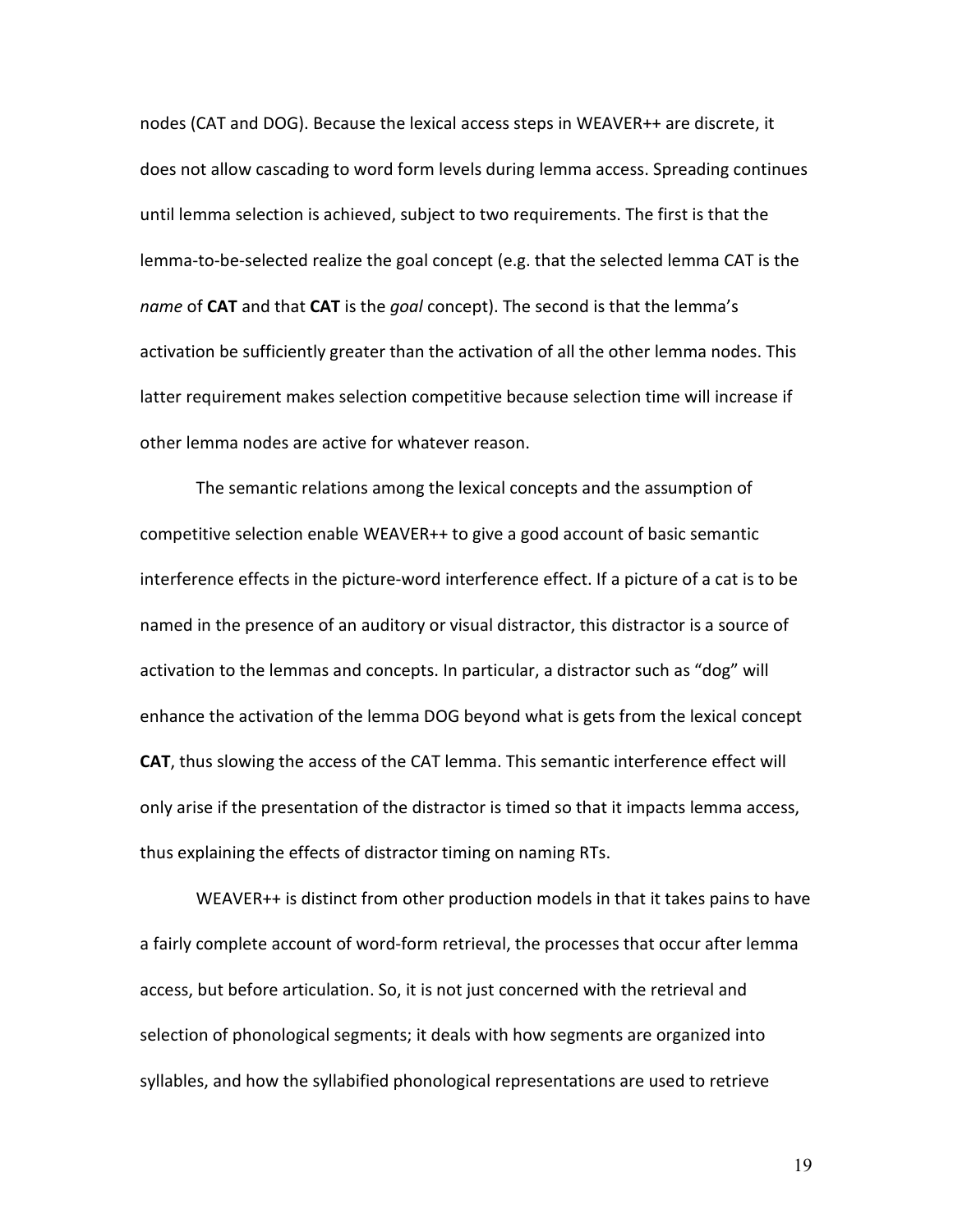phonetic programs (e.g. Cholin et al., 2006). The model has been specifically applied to many studies using the implicit priming paradigm (Meyer, 1990; Roelofs & Meyer, 1998). In this paradigm, participants produce words from associative cues as quickly as they can (e.g. cue=INFANT, target response="baby"). The critical trials are blocked based on phonological properties; for example, all the words in a block may begin with /b/. The RT's in these blocked trials are compared to those in control trials in which the targets in a block are not phonologically similar. The advance knowledge of the word form associated with the phonologically blocked trials can speed retrieval thus creating priming. It turns out that this only happens when the shared phonological material comprises an initial section of a word. For example, words sharing initial /b/ would benefit from blocking. Moreover, greater similarity leads to greater priming. Sharing initial /bey/ as in a block of "baby" "bacon", and "basin" would reduce RT's more than sharing just /b/ (Meyer, 1991). These findings were neatly explained in WEAVER++ by assuming that word-form encoding can be suspended at various points prior to articulation, and then resumed from that point. (This suspend-resume mechanism is motivated by the incremental nature of production, Levelt et al., 1999.) For example, in a block of words beginning with /b/, the production system can retrieve a /b/ and place it in a syllable-initial position, suspending planning at that point. This is all before the trial even begins. Then once the trial starts and the word to be spoken becomes known, the system resumes word-form encoding. The head start from the advance knowledge makes the response occur more quickly, thus explaining the priming.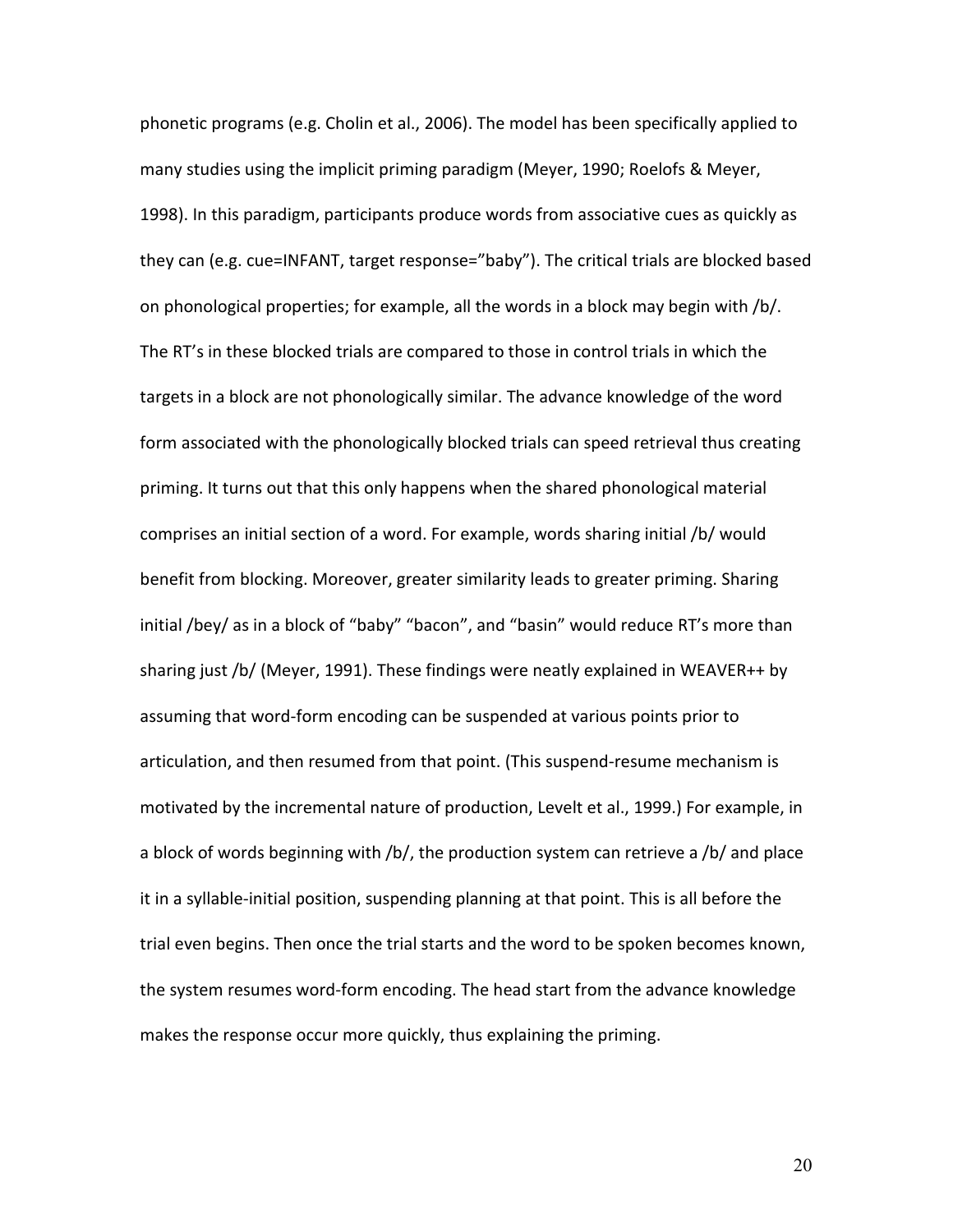In summary, the WEAVER++ model, in contrast to the interactive two-step model, treats lemma access and word-form encoding as discrete steps. Moreover, in both its treatment of lemma access and word-form encoding, it emphasizes accounting for performance in tasks in which production is accurate. In fact, the model's use of labeled relations to verify that what it selects correctly realizes its production goal makes it 100% accurate, unless assumptions about errors in the verification process are introduced. (WEAVER stands for Word Encoding by Activation and *VERification.*) Hence, WEAVER++ focuses on response-time studies, and it has achieved a high degree of success in explaining effects in the picture-word interference and implicit priming paradigms in particular. The model's ability to explain RT effects stems from its assumption that the selection times for both lemmas and word forms depend on the activation of competing representations as well as target ones. Thus, competitive selection is an important property of WEAVER++.

The final two models that we present are chosen because they represent recent developments in the study of single-word production, but more importantly, because they attempt to confront the challenges associated with studying production using error data, and particularly error data from brain damaged speakers.

# **Modeling aphasic lexical access**

We mentioned earlier that studying speech errors to gain insight into production is not unanimously accepted. If the goal is to understand how the system functions, why look specifically at cases where it malfunctions? The objection only grows stronger when errors are generated by a damaged brain, for now an abnormal system is studied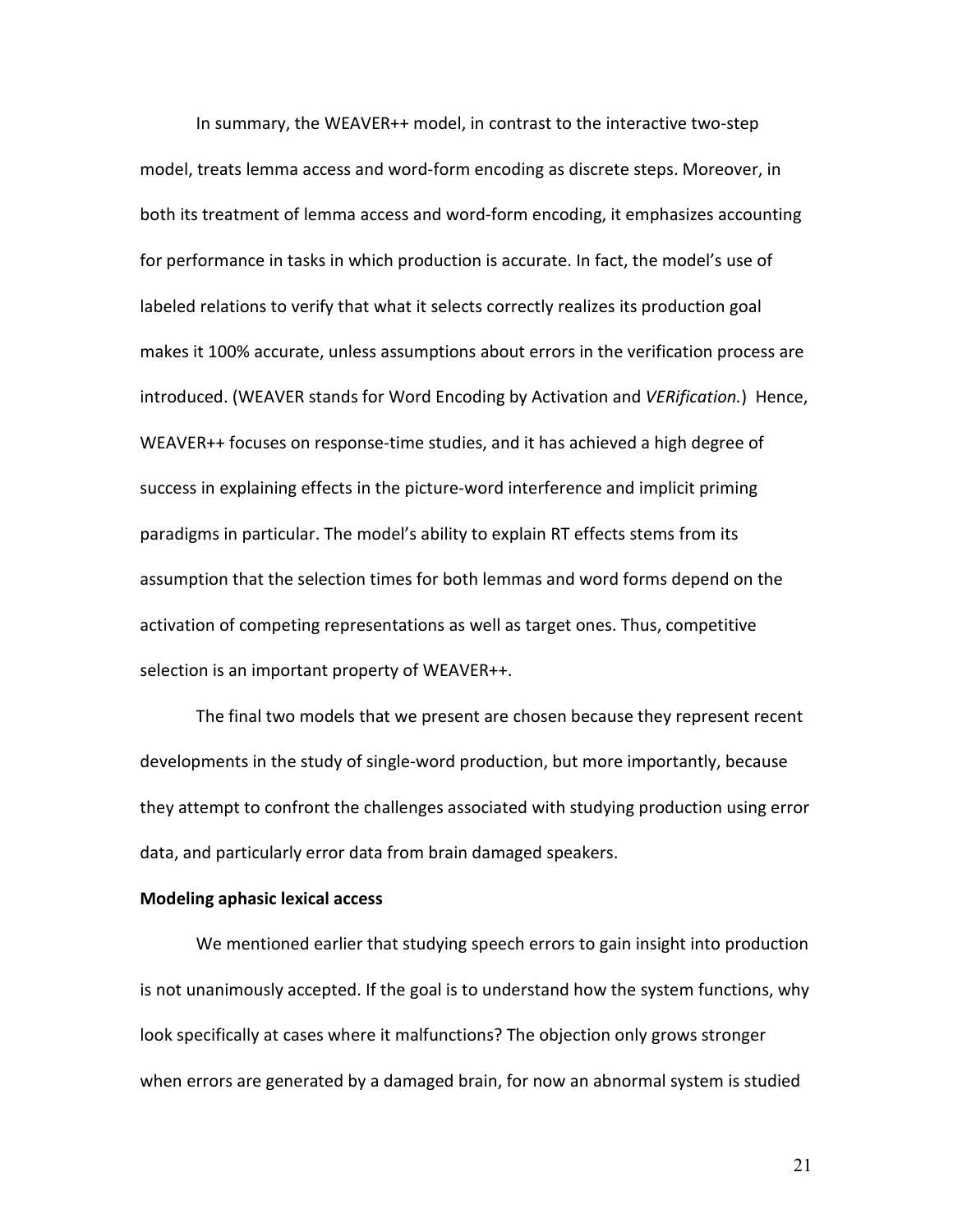during a failed attempt at producing a correct utterance. In response, we claim that error data could in fact be quite informative, if two assumptions hold:

(1*) If the nature of speech errors is systematic rather than arbitrary*. This assumption clearly holds, as it is universally accepted that speech errors, even those from aphasic speakers, follow systematic patterns. The errors respect grammatical and phonological constraints and are often quite similar to the target (Dell, 1986; Garrett, 1975). In short, slips are more right than wrong. Moreover, speech error probability is sensitive to the properties of the target word such as frequency, age of acquisition, length and neighborhood density (e.g. Kittredge et al., 2008), all of which have been shown in response-time studies to be indices of lexical retrieval. The error data thus clearly fit with other linguistic and psycholinguistic facts.

(2) *If speech errors produced by brain-damaged patients (aphasic errors) are qualitatively similar to those produced by normal speakers*. Freud (1891/1953) asserted that aphasic errors differ in degree rather than in kind from the blunders of normal speakers. If Freud is right, then a model of lexical access in unimpaired speakers must accommodate errors of aphasic speakers without a need for a change in the structure of the model, provided that one has an accurate characterization of dimension(s) that suffer damage in aphasia. Schwartz, Dell, Martin, Gahl, and Sobel (2006) employed the interactive two-step model of word production (Figure 1) to empirically test Freud's idea, which they called the 'continuity thesis'. The model simulates picture naming by generating responses in six categories: correct response, semantic error, formal error, mixed error, unrelated word error and finally, nonword error. When applied to aphasia,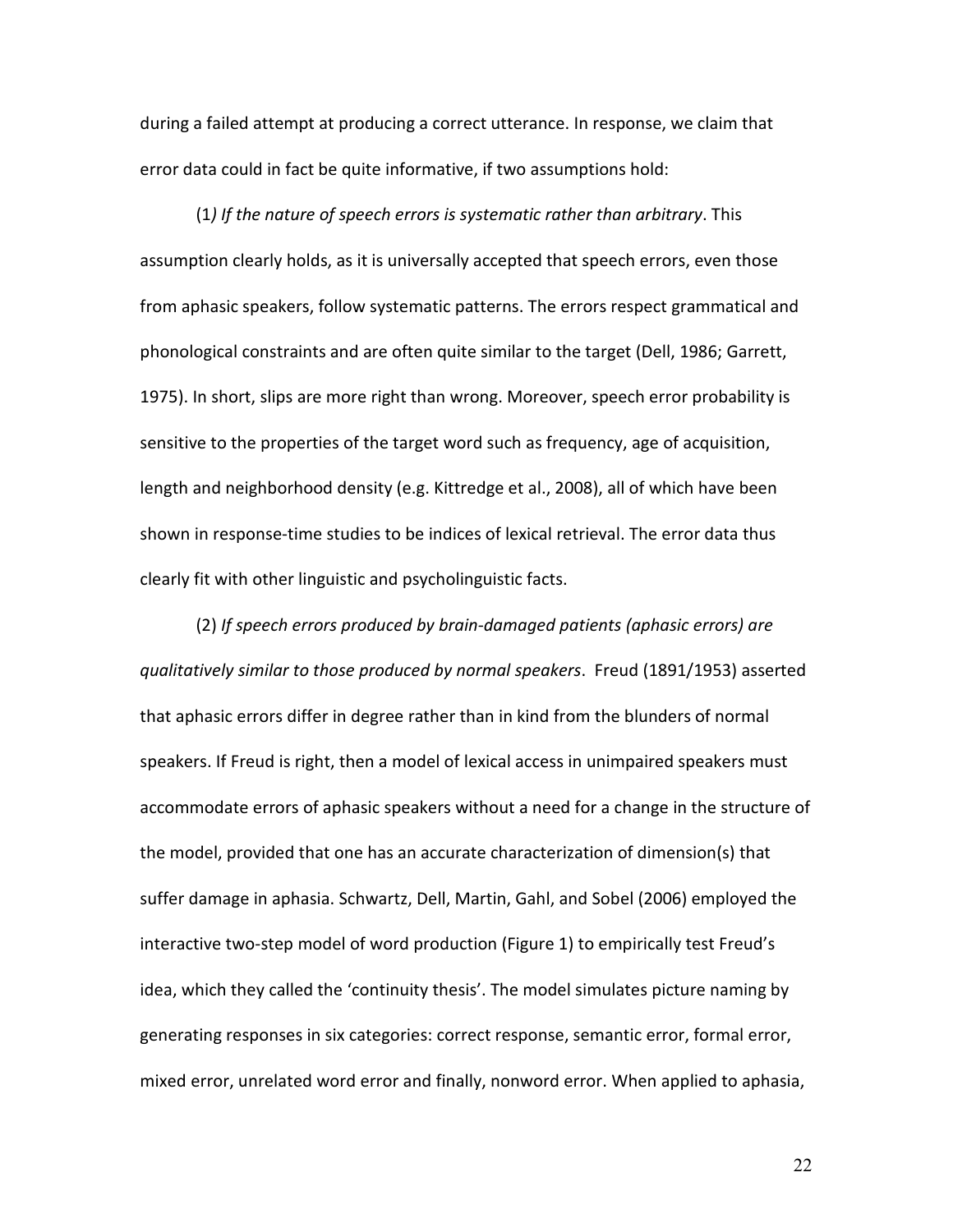the model has two free parameters: the strength of the connections between the semantic and word nodes, called *s* (semantic), and the strength of the connections between the word and phoneme layers, called *p* (phonological). To illustrate how the model simulates picture naming, let us first consider a normal speaker. Since picture naming is a simple task, an unimpaired speaker would respond correctly on most trials (around 98% correct responses), with occasional errors, almost exclusively of semantic nature (2% semantic errors, 1% mixed errors). To get the model to generate a similar pattern, parameters *s* and *p* are varied until an acceptable fit is obtained. At *s*=*p*= 0.04- 0.06, the model exactly mimics these proportions, thus successfully characterizing an unimpaired speaker.

Now, if the continuity thesis is correct, the model must be able to characterize a variety of aphasic patients under the same framework as an unimpaired speaker. Schwartz et al. tested this prediction by 'lesioning' the model, or decreasing the values of the s and p parameters and therefore weakening the connectivity between the layers of the production system. They tested a sample of 94 aphasic patients on the 175-item Philadelphia Picture Naming Test and registered the proportion of their responses in each category. For each patient then, the model was lesioned to best simulate the response pattern of that patient by tweaking the s and p parameters. As an example, consider a patient from the Moss Aphasia Psycholinguistic Project Database (Mirman et al., submitted). This patient's naming profile comprised 58% correct responses, 2% semantic errors, 3% formal errors, 1% mixed errors, 1% unrelated errors and 35% nonword errors. With *s* =0.034 and *p* =0.011 the model closely simulated this pattern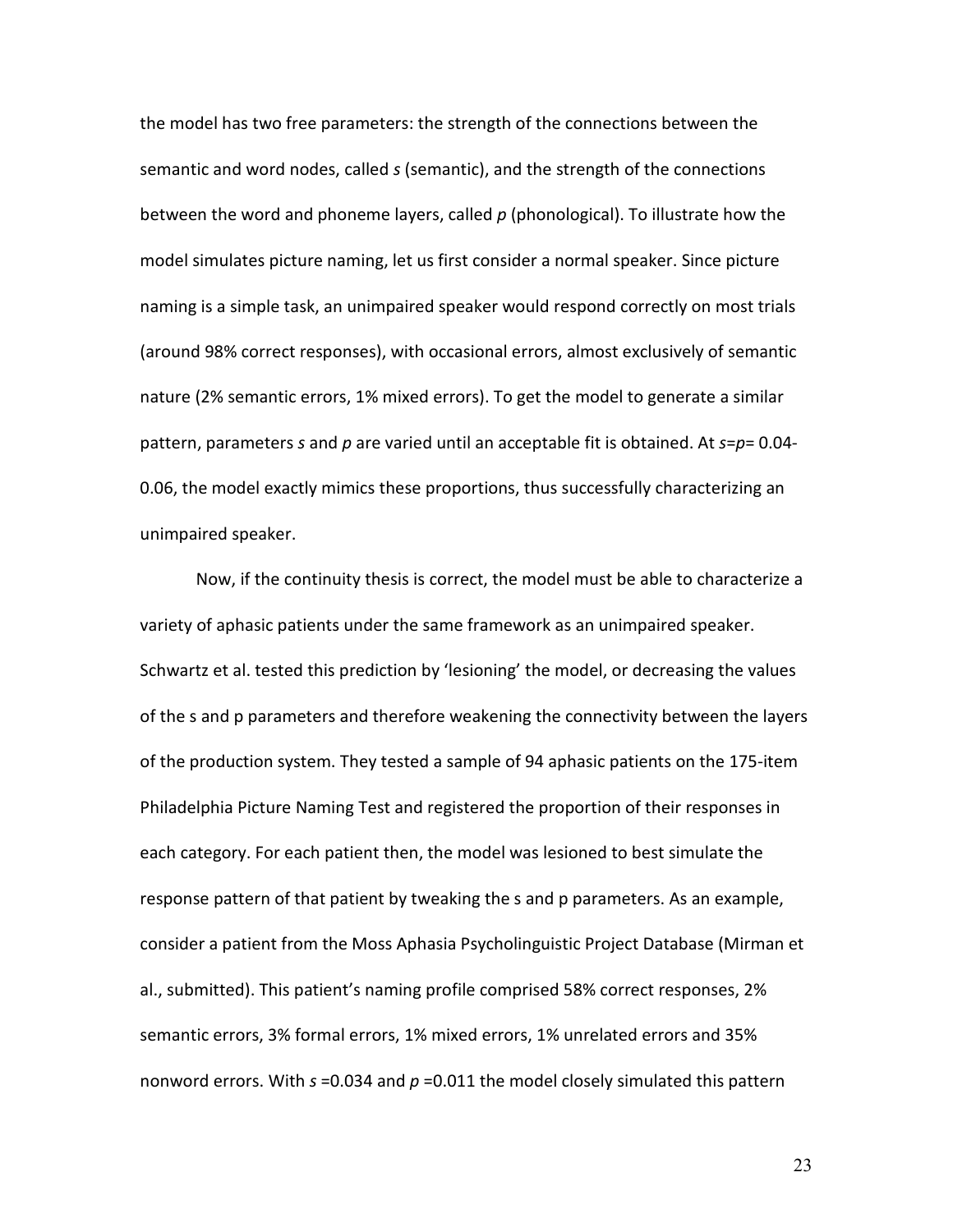(.55, .02, .06, .02, .01, .34, for the six response categories, respectively). When comparing these values to those of an unimpaired speaker (*s* and *p* greater than 0.04) it becomes evident that the model characterizes this patient as having a more pronounced impairment in phonological retrieval rather than in word retrieval, as evidenced by the relatively larger discrepancy between the values of the normal and lesioned *p* weights.

This fitting procedure was completed for each of the 94 patients, with the fitted models accounting for 94.5% of the variance in the response-category proportions across the sample. The mean patient RMSD (unadjusted root mean squared deviation) was .024. (The RMSD for the patient above is .018, and so the mean fit for the study was slightly worse). Hence, the model can, for the most part, simulate the naming response patterns of a variety of aphasic patients, regardless of the depth of their impairment or clinical syndrome. The model shows a spectrum of graceful degradation from normal to profoundly impaired on the two dimensions of word retrieval and phonological retrieval, indexed by the decreasing values of the *s* and *p* parameters respectively. The continuity thesis was thus supported.

In summary, speech errors show systematic and informative patterns even when they are generated by a damaged brain, making an error-based approach a reasonable and complementary companion to the response-time-based approach for studying normal production. This systematicity was made particularly apparent by the use of a computational model, one that could simulate both the normal and the abnormal using the same system. In the remainder of this section, we will briefly discuss two other capacities in which modeling aphasic errors has been used.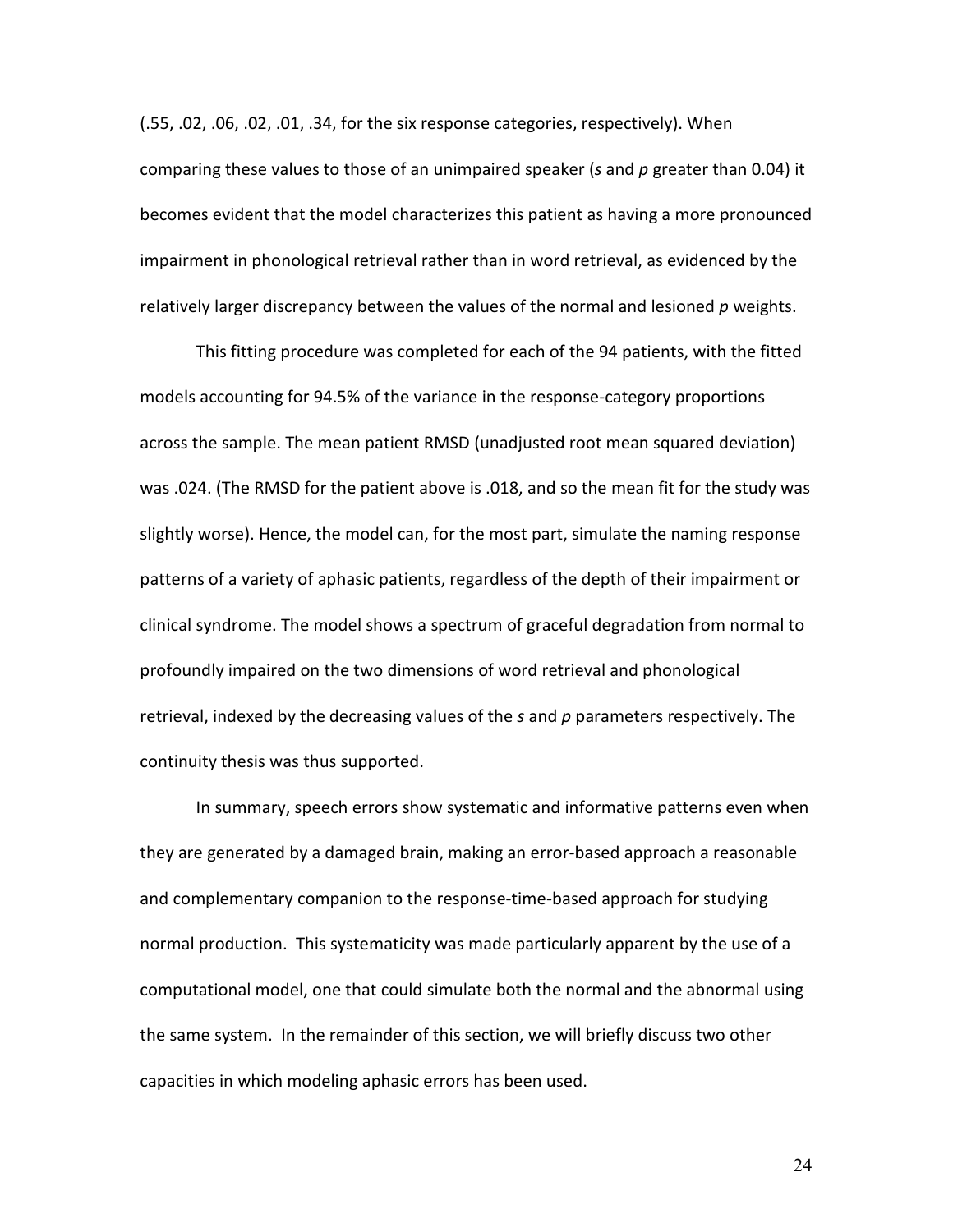*Making predictions.* Schwartz et al. (2006) showed that the interactive two-step model successfully simulates the picture naming pattern of a variety of aphasic patients. But a model is most useful when it not only fits the data, but is capable of making predictions. Can the interactive two-step model do this? Dell, Martin, and Schwartz (2007) showed that once the model characterizes patients based on their naming performance, it can predict their scores on an auditory word repetition task, without any additional pieces of information. Based on the studies showing the influence of lexical properties such as frequency on repetition, Dell et al. predicted that, at least in some cases, once the word to be repeated is recognized (i.e. selected at the word level), repetition could be accomplished simply by completing the phonological step of lexical access (the 'lexical-route' model; see Figure 3). Therefore, by keeping the *s* and *p*  parameters recovered from a patient's naming performance, the lexical-route repetition model can predict the patient's repetition score just by running the parameterized model on the phonological retrieval step alone. For example, for the patient with *s*= 0.034 and  $p = 0.011$ , the lexical-route model predicts 57% correct responses in word repetition. When compared to the actual performance of the patients in an auditory word repetition version of the 175 pictures used for naming, the lexical-route model was successful in predicting repetition accuracy of the majority of patients. However, in some cases it underestimated the accuracy.

*Investigation of the alternative models of repetition.* The fact that some aphasic patients outperformed the prediction of the lexical-route model in word repetition is hardly surprising. This model has no mechanism to accommodate repetition of a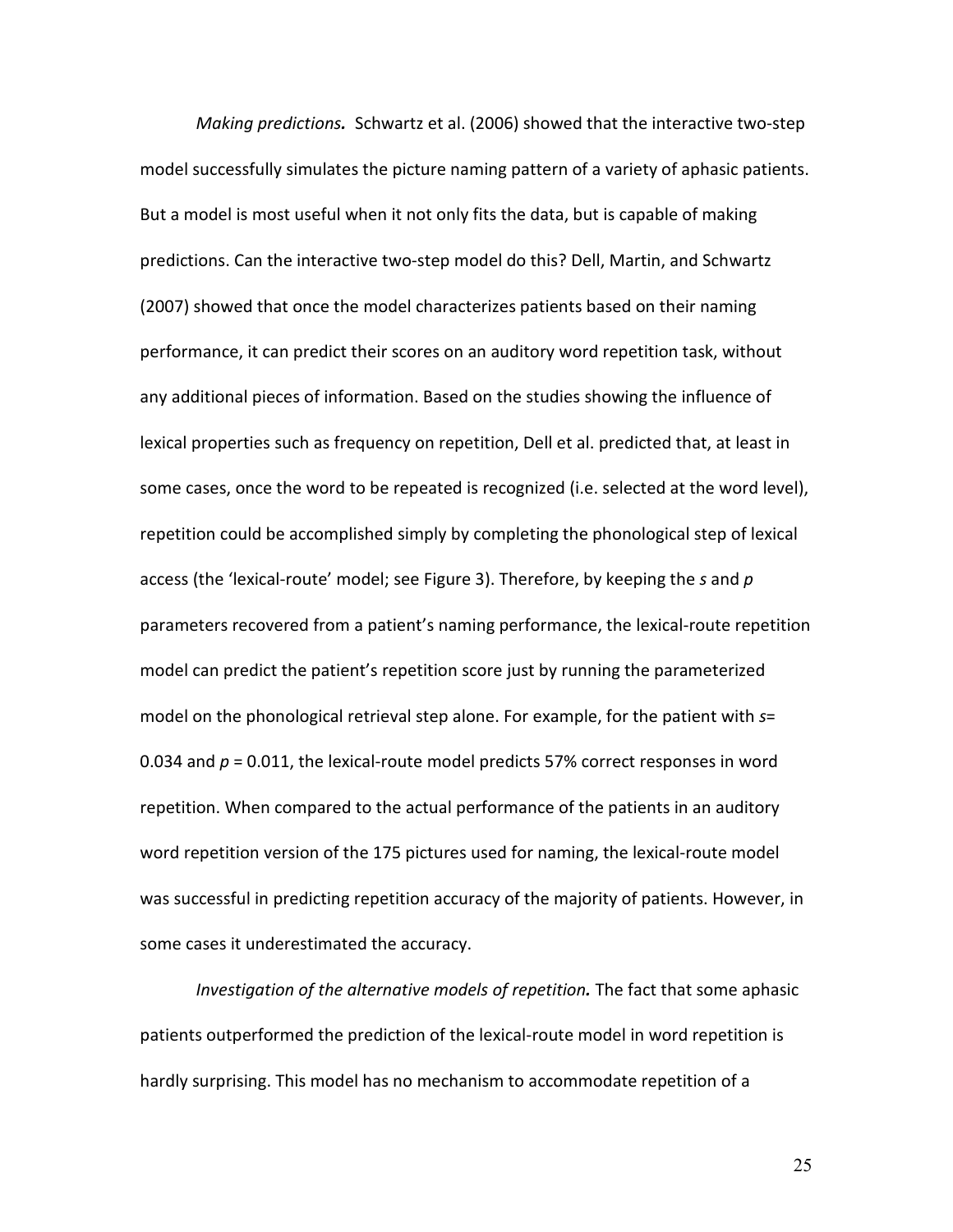nonword, a task that normal speakers, at least, accomplish without much difficulty. When a 'nonlexical route', or direct mapping from input to output phonology, is added to the lexical-route repetition model, a 'dual-route' model of repetition is created (Hanley, Dell, Kay, & Baron, 2004; see Figure 3). As an example, recall the patient with *s*  $= 0.034$  and  $p = 0.011$ , whose predicted accuracy in repetition, as estimated by the lexical-route model, was 57%. In reality, this patient repeated 74% of the words correctly. So, in this case, the lexical-route model underestimates accuracy. Let us now attempt to fit the patient to the dual-route model. To characterize the patient's nonlexical route, the patient's ability to repeat nonwords, a task that must be carried out through the nonlexical route, is tested. This patient repeats only 15% of nonwords correctly. Then the strength of the patient's nonlexical route (*nl*) is estimated by determining what value of nl would lead to 15% correct repetition of nonwords in an implementation of the nonlexical route. A strength of 0.013 does this. Now, a dual-route model consisting of a lexical part (with parameters *s* and *p* determined through the naming simulation) and a nonlexical part (parameter *nl* = 0.013) is run with both lexical and nonlexical sources of activation adding together to yield the model's repetition output. This model predicts 75% accuracy on word repetition, quite close to the patient's actual performance.

Although the dual-route model solved the problem in cases where the lexicalroute model failed, the nature of the model remained unspecified. Is labor divided equally between the two routes or is one route used by default? Which route is the default route? Nozari, Kittredge, Dell, and Schwartz (2010) addressed this question by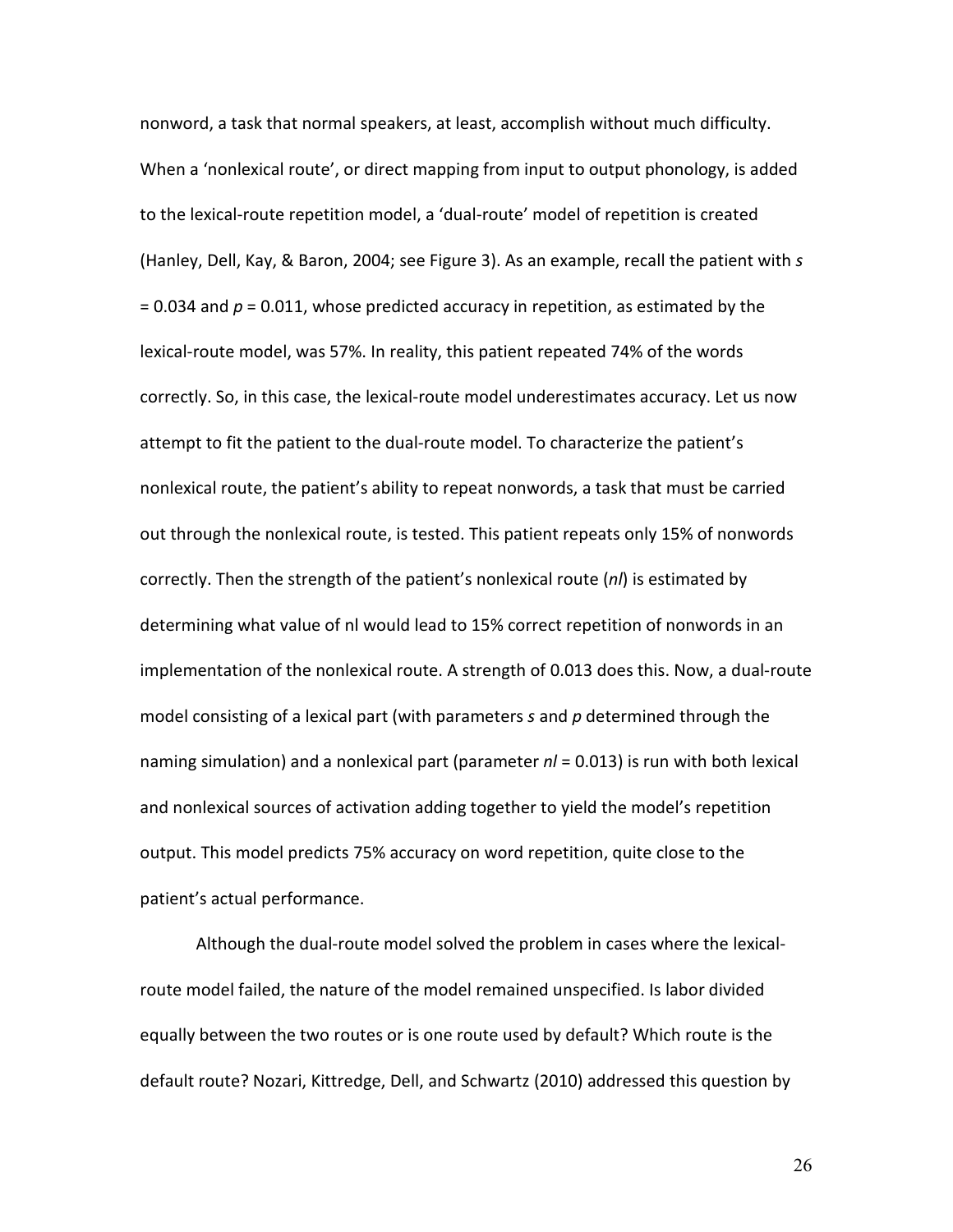comparing the effect of the frequency of the target word on repetition errors generated by different repetition models. It is well known that errors are more probable on lowfrequency targets in both picture naming and word repetition. Furthermore, studies of naming have shown that frequency affects phonological retrieval more than word retrieval (e.g. Kittredge et al., 2008). Recall that Dell et al.'s (2007) lexical-route model of repetition is simply the phonological step of naming, the step in which frequency exercises most of its influence. Now, if only the errors specific to that step are considered, then the structural overlap between naming and repetition through the lexical-route predicts a *similar-sized frequency effect* in the two tasks. To keep the focus on the phonological retrieval step instead of the word retrieval step, only errors that created nonwords were chosen. According to the model, nonword errors occur at the phonological step; errors in the previous step are necessarily words. Given this, the prediction from the lexical-route model of repetition is as follows: As the frequency of the target word increases, the probability of making a nonword error on that item should decrease by the same amount in naming and repetition. More formally, the slope of the logistic regression relating nonword error probability to the log of targetword frequency should be similar for the two tasks.

To examine this prediction more closely, Nozari et al. first simulated the interactive two-step model of naming, as well as three models of repetition: the lexicalroute, dual-route and a pure-nonlexical route model. Specifically, they measured the effect of target-word frequency on the probability of making a nonword error (regression slopes) generated by each model. As expected, the lexical route model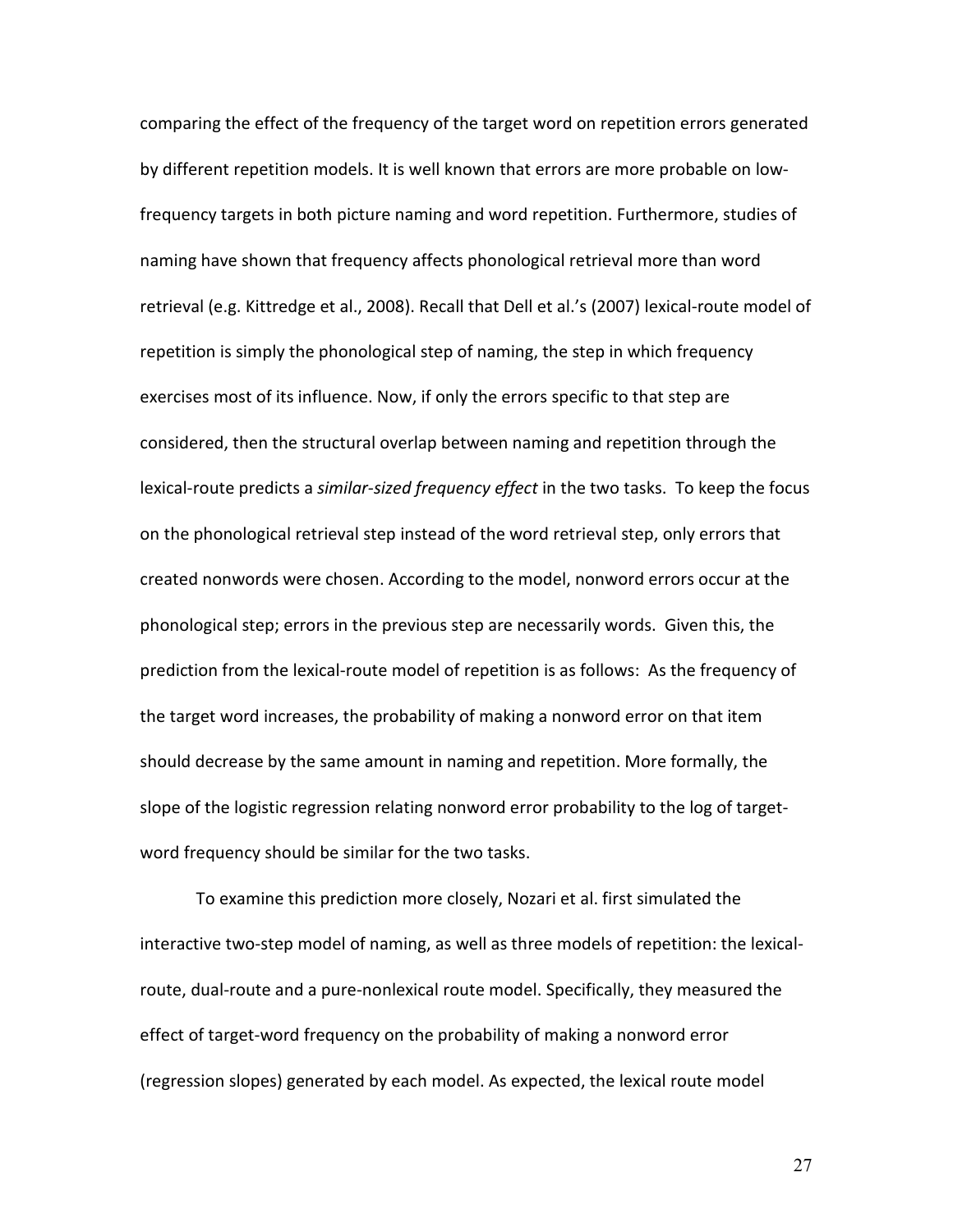showed a strong frequency effect, similar to that produced by the naming model, and the pure nonlexical-route model, which directly maps input onto output phonology, showed very little frequency effect. Crucially, the frequency effect generated by the dual-route model was no different in magnitude from that of the lexical-route model and both were similar to that generated by the naming model. The simulated predictions for both the lexical-route and dual-route models were confirmed by real patient data. A comparison between the frequency effect in naming and repetition in a sample of 59 aphasic patients showed comparable and sizable effects in both tasks.

The fact that the frequency effects were equally strong in naming and repetition shows that word repetition is as heavily influenced by lexical information as naming is. This finding is consistent with the dual-route model as well as the lexical route model because the dual-route model's nonlexically generated activation is added on top of activations generated through the lexical route; any lexically sensitive differences in activation remain. So, which of these two repetition models is correct? Recall that, aside from frequency effects, the dual-route model predicts that there will be fewer nonword errors in repetition than there are in naming (because activation from the nonlexical route prevents these errors), and that this prediction is not made by the lexical-route model, which lacks the nonlexical route's contribution. In most patients, there were fewer nonword errors in repetition than in naming, even though the frequency effects on these errors were similar for the two tasks. Together, these findings support a dualroute model of word repetition. There is a default lexical route to which the nonlexical route is added by some patients to boost repetition's accuracy.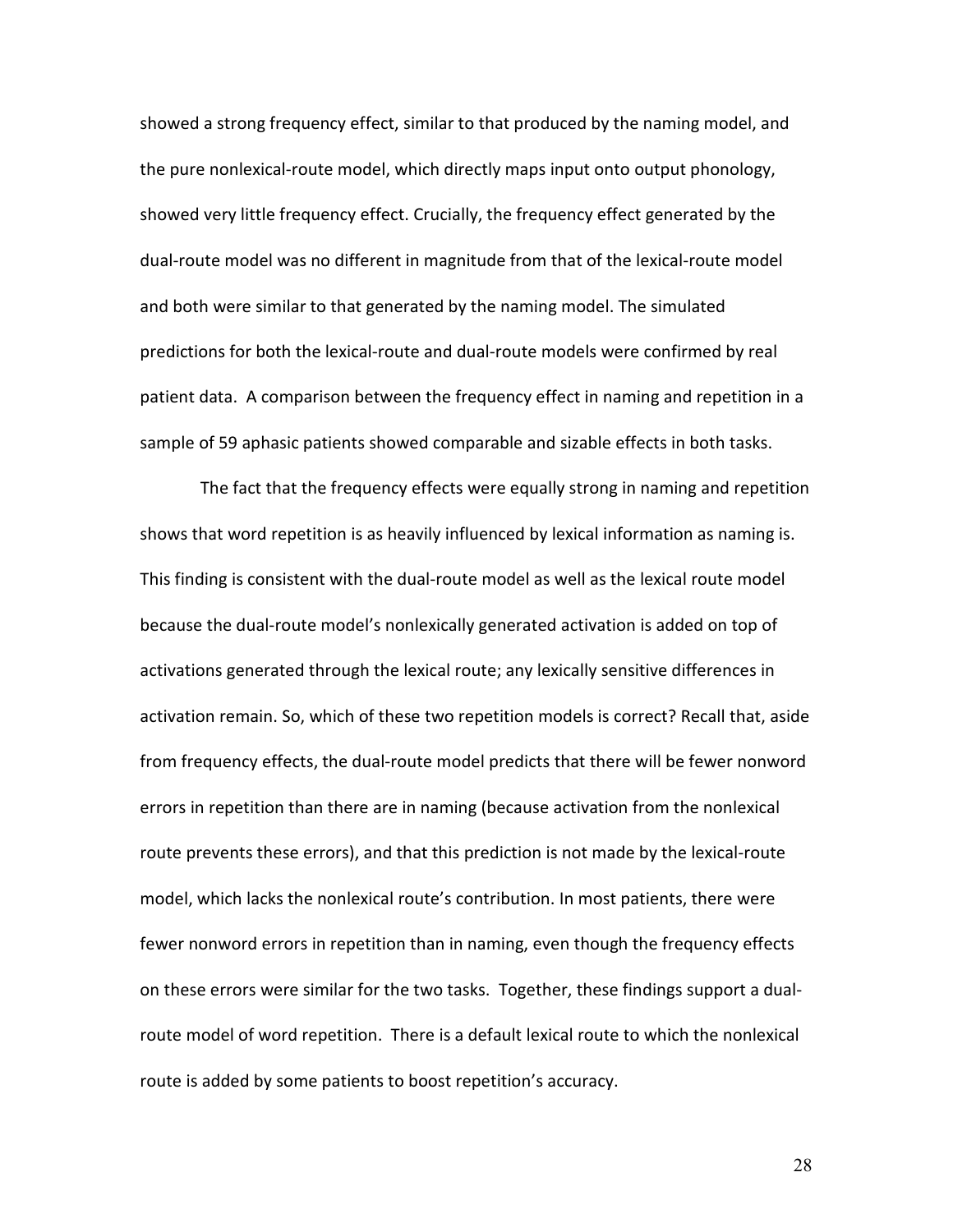In summary, computational modeling of aphasic errors is useful for a variety of purposes, including understanding each patient's condition (e.g., fitting to naming data), making predictions about the patient's performance in other tasks (e.g., predicting repetition accuracy from naming) and even studying the architecture of the lexical access system (e.g., investigation of the alternative models of repetition).

#### **Incremental learning during lexical access – the Dark Side model**

According to Levelt (1989), unimpaired speakers successfully retrieve 2-3 words per second from an active vocabulary of 40,000. How is this feat of information processing possible? Much of the research on lexical access that we have reviewed represents an attempt to answer this question. This research, however, neglects a key fact: The production system benefits from an extraordinary amount of practice; speakers retrieve an average of 16,000 words per day (Mehl et al., 2007). We claim that the production system learns from every one of these retrieval events, and generally that the system is continually tuned by an implicit-learning process.

The models that we have described until now have all approached speech production as a stable process. But mounting evidence suggests that production constantly adapts to new experience. This point has recently been emphasized for syntactic (e.g. Bock & Griffin, 2000; Chang, Dell, & Bock, 2006; Ferreira, Bock, Wilson, & Cohen, 2008) and phonotactic (e.g. Warker & Dell, 2006) information, but it has long been known that lexical access in production is sensitive to word frequency, repetition priming, and other effects of experience (e.g. Damian & Als, 2005; Howard et al., 2006). Word production models should be incorporating mechanisms for learning and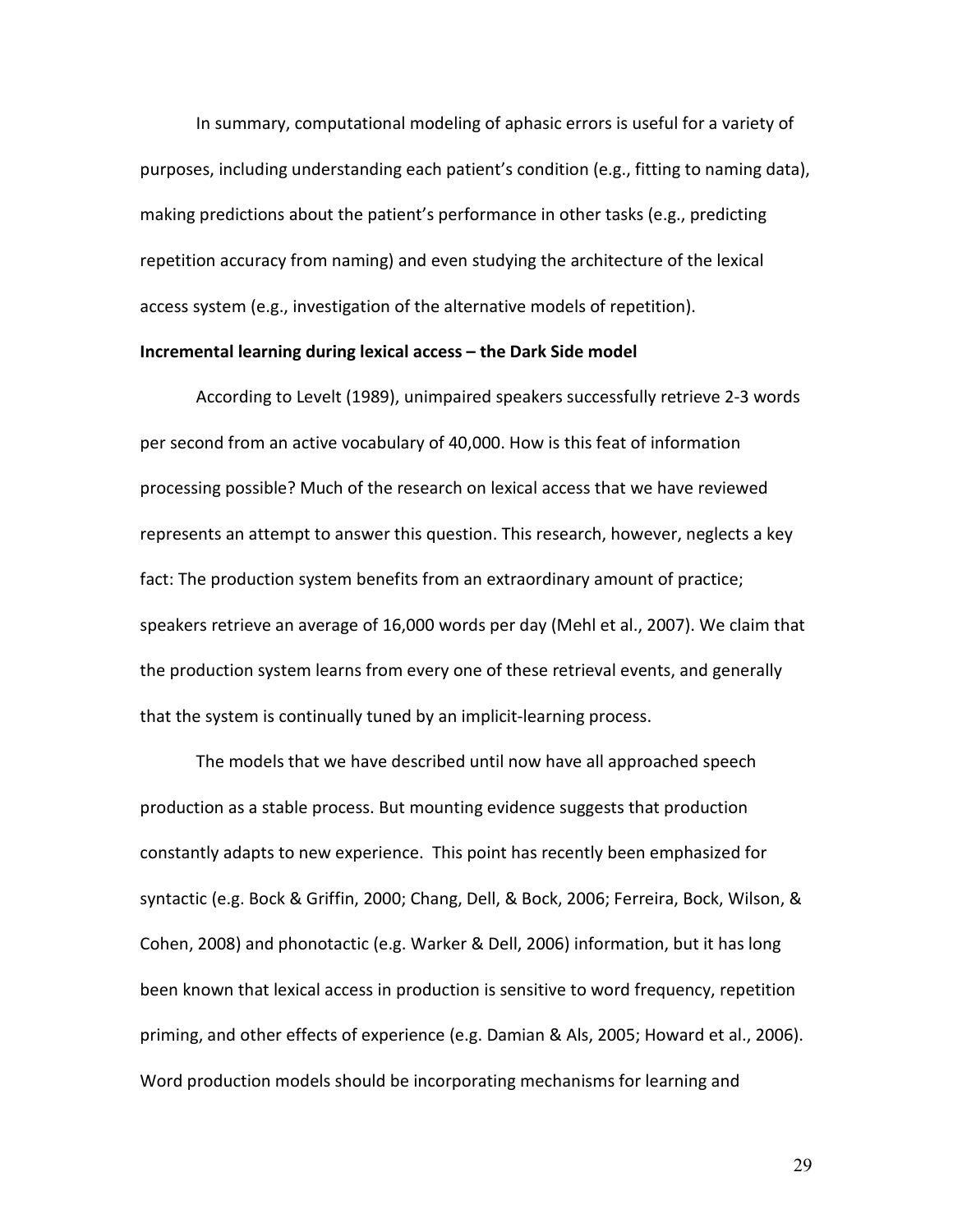adaptation. To illustrate, we next describe a recent model of lexical retrieval in speech production that learns through use.

Oppenheim, Dell, and Schwartz's (2010) Dark Side model of lexical access incorporates an incremental learning process to continually tune its semantic-to-lexical mappings. The model's name reflects a claim that incremental lexical learning has a light side and a dark side that work together in this tuning process. The light side learns a target mapping by strengthening connections from activated semantic features to a target word. The dark side unlearns competing mappings by weakening connections from the same semantic features to other activated words. Thus lexical learning is sensitive to activated competitors, a point that we will return to later in this section.

The Dark Side model follows a tradition of division-of-labor models (including MacKay, 1982, the interactive two-step model, and more recently Gordon & Dell, 2003, and Chang, et al., 2006) in characterizing lexical retrieval as emerging from the interaction of semantic activation and syntactic selection. Although the model only deals with the first step of lexical retrieval (lemma or word retrieval), that step has two distinct phases, activation and selection, and a third process associated with learning. In the activation phase, words are activated through their associations with conceptual information, a process that we can tentatively localize to the left anterior/middle temporal lobe (*e.g.* Schwartz *et al.*, 2009). The mapping is implemented as a two-layer feedforward network, where an input of semantic features (*e.g.* MAMMAL,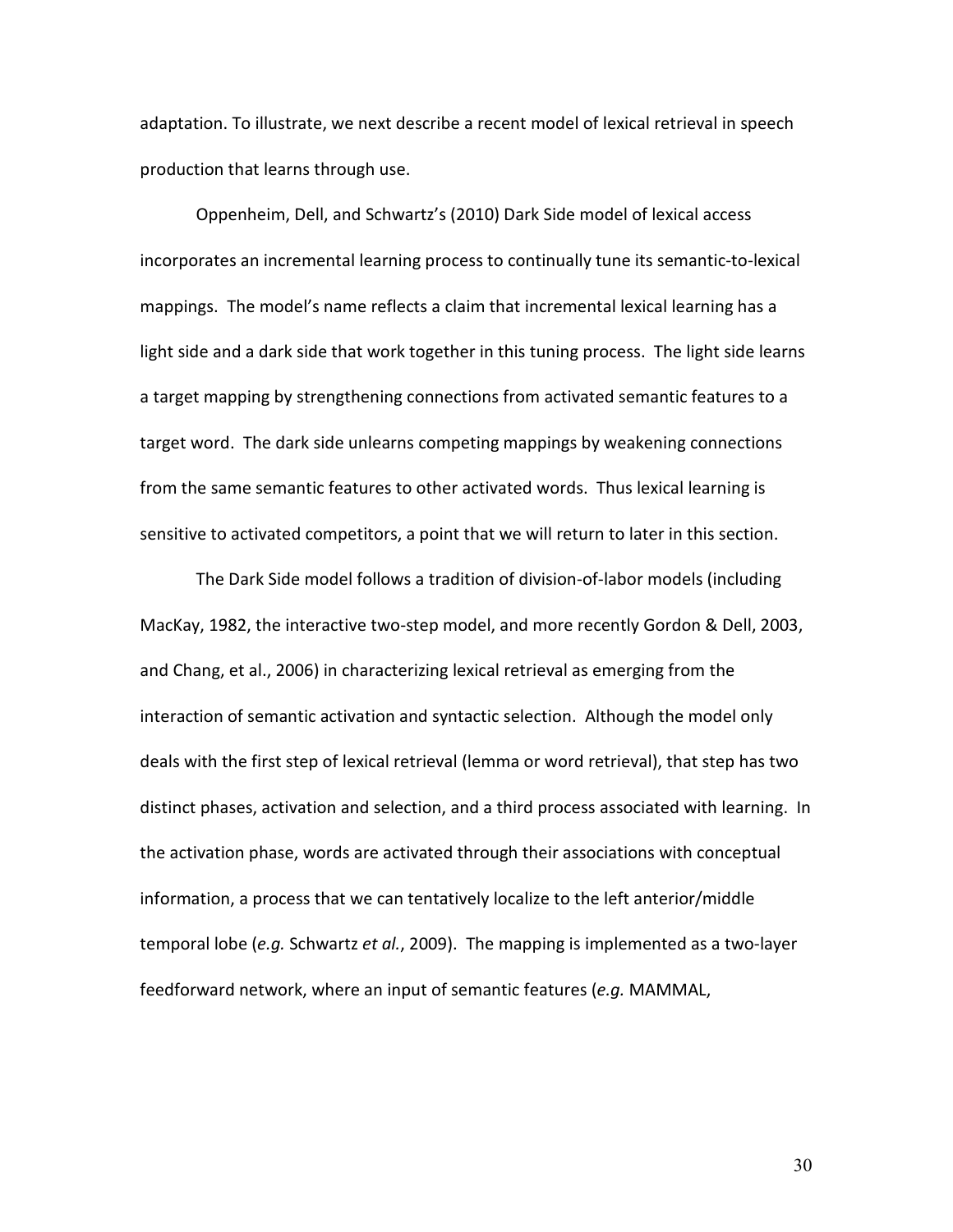TERRESTRIAL) activates an output of localist word nodes (*e.g.* DOG; see Figure 4).<sup>[1](#page-0-0)</sup> Noise in the lexical activations reflects a modicum of input from externalities and, as in the interactive two-step model, such noise provides a basis for lexical selection errors, particularly when the model is simulating brain damage.

The second phase entails selecting a single syntagmatically appropriate word for production, a process that we can associate with neural activity in the left inferior frontal gyrus (*e.g.* Schnur *et al.*, 2009). As in the WEAVER++ model (and unlike the interactive two-step model), lexical selection in the Dark Side model unfolds over time, allowing it to account for response time data. Selection is implemented via a booster mechanism, which repeatedly floods the lexical layer with additional activation, combining nonlinearly with the existing lexical activations.<sup>[2](#page-30-0)</sup> Boosting continues until the activation of one of the lexical nodes is sufficiently greater than that of other nodes, at which point that node is considered to be selected. Thus, selection latencies reflect target and competitor activations, as in WEAVER++. However, unlike WEAVER++, the Dark Side model is not bound to select the correct word. Omission errors occur when boosting continues for too long without producing a clear winner and, since the selection process is blind to the desired outcome, noisy activations can even lead to selecting an undesired word (*e.g.* BAT instead of DOG). Thus, the model predicts response time as well as errors.

<sup>&</sup>lt;sup>1</sup> While the implemented model only contains forward-spreading activation, this merely reflects the limited scope of the model, rather than a theoretical claim against cascading activation or feedback.

<span id="page-30-0"></span><sup>&</sup>lt;sup>2</sup> Although the constraint is not implemented in the model, it is assumed that the booster activation is limited to words that are syntagmatically appropriate for the current context. So, for example, selecting DOG would not entail boosting BARKED.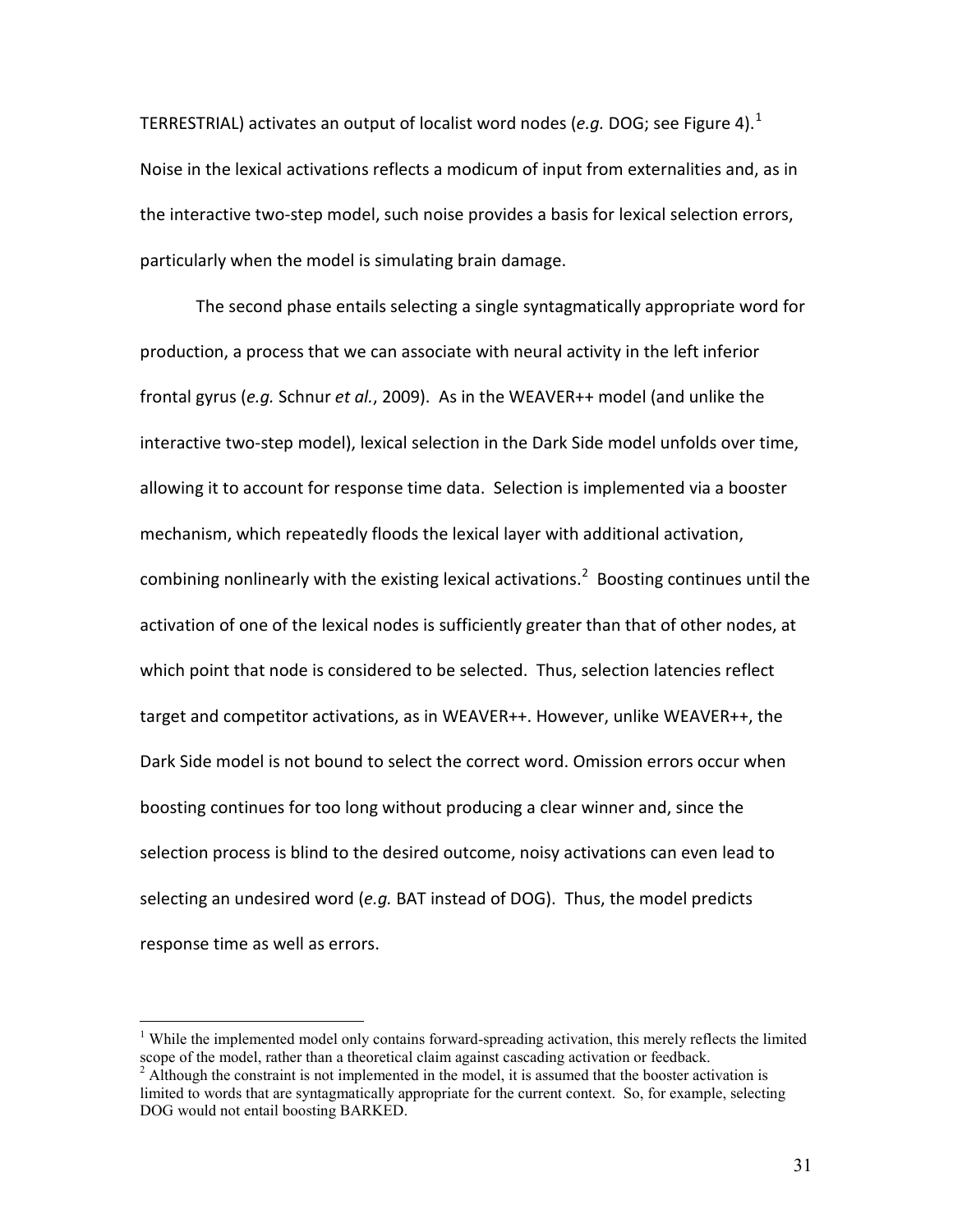Crucially, the model assumes that while people may rapidly acquire new vocabulary, they never truly stop learning the words that they already know. To understand how this works, we can imagine a trial in which the model attempts to retrieve the word DOG. As discussed earlier, two factors might make it difficult to quickly and accurately retrieve DOG: first, if DOG is too weakly activated, and second, if other words (*e.g.* BAT, WHALE) are too strongly activated. The Dark Side model addresses both of these problems by employing an error-based connectionist learning algorithm (specifically, the delta rule) to continually adjust each connection as a consequence of its use. The light side of incremental learning addresses the first problem by strengthening the connections that support retrieving the target word (e.g.  $MAMMAL $\rightarrow$  DOG), and dark side addresses the second problem by weakening the$ connections that would support retrieving its competitors (e.g. MAMMAL $\rightarrow$ BAT,  $MAMMAL \rightarrow WHALE$ ). With its stronger connections, retrieving DOG a second time will become faster and more accurate. But since its connection from the shared MAMMAL feature (i.e. MAMMAL->BAT) is now weaker, retrieving BAT will become slower and more error prone. Moreover, since the connections supporting DOG have just been strengthened, with a little noise in the lexical activations, DOG will be more likely to emerge as a semantic error on the BAT trial. Similarly, a subsequent attempt to retrieve WHALE will be even slower and more error prone because its connection from the shared MAMMAL feature will have been weakened twice. A further point to note is that, because learning is driven by relevant experience, any connection changes should persist indefinitely unless other learning overwrites them.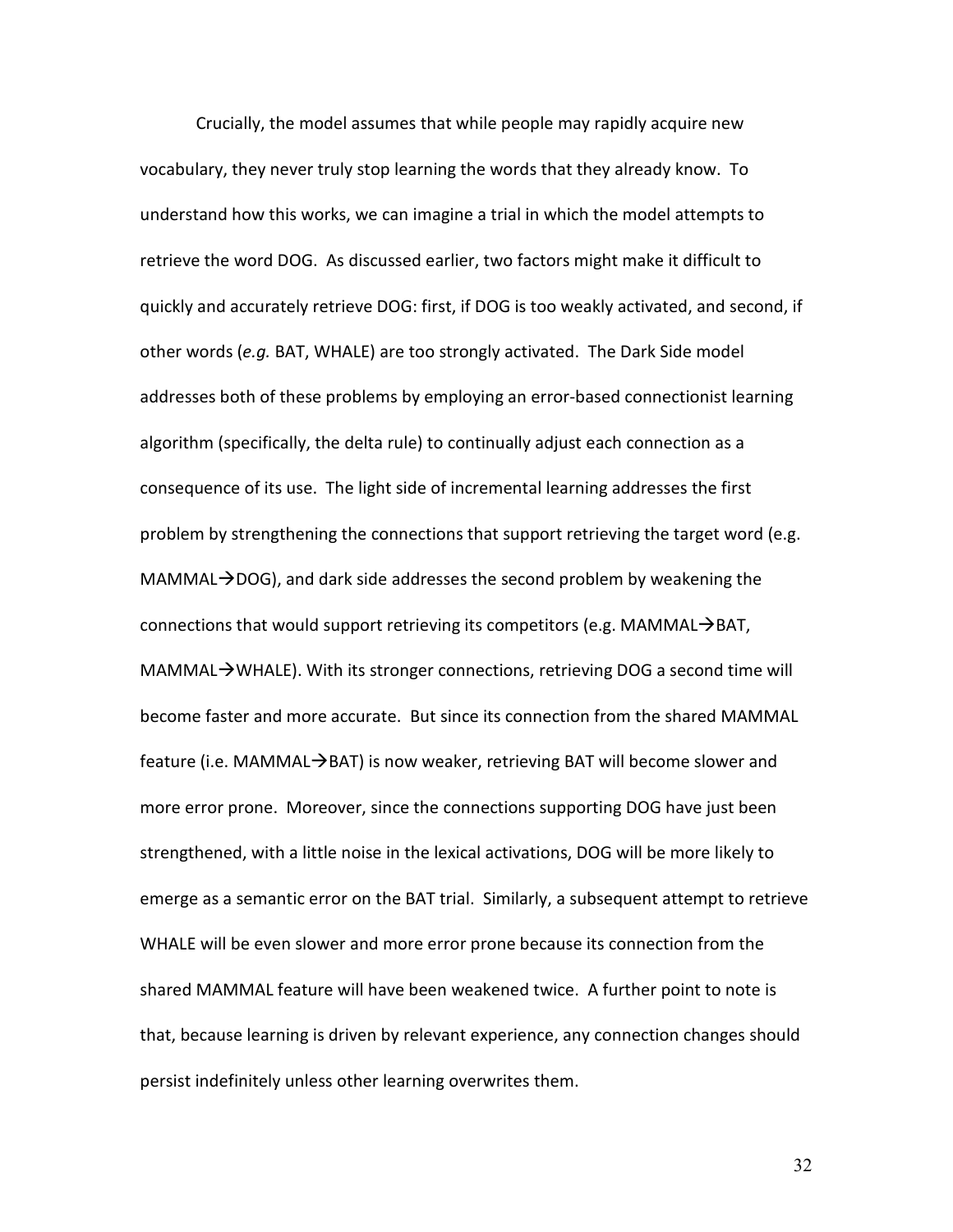The Dark Side model offers an integrated account of effects in both speech errors and correct naming latencies that arise from persistent changes to semantic-tolexical mappings, such as cumulative semantic interference. Cumulative semantic interference refers to the phenomenon that meaning-based lexical retrieval becomes increasingly difficult when speakers retrieve a series of semantically related words. For instance, when naming pictures from a single semantic category, like DOG, BAT, WHALE, the typical finding is that unimpaired speakers take slightly longer to name each picture (*e.g.* Howard *et al.*, 2006; Navarrete, Mahon, & Caramazza, 2010), and speakers with aphasia make increasing numbers of semantic errors and omissions (*e.g.* Schnur *et al.*, 2006). In the model, increasing response times chiefly reflect the dark side of incremental learning: previous competitors have weaker connections from shared semantic features, so they have weak activations that are more similar to those of their competitors, thus leading to slower retrieval. Retrieving multiple words from the same semantic category therefore elicits slower responses because each word from that category has previously acted as a competitor. Noise in the lexical activations–as one might expect to increase with brain damage–can turn these slow responses into omission errors. Semantic errors also require noisier activations in the model, but they further reflect the light side of incremental learning: competitors that have more recently served as targets retain stronger connections from shared semantic features and thus are more likely to emerge as errors. Semantic errors from aphasic patients particularly support this interpretation, because the words that speakers produce in error tend to match their most recent responses, irrespective of timing manipulations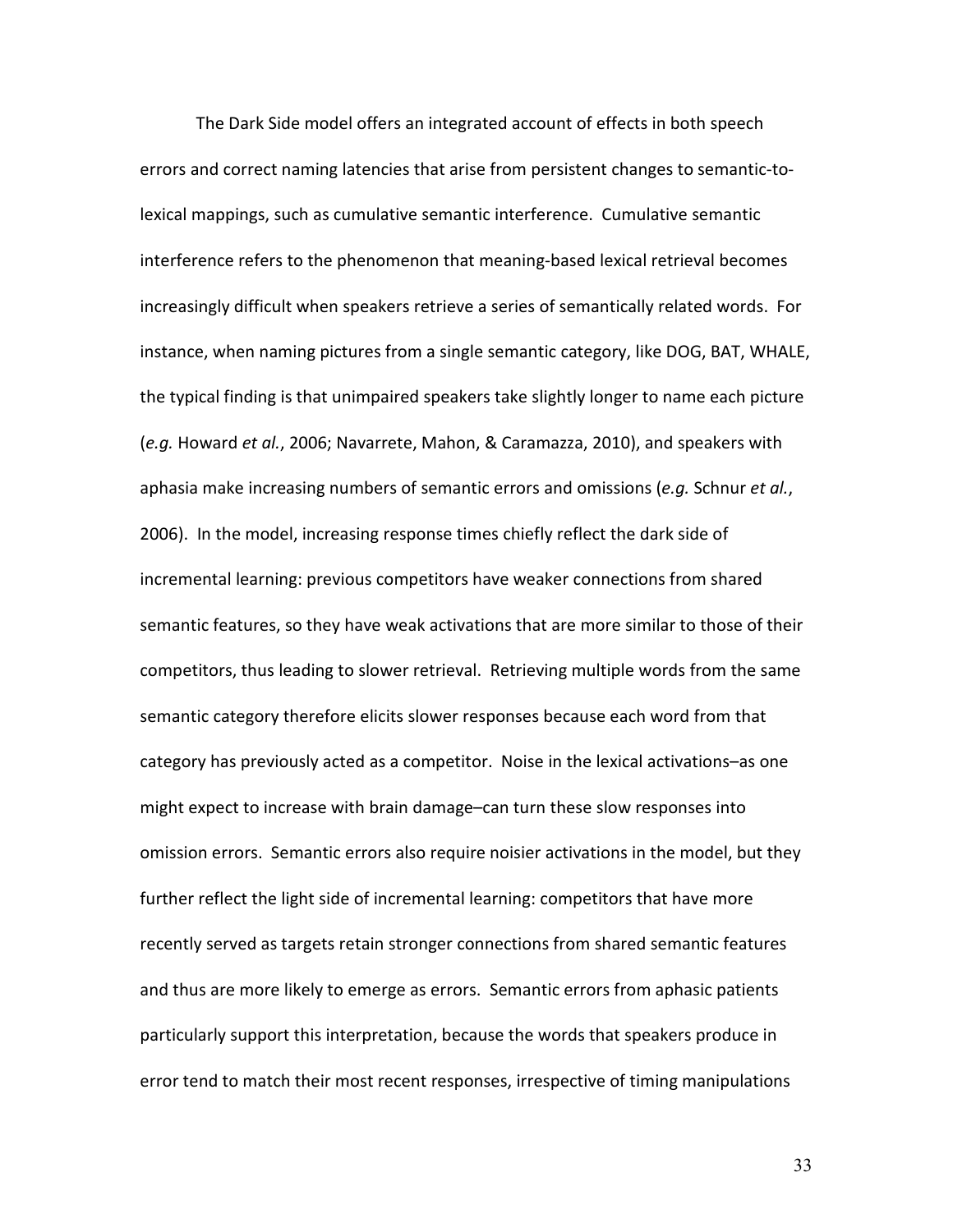(Hsiao et al., 2009). In fact, all of the interference effects are robust to short timing manipulations (Howard et al., 2006; Schnur et al., 2006) and persist when samecategory pictures are interspersed with unrelated ones (*e.g.* Damian & Als, 2005; Howard *et al.*, 2006; Oppenheim, in prep), suggesting that they reflect relatively persistent changes to the lexical access system. Indeed, there is some indication that the semantic interference that accumulates from naming a series of related pictures remains detectable even an hour later (Oppenheim, in prep), strengthening the model's claim that cumulative semantic interference reflects the mechanisms by which people learn and maintain their vocabularies.

The Dark Side model can also inform the question noted earlier of whether lexical selection is competitive in the sense that having an activated competitor slows down target retrieval. Although cumulative semantic interference has been claimed as support for a competitive selection process (e.g. Howard, et al., 2006), Oppenheim et al. (2010) demonstrated that using a competitive algorithm for lexical selection did not contribute to the model's account of any aspect of the phenomenon. Instead, the model's performance indicated that the dark side of learning (i.e. weakening connections to activated competitors on previous trials) implemented sufficient 'competition' to carry the effects. Thus, while there may be other reasons to hypothesize a competitive mechanism for lexical selection (as noted earlier), competitive selection may in practice be difficult to distinguish from competitive (errorbased) learning.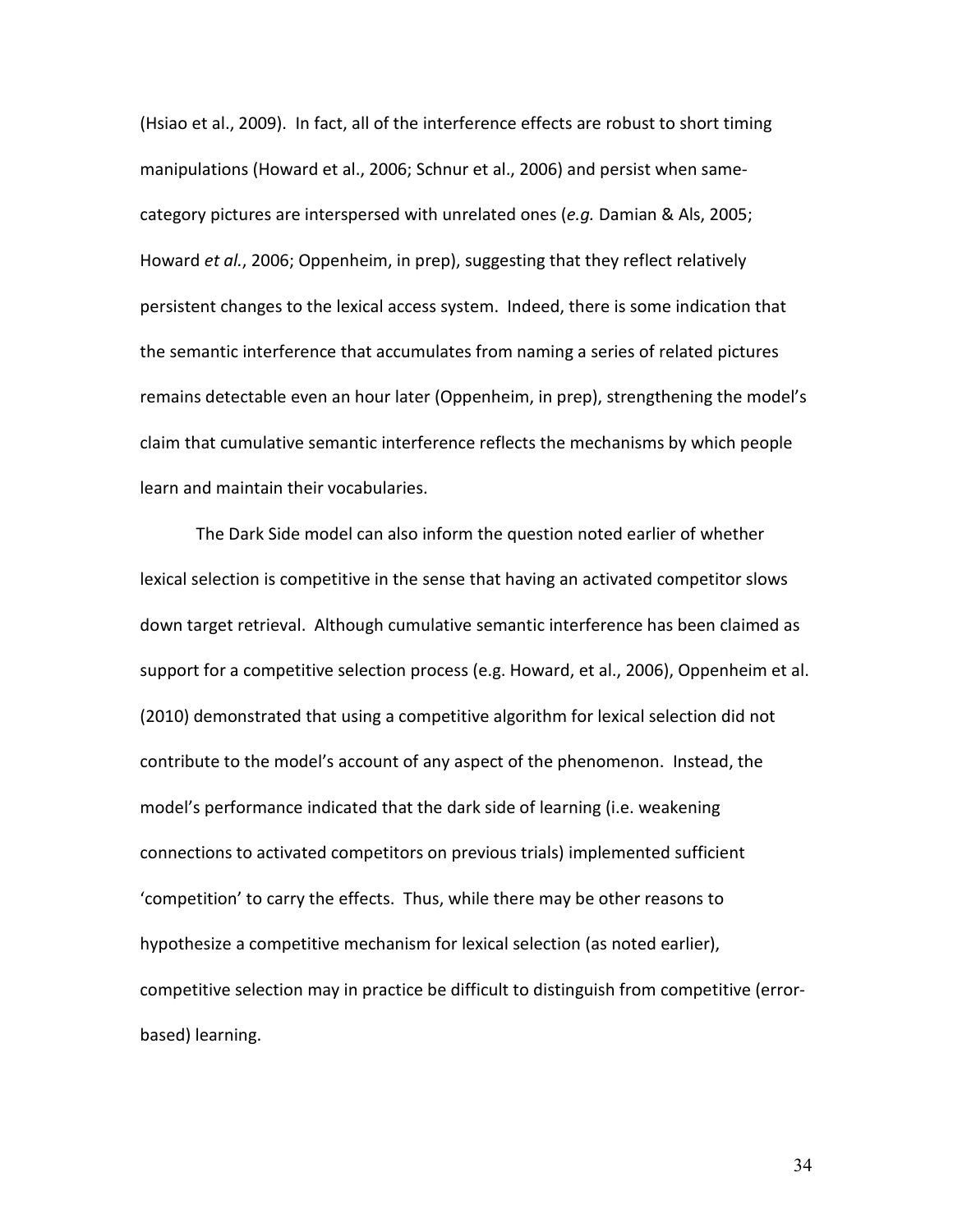Finally, we note that the Dark Side model is the only production model to simulate normal and aphasic speech errors, as well as response times, in the same task. By explaining all of these data, it addresses the quandary described at the beginning of this chapter. There is no longer any debate about whether one should explain errors or response times, if the same model can explain both. It should be recognized, however, that the model is purchasing its ability to explain a variety of data types by focusing on just a single step of the lexical access process and a specific set of phenomena that occur during this step, those associated with cumulative semantic interference.

### **Conclusion**

Computational models of word production have achieved some success in explaining both the normal and the abnormal products of production. Also, through the models, we better understand theoretical notions such as stages and steps, cascading and interaction, competitive selection, and implicit learning, and even have achieved a degree of consensus on some points, such as the role of cascading in a multi-step production process. Much has been discovered since Garrett (1975) and Levelt et al. (1999) demonstrated the power of speech-error analysis and experimental methods, respectively, and, although many issues are far from settled, lexical-access theory is in pretty good shape. Now, that theory needs to transcend object-picture naming and other single-word methods and measures, and link up with the wider world of production-- with theories of utterance generation in multi-speaker interactions (see CHAPTER W), acquisition (see CHAPTER X), speech articulation (see CHAPTER Y), and with the cognitive neuroscience of language (see CHAPTER Z).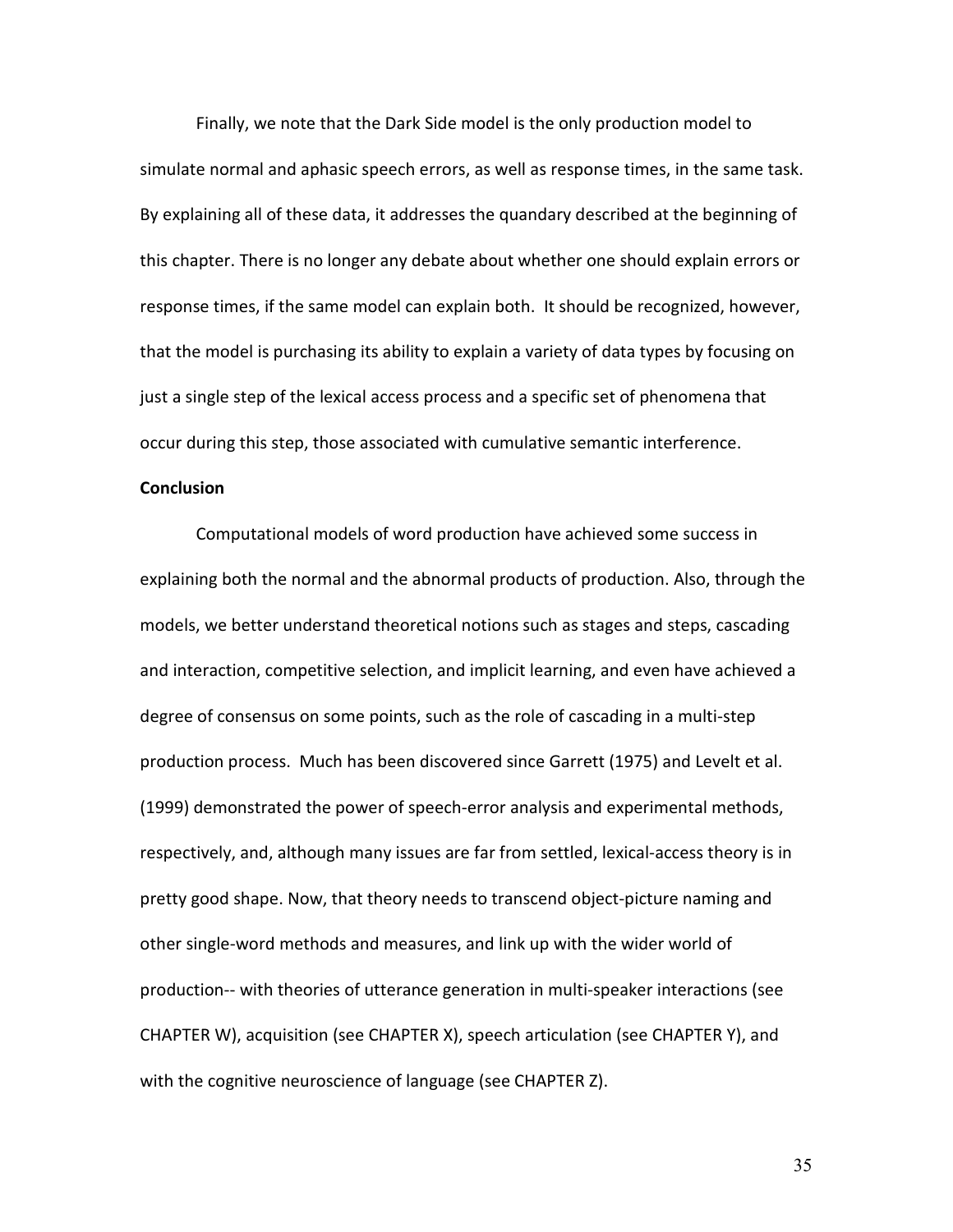#### **Acknowledgement**

Preparation of this chapter was supported by the NIH (HD-44458 and DC-00191)

### **References**

 Baars, B.J., Motley, M.T., & MacKay, D.G. (1975). Output editing for lexical status in artificially elicited slips of the tongue. *Journal of Verbal Learning and Verbal Behavior, 14,* 382–391.

 Badecker,W., Miozzo, M., & Zanuttini, R. (1995). The two-stage model of lexical retrieval: Evidence from a case of anomia with selective preservation of grammatical gender. *Cognition*, 57, 193-216.

 Bock, K., & Griffin, Z.M. (2000). The persistence of structural priming: Transient activation or implicit learning? *Journal of Experimental Psychology:General*, 129, 177- 192.

 Caramazza, A. (1984). The logic of neuropsychological research and the problem of patient classification in aphasics. *Brain and Language*, *21*, 9-20.

 Caramazza, A. (1997). How many levels of processing are there in lexical access? *Cognitive Neuropsychology, 14*, 177-208*.*

 Costa, A., Caramazza, A., & Sebastian-Galles, N. (2000). The cognate facilitation effect: Implications for models of lexical access. *Journal of Experimental Psychology: Learning, Memory, and Cognition*, 26, 1283-1296.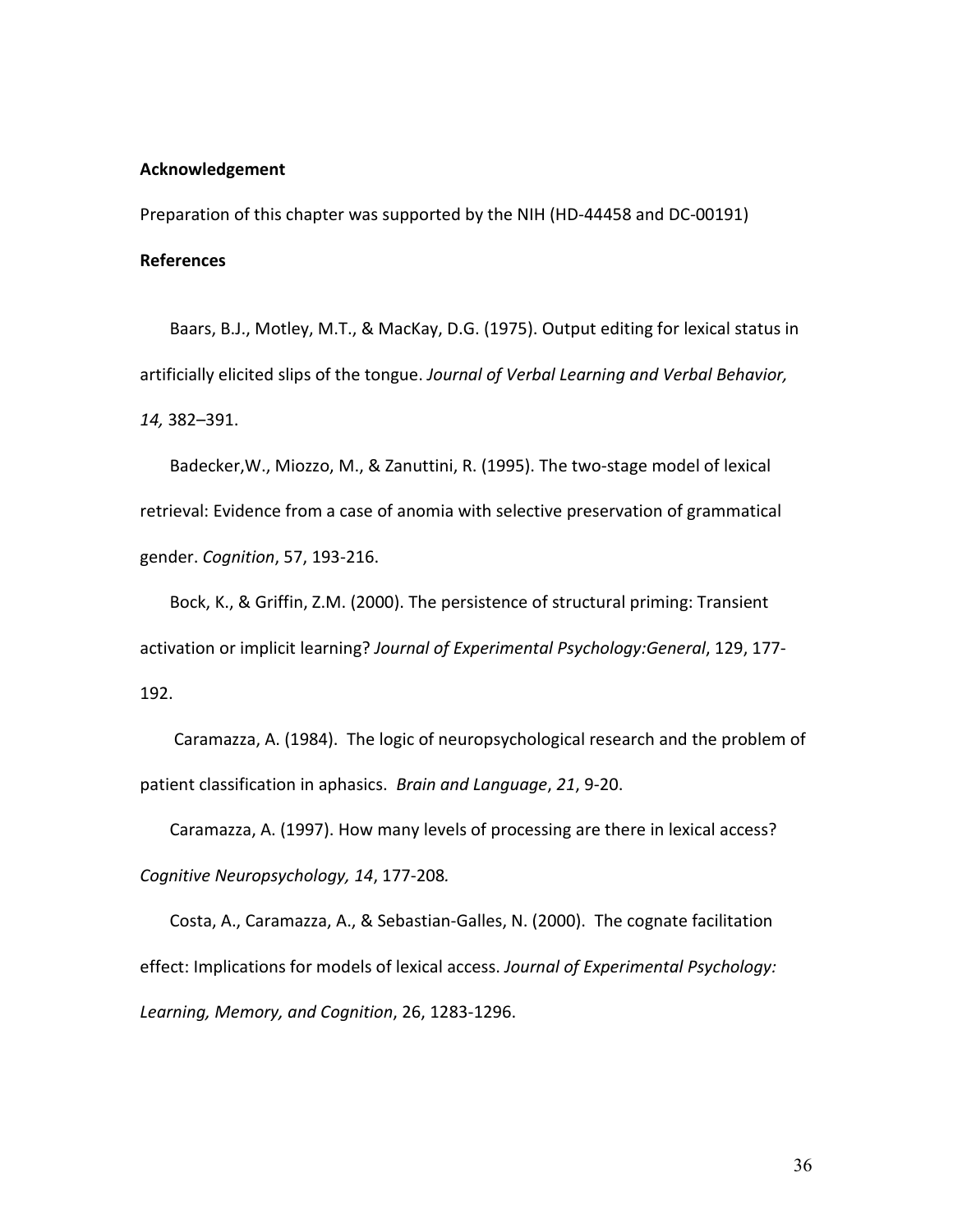Costa, A., Alario, F.X., & Caramazza, A., (2005). On the categorical nature of the semantic interference effect in the picture-word interference paradigm. *Psychonomic Bulletin & Review*, 12, 125-131.

 Chang, F., Dell, G.S., & Bock, K. (2006). Becoming syntactic. *Psychological Review*, **113**, 234-272.

 Cholin, J., Levelt, W. J. M., & Schiller, N. O. (2006). Effects of syllable frequency in speech production. *Cognition*, *99*, 205-235.

 Cutting, J. C., & Ferreira, V. S. (1999). Semantic and phonological information flow in the production lexicon. *Journal of Experimental Psychology: Learning, Memory, and Cognition*, *25*, 318-344.

 Damian, M. F., & Als, L.C. (2005). Long-lasting semantic context effects in the spoken production of object names. *Journal of Experimental Psychology: Learning, Memory and Cognition*, 31, 1372–1384.

 Damian, M. F., Vigliocco, G., & Levelt, W.J.M. (2001). Effects of semantic context in the naming of pictures and words. *Cognition,* **81**, B77-B86.

 Dell, G.S. (1984). The representation of serial order in speech: Evidence from the repeated phoneme effect in speech errors. *Journal of Experimental Psychology: Learning, Memory, and Cognition*, **10**, 222-233.

 Dell, G. S. (1986). A spreading activation theory of retrieval in language production. *Psychological Review*, *93*, 283-321.

 Dell, G. S., & Reich, P. A. (1981). Stages in sentence production: An analysis of speech error data. *Journal of Verbal Learning and Verbal Behavior, 20,* 611–629.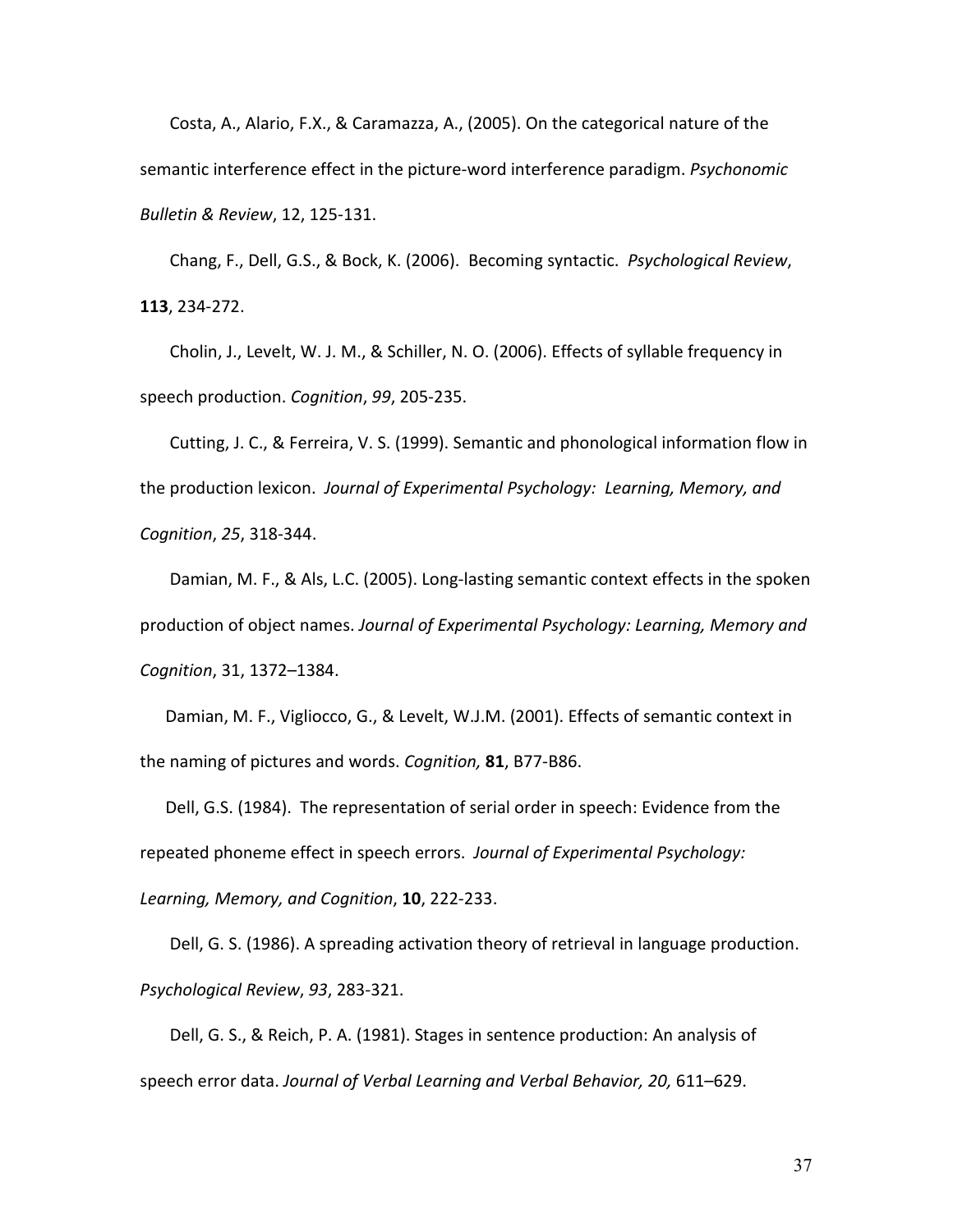Dell, G.S., Reich, P.A. (1980). Toward a unified theory of slips of the tongue. In V. A. Fromkin (Ed.), *Errors in linguistic performance: Slips of the tongue, ear, pen*, *and hands*

(pp. 273-286). New York: Academic Press

 Dell, G. S., Martin, N., & Schwartz, M. F. (2007). A case-series test of the interactive two-step model of lexical access: Predicting word repetition from picture naming. *Journal of Memory and Language, 56,* 490–520.

 Dell, G. S., Schwartz, M. F., Martin, N., Saffran, E.M., & Gagnon, D.A. (1997). Lexical access in aphasic and nonaphasic speakers. *Psychological Review*, *104,* 801-838.

 Ferreira, V.S, Bock, K., Wilson, M.P, & Cohen, N. (2008). Memory for syntax, despite amnesia. *Psychological Science*, 19, 940-946.

 Ferreira, V. S. & Griffin, Z. M. (2003). Phonological influences on lexical (mis-) selection. Psychological Science, 14, 86-90.

 Ferreira, V.S., & Pashler, H. (2002). Central bottleneck influences on the processing stages of word production. *Journal of Experimental Psychology: Human Learning and Memory, 28*, 1187–1199.

 Fromkin, V.A. (1973). Introduction. In V.A. Fromkin (Ed.), *Speech errors as linguistic evidence* (pp. 11-45). The Hague: Mouton.

 Freud, S. (1953). *On aphasia*. (E. Stengel, Trans.). New York City: International University Press. (Original work published 1891).

 Garrett, M. F. (1975). The analysis of sentence production. In G. H. Bower (Ed.), *The psychology of learning and motivation* (pp. 133-175). San Diego, CA: Academic Press.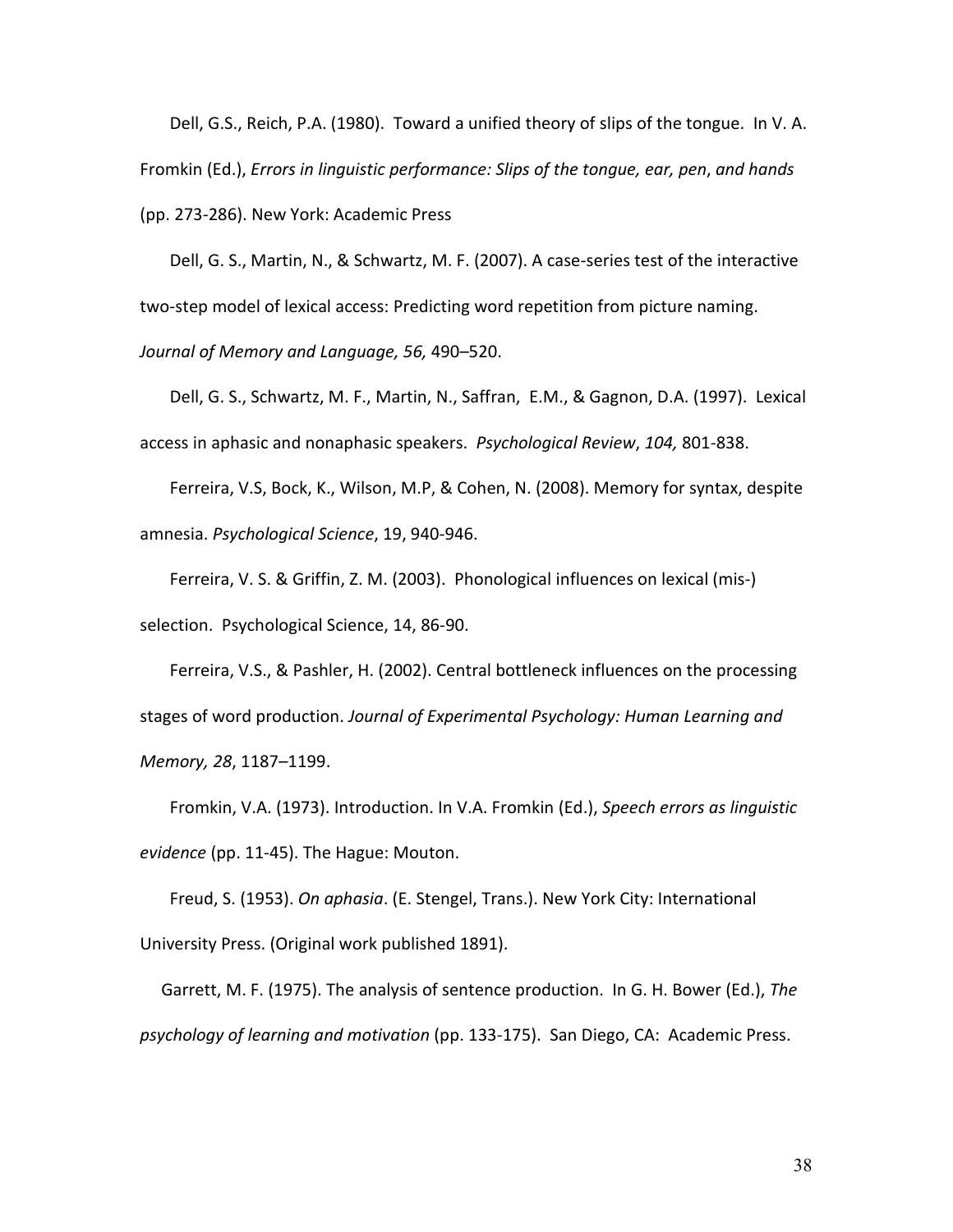Glaser, W.R., & Düngelhoff, F.-J. (1984). The time course of picture-word interference. *Journal of Experimental Psychology: Human Perception and Performance*, 10, 640-654.

 Goldrick, M., & Blumstein, S. E. (2006). Cascading activation from phonological planning to articulatory processes: Evidence from tongue twisters. *Language and Cognitive Processes*, 21, 649-683.

 Gordon, J.K., & Dell, G.S. (2003). Learning to divide the labor: An account of deficits in light and heavy verb production. *Cognitive Science*, **27**, 1-40.

 Hanley, J.R., Dell, G.S., Kay, J., & Baron, R. (2004). Evidence for the involvement of a nonlexical route in the repetition of familiar words: A comparison of single and dual route models of auditory repetition. *Cognitive Neuropsychology*, *21*, 147-158.

 Harley, T.A. (1984). A critique of top-down independent levels models of speech production: Evidence from non-plan-internal speech errors. *Cognitive Science, 8,* 191– 219.

 Harley, T. A. (2004). Does cognitive neuropsychology have a future? *Cognitive Neuropsychology*, 21, 3-16.

 Hartsuiker, R. J., Corley, M., & Martensen, H. (2005). The lexical bias effect is modulated by context, but the standard monitoring account doesn't fly: Related beply to Baars, Motley, and MacKay (1975). *Journal of Memory and Language, 52,* 58–70.

 Hartsuiker, R.J. & Kolk, H.H.J. (2001) A computational test of the perceptual loop theory. *Cognitive Psychology, 24,* 113–157.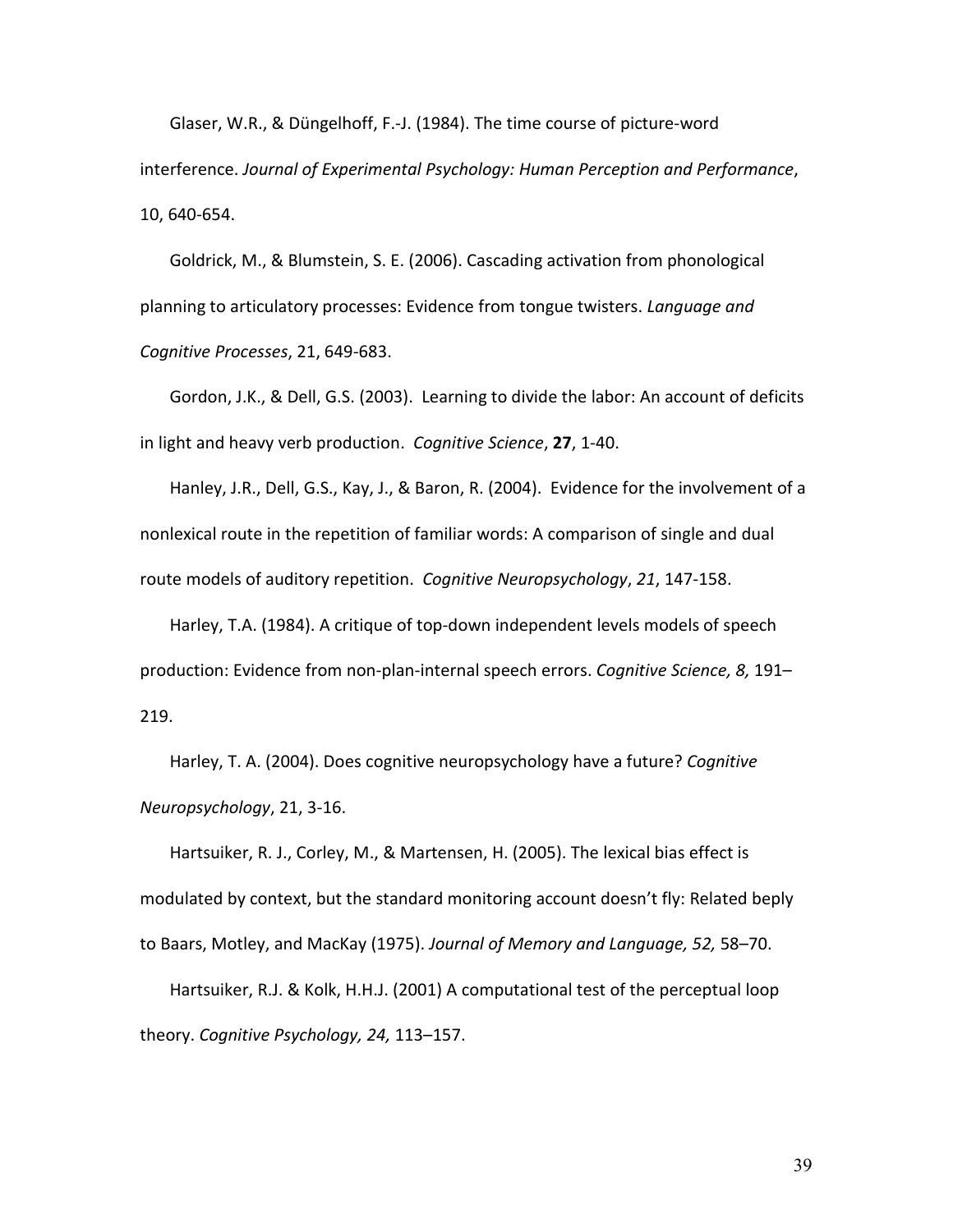Howard, D., Nickels, L., Coltheart, M., & Cole-Virtue, J. (2006). Cumulative semantic inhibition in picture naming: Experimental and computational studies. *Cognition*, **100**, 464-482.

 Hsiao, E., Schwartz, M. F., Schnur, T. T., & Dell, G. S. (2009). Temporal characteristics of semantic perseverations induced by blocked-cyclic picture naming. *Brain and language*, *108*, 133–144.

 Jescheniak, J. D., & Levelt, W. J. M. (1994). Word frequency effects in speech production: Retrieval of syntactic information and of phonological form. *Journal of Experimental Psychology: Learning, Memory, and Cognition, 20,* 824–843.

 Jescheniak, J.D., & Schriefers, H.J. (1998). Serial versus cascaded processing in lexical access in language production: Further evidence from the coactivation of nearsynonyms. *Journal of Experimental Psychology: Learning, Memory and Cognition, 24*, 1256-1274.

 Kittredge, A. K., Dell, G.S., Verkuilen, J., & Schwartz, M. F. (2008). Where is the effect of frequency in word production? Insights from aphasic picture-naming errors. *Cognitive Neuropsychology*, *25,* 463-492.

 Levelt, W. J. M. (1989). *Speaking: From intention to articulation*. Cambridge, MA: MIT Press.

 Levelt, W. J. M. (1983). Monitoring and self-repair in speech. *Cognition, 14,* 41–104. Levelt, W. J. M., Roelofs, A., & Meyer, A. S. (1999). A theory of lexical access in speech production. *Behavioral and Brain Science*, *22*, 1-75.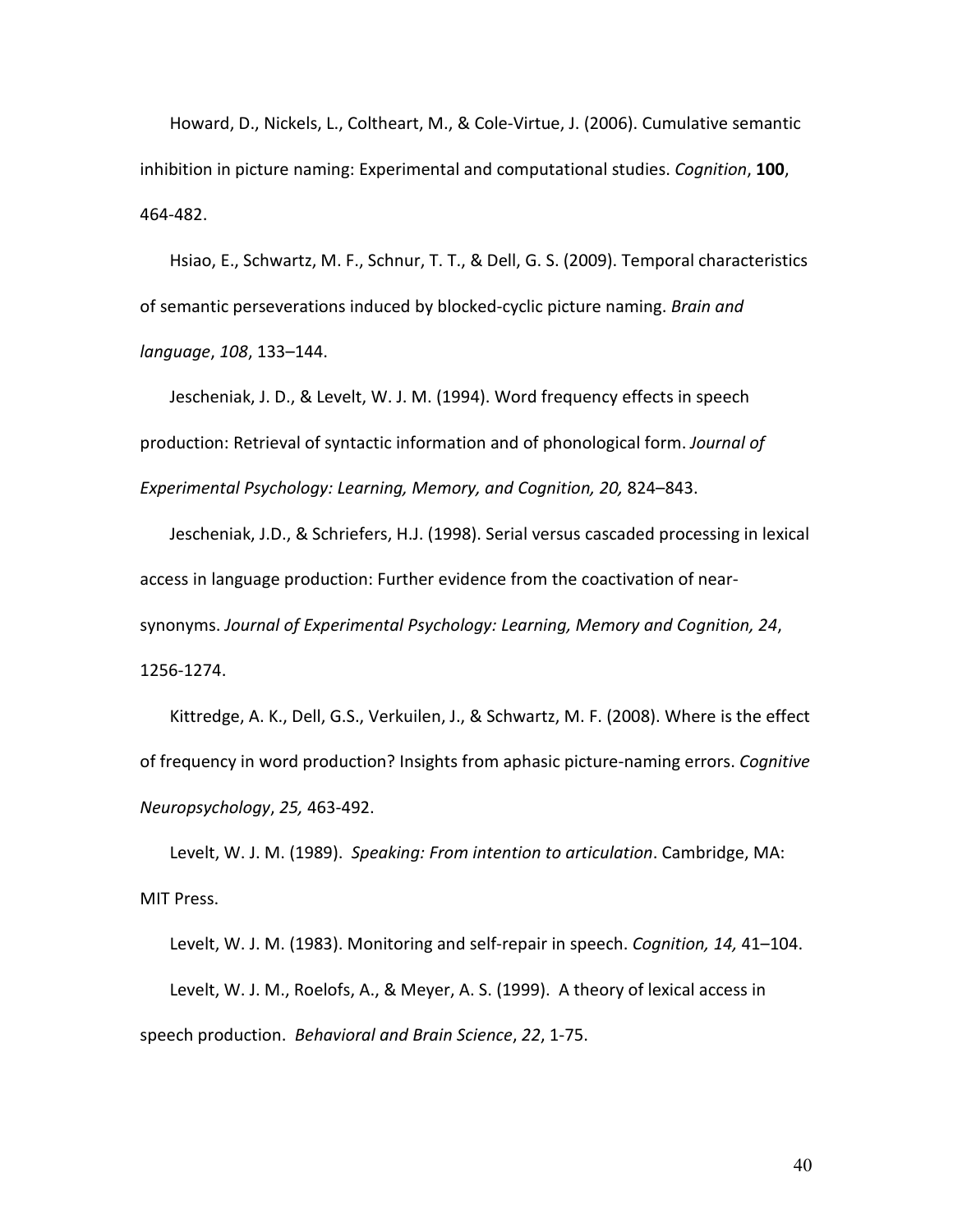MacKay, D.G. (1970). Spoonerisms: The structure of errors in the serial order of speech. *Neuropsychologia*, 8, 323-350.

 MacKay, D.G. (1982). The problems of flexibility, fluency, and speed-accuracy tradeoff in skilled behavior. *Psychological Review*, 89, 483-506.

 McClelland, J. L., & Rumelhart, D.E. (1981). An interactive activation model of context effects in letter perception: 1. An account of basic findings. *Psychological Review*, 88, 375-407.

 Mahon, B.Z., Costa, A., Peterson, R., Vargas, K.A., & Caramazza, A. (2007). Lexical selection is not by competition: A reinterpretation of semantic interference and facilitation effects in the picture-word interference paradigm. *Journal of Experimental Psychology: Learning, Memory, and Cognition*, **33**, 503-535.

 Martin, N., Gagnon, D. A., Schwartz, M. F., Dell, G. S., & Saffran, E. M. (1996). Phonological facilitation of semantic errors in normal and aphasic speakers. *Language and Cognitive Processes, 11,* 257–282.

 Mehl, M.R., Vazire, S., Ramirez-Esparza, N., Slatcher, R.B., & Pennebaker, J.W. (2007). Are women really more talkative than men? *Science*, 317,82.

 Meyer, A. S. (1990). The time course of phonological encoding in language production: The encoding of successive syllables of a word. *Journal of Memory and Language*, *29*, 524-545.

 Meyer, A. S. (1991). The time course of phonological encoding in language production: Phonological encoding inside a syllable. *Journal of Memory and Language*, *30*, 69-89.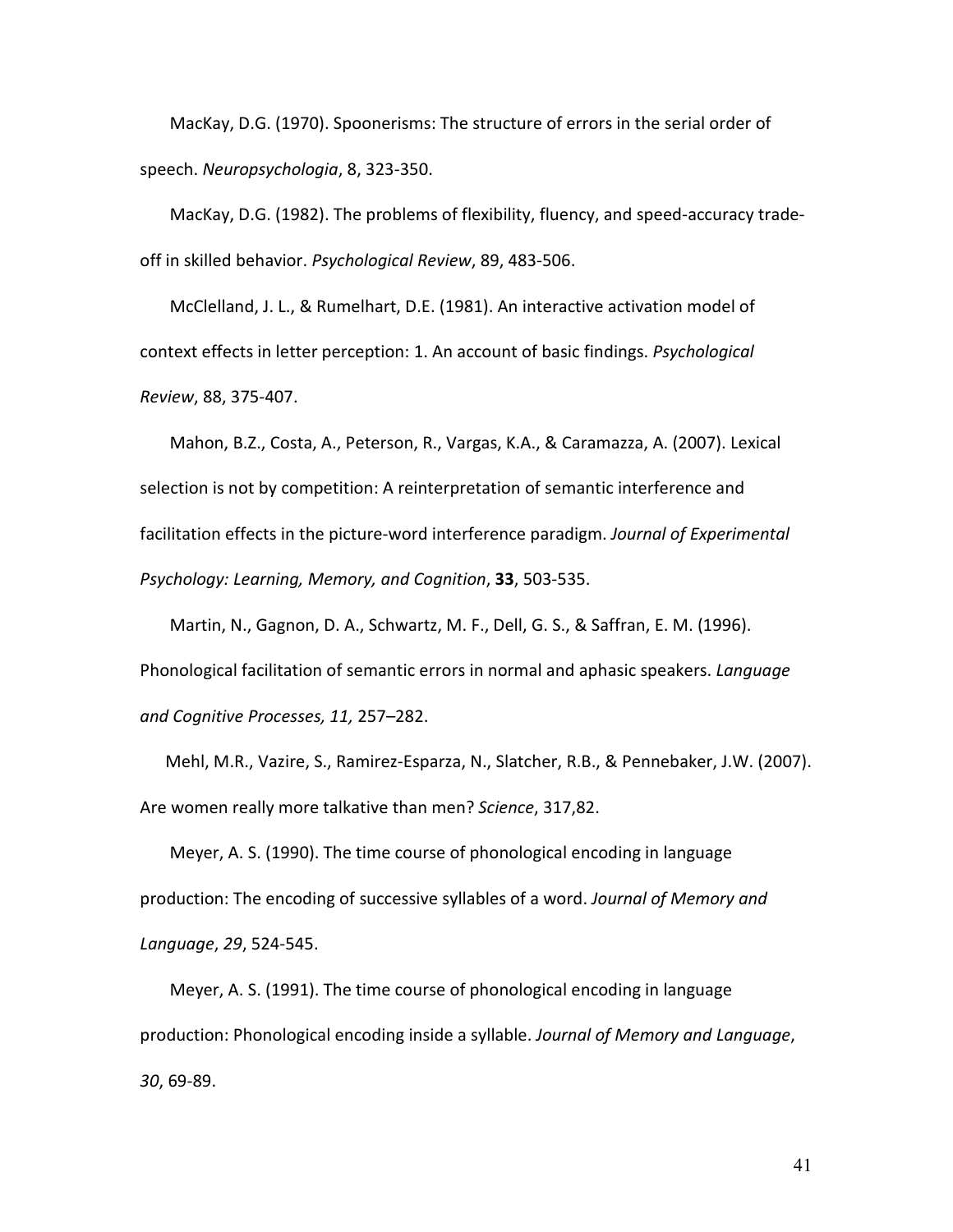Miller, E.K., & Cohen, J.D. (2001). An integrative theory of prefrontal cortex function. *Annual Review of Neuroscience*, 24, 167-202.

 Miozzo, M., & Caramazza, A. (1997). Retrieval of lexical-syntactic features in tip-ofthe-tongue states. *Journal of Experimental Psychology: Learning, Memory, and* 

*Cognition*, 23, 1410-1423.

 Miozzo, M., & Caramazza, A. (2003). When more is less. A counterintuitive effect of distractor frequency in the picture-word interference paradigm. *Journal of Experimental Psychology: General*, 132, 228-252.

Mirman, D., Strauss, T.J., Brecher, A., Walker, G.M., Sobel, G.M., Dell, G.S., &

Schwartz, M.F. (submitted). A large searchable web-based database of aphasic performance on picture naming and other tests of cognitive function.

 Motley, M. T., & Baars, B. J. (1976). Semantic bias effects on the outcomes of verbal slips. *Cognition, 4,* 177–187.

 Navarette, E., Mahon, B.Z., & Caramazza, A. (2010). The cumulative semantic cost does not reflect lexical selection by competition. Acta Psychologica, 134, 279-289.

 Nooteboom, S.G. (1969). The tongue slips into patterns. In A.G. Sciarone, A.J. van Essen, & A.A. van Raad (Eds.), *Leyden studies in linguistics and phonetics* (pp. 114-132). The Hague: Mouton

 Nooteboom, S.G. & Quene, H. (2008). Self-monitoring and feedback: a new attempt to find the main cause of lexical bias in phonological speech errors. *Journal of Memory and Language*, *58*, 837-861.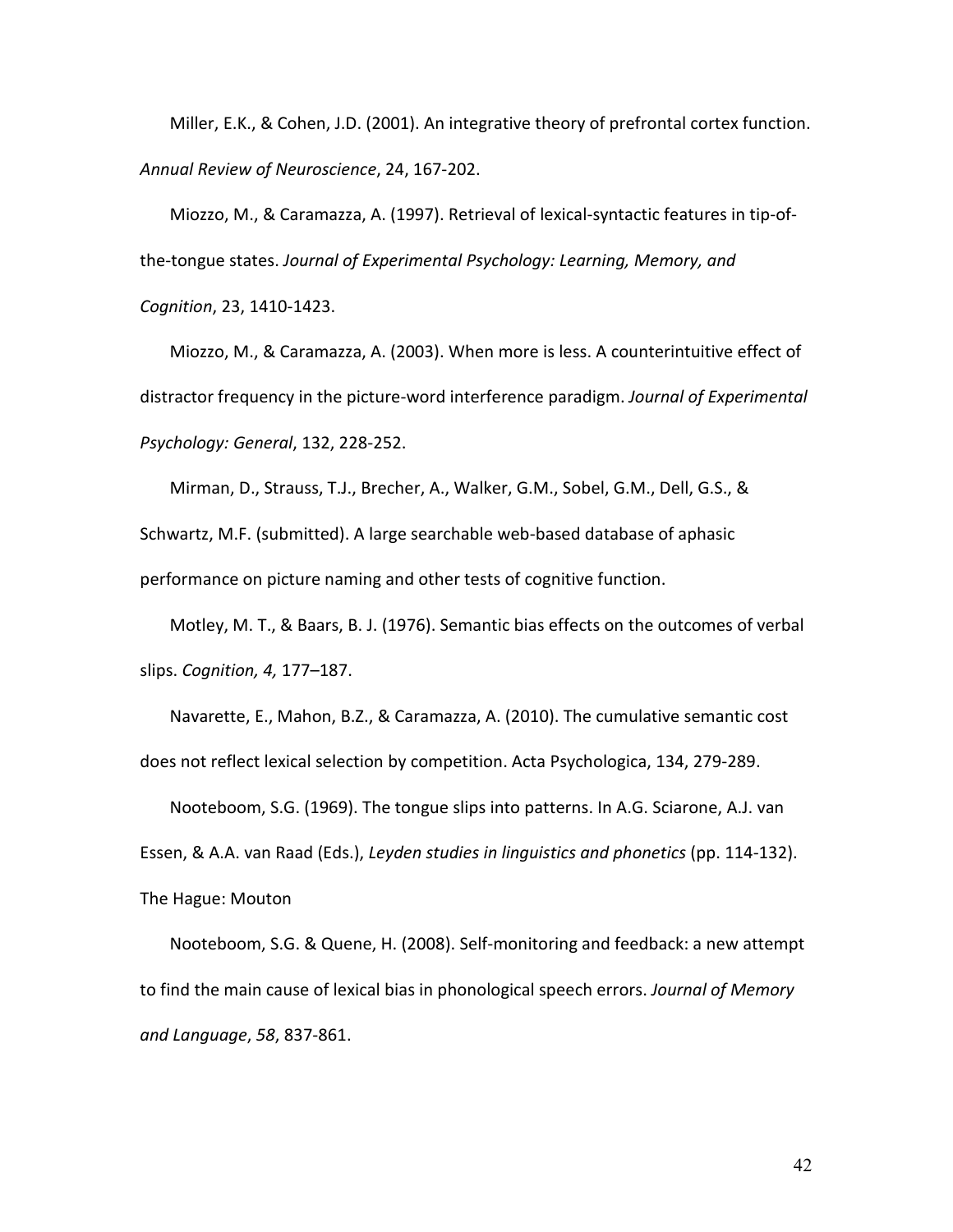Nozari, N., Dell, G.S. (2009). More on lexical bias: How efficient can a "lexical editor" be? *Journal of Memory and language, 60,* 291-307.

 Nozari, N., Kittredge, A.K., Dell, G.S., Schwartz, M.F. (2010). Naming and repetition in aphasia: Steps, routes, and frequency effects. *Journal of Memory and Language*, *63*, 541-559.

 Oldfield, R. C., & Wingfield, A. (1965). Response latencies in naming objects. *Quarterly Journal of Experimental Psychology*, *17*, 273-281.

 Oppenheim, G.M. (in preparation). Cumulative semantic interference persists over one hour.

 Oppenheim, G.M., Dell, G.S., & Schwartz, M.F. (2010). The dark side of incremental learning: A model of cumulative semantic interference during lexical access in speech production. *Cognition*, **114**, 227-252.

 Oppenheim, G.M., & Dell, G.S. (2010). Motor movement matters: The flexible abstractness of inner speech. *Memory & Cognition*.

 O'Seaghdha, P. G. & Marin, J. W. (2000). Phonological competition and cooperation in form-related priming: Sequential and nonsequential processes in word production. *Journal of Experimental Psychology: Human Perception and Performance, 26*, 57-73.

 Peterson, R. R., & Savoy, P. (1998). Lexical selection and phonological encoding during language production: Evidence for cascaded processing. *Journal of Experimental Psychology: Learning, Memory & Cognition*, 24, 539-557.

 Rapp, B., & Goldrick, M. (2000). Discreteness and interactivity in spoken word production*. Psychological Review*, *107*, 460-499.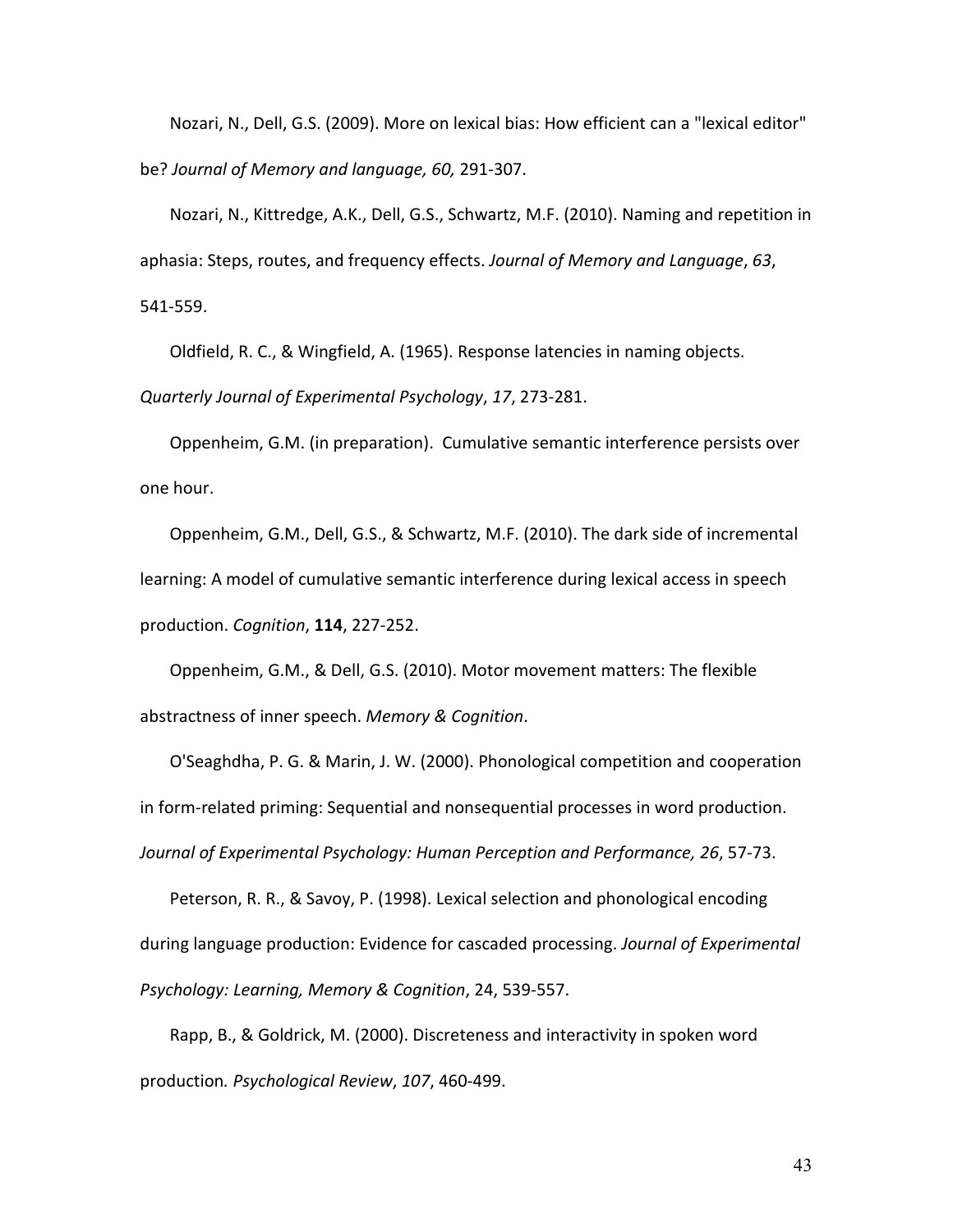Rapp, B. & Goldrick, M. (2004). Feedback by any other name is still interactivity: A reply to Roelofs' comment on Rapp & Goldrick (2000). *Psychological Review*, 111, 573- 578.

 Roelofs, A. (1992). A spreading-activation theory of lemma retrieval in speaking. *Cognition*, *42*, 107-142.

 Roelofs, A. (1997). The WEAVER model of word-form encoding in speech production. *Cognition, 64*, 249-284.

 Schnur, T. T., Schwartz, M. F., Brecher, A., & Hodgson, C. (2006). Semantic interference during blocked-cyclic naming: Evidence from aphasia. *Journal of Memory and Language*, **54**, 199-227.

 Schnur, T. T., Schwartz, M. F., Kimberg, D. Y., Hirshorn, E., Coslett, H. B., & Thompson-Schill, S. L. (2009). Localizing interference during naming: Convergent neuroimaging and neuropsychological evidence for the function of Broca's area. *Proceedings of the National Academy of Sciences*, 106, 322–327.

 Schriefers, H., Meyer, A., & Levelt, W. (1990). Exploring the time course of lexical access in language production: Picture-word interference studies. *Journal of Memory and Language, 29,* 86–102.

 Schwartz, M.F., Dell, G.S., Martin, N., Gahl, S., & Sobel, P. (2006). A case-series test of the interactive two-step model of lexical access: Evidence from picture naming. *Journal of Memory and Language*, 54, 228-264.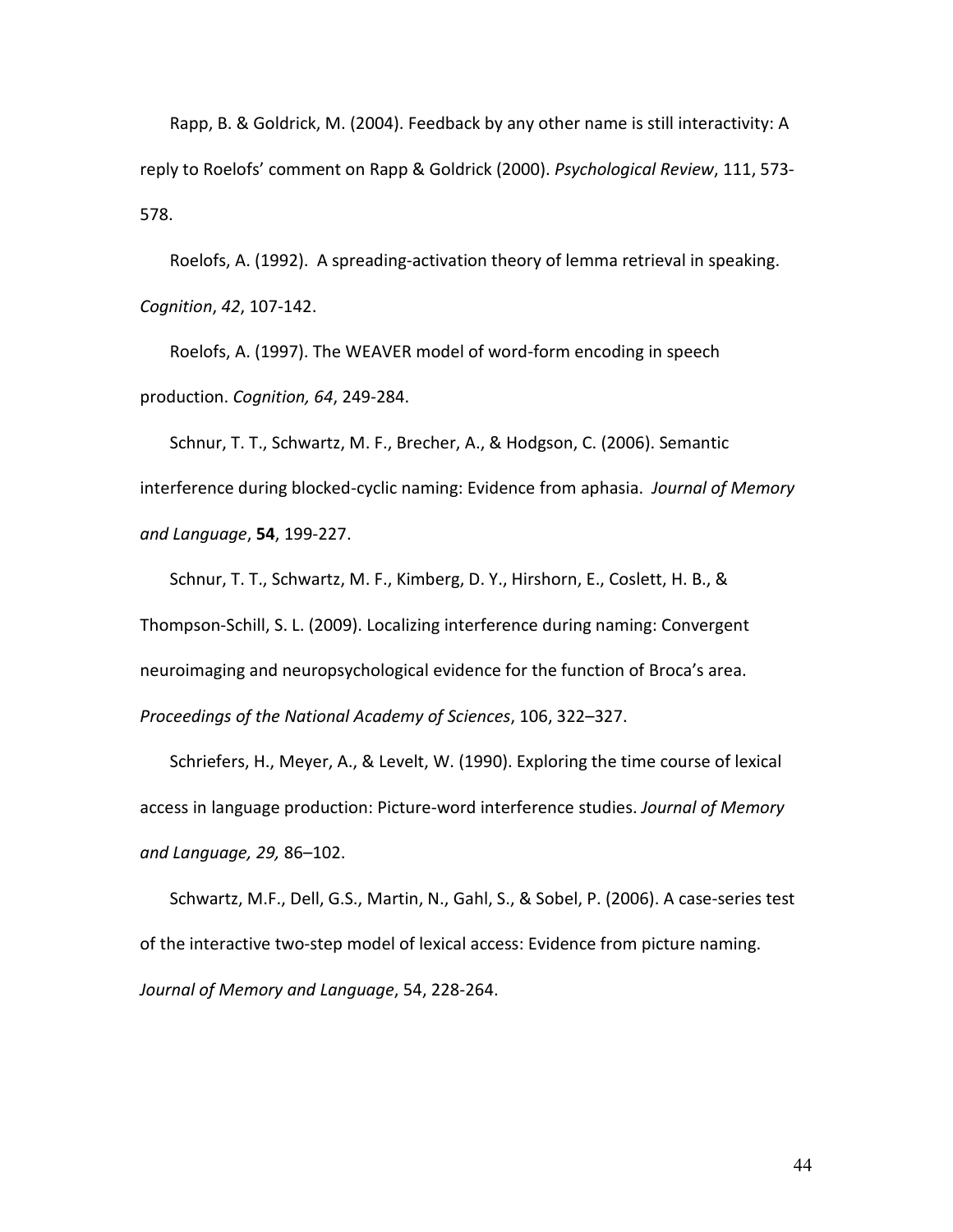Schwartz, M.F., Kimberg, D.Y., Walker, G.M., Faseyitan, O., Brecher, A., Dell, G.S., Coslett, H.B. (2009). Anterior temporal involvement in semantic word retrieval: VLSM evidence from aphasia. *Brain*, **132**, 3411-3427

 Vigliocco, G., Antonini, T., & Garrett, M.F. (1997). Grammatical gender is on the tip of Italian tongues. *Psychological Science*, 8, 314-317.

 Vitevitch, M.S. (2002). The influence of phonological similarity neighborhoods on speech production. *Journal of Experimental Psychology: Learning, Memory, & Cognition, 28,* 735-747.

 Warker, J.A., & Dell, G.S. (2006). Speech errors reflect newly learned phonotactic constraints. *Journal of Experimental Psychology: Learning, Memory, and Cognition*, **32**, 387-398.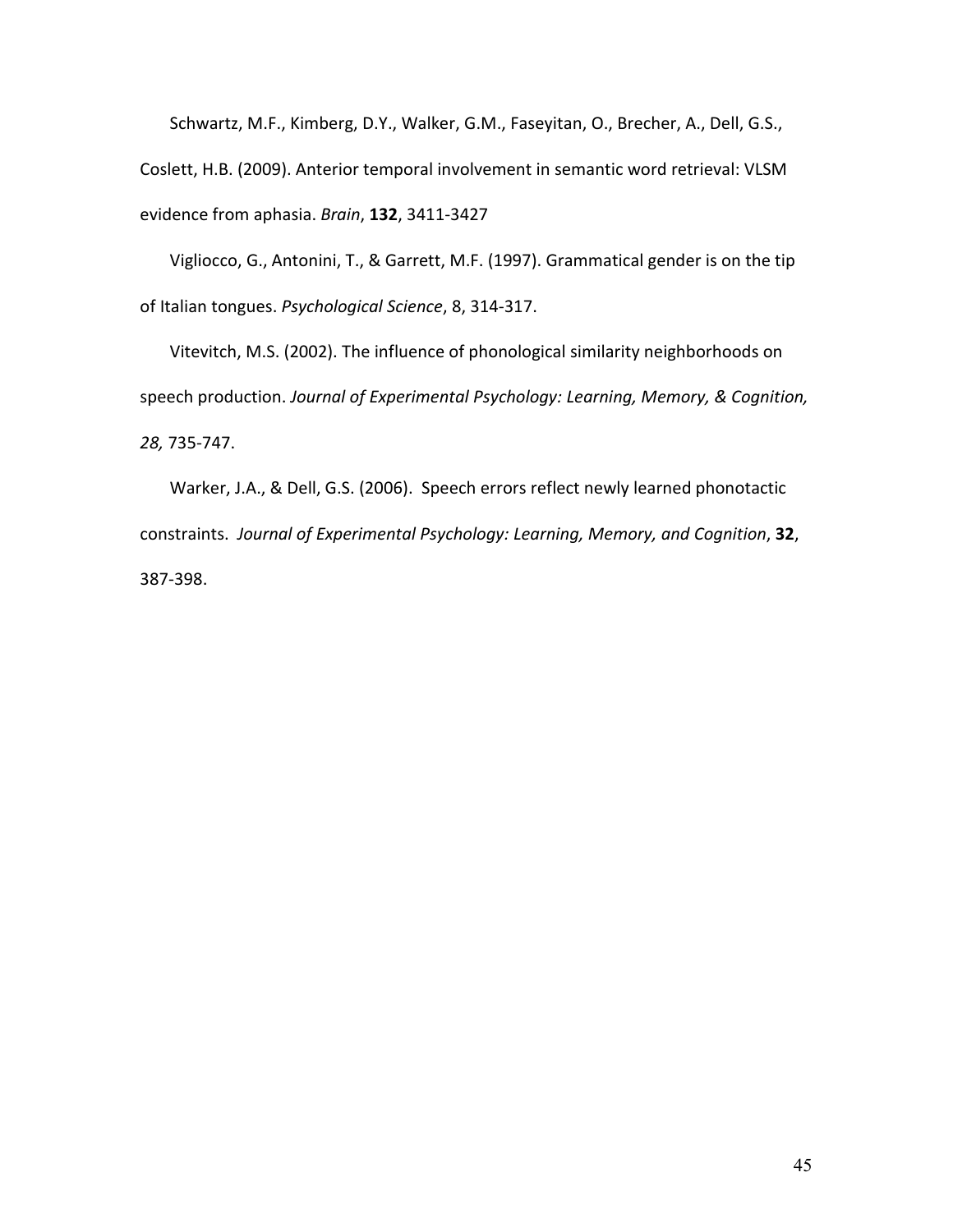Figure 1. Interactive two-step model of lexical access

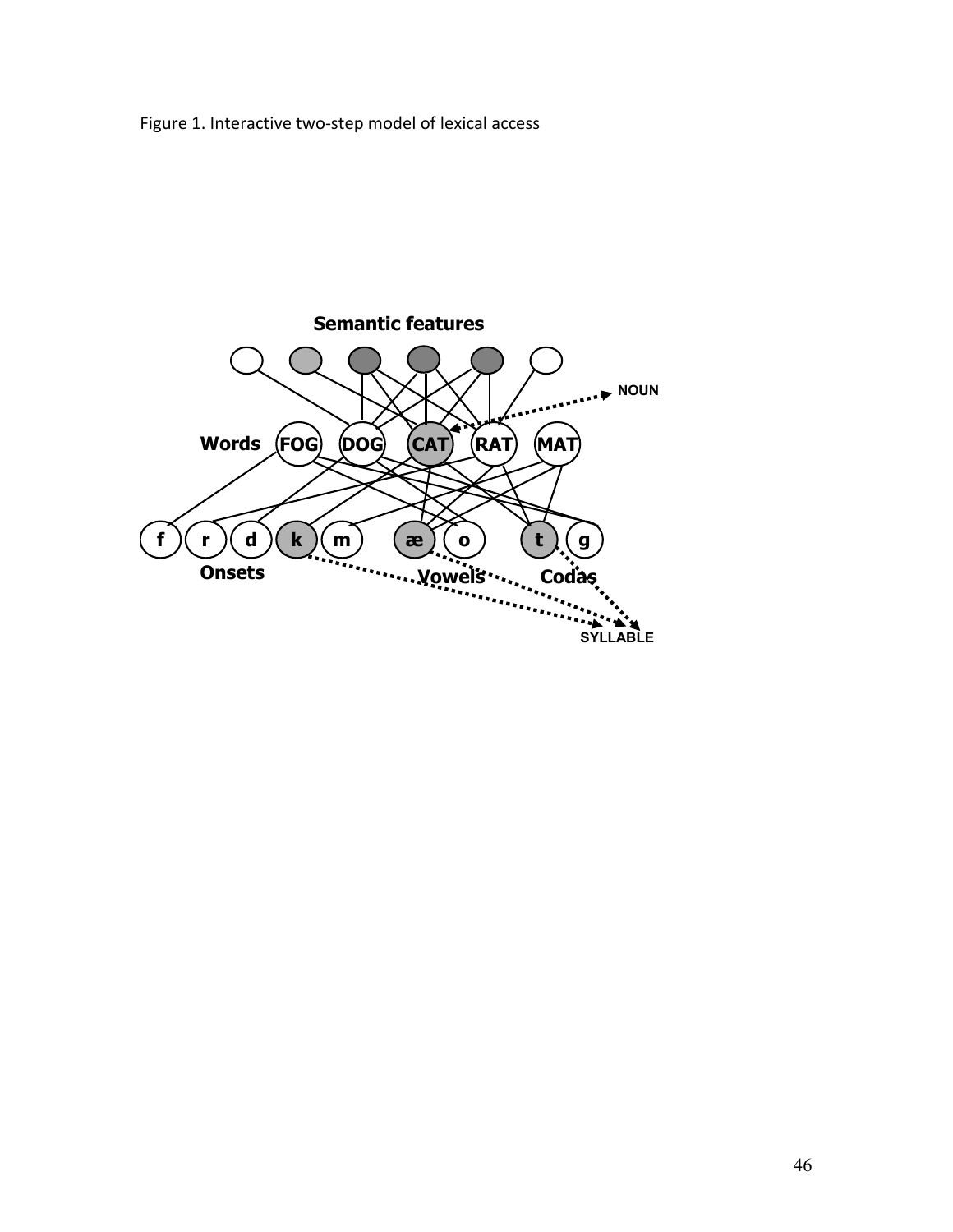Figure 2. The WEAVER++ model of lexical access in production.

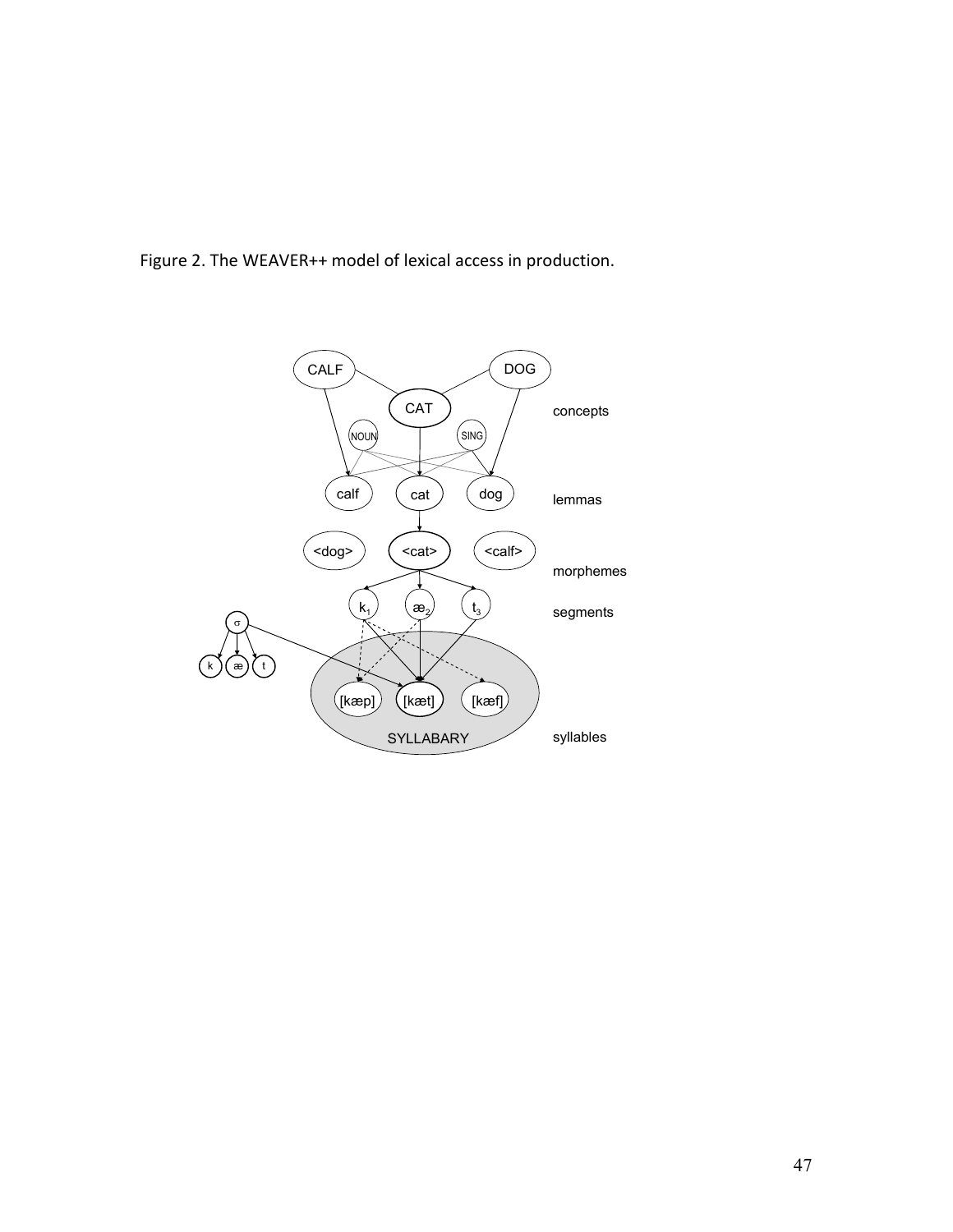



Figure 3- Models of naming, lexical-route and dual-route repetition with their relevant parameters. Dashed arrows represent involvement through feedback only. Gray arrows represent an inactive route. Patterned arrows represent the source of input to the model. Output phonology is always the output of the model. In the naming model, semantic (parameter s) and phonological (parameter p) connections operate bidirectionally. In the lexical-route repetition model, phonological connections are bidirectional, but semantic connections are employed only through feedback. In the dual-route model the nonlexical route (parameter nl) is added to the lexical-route model.